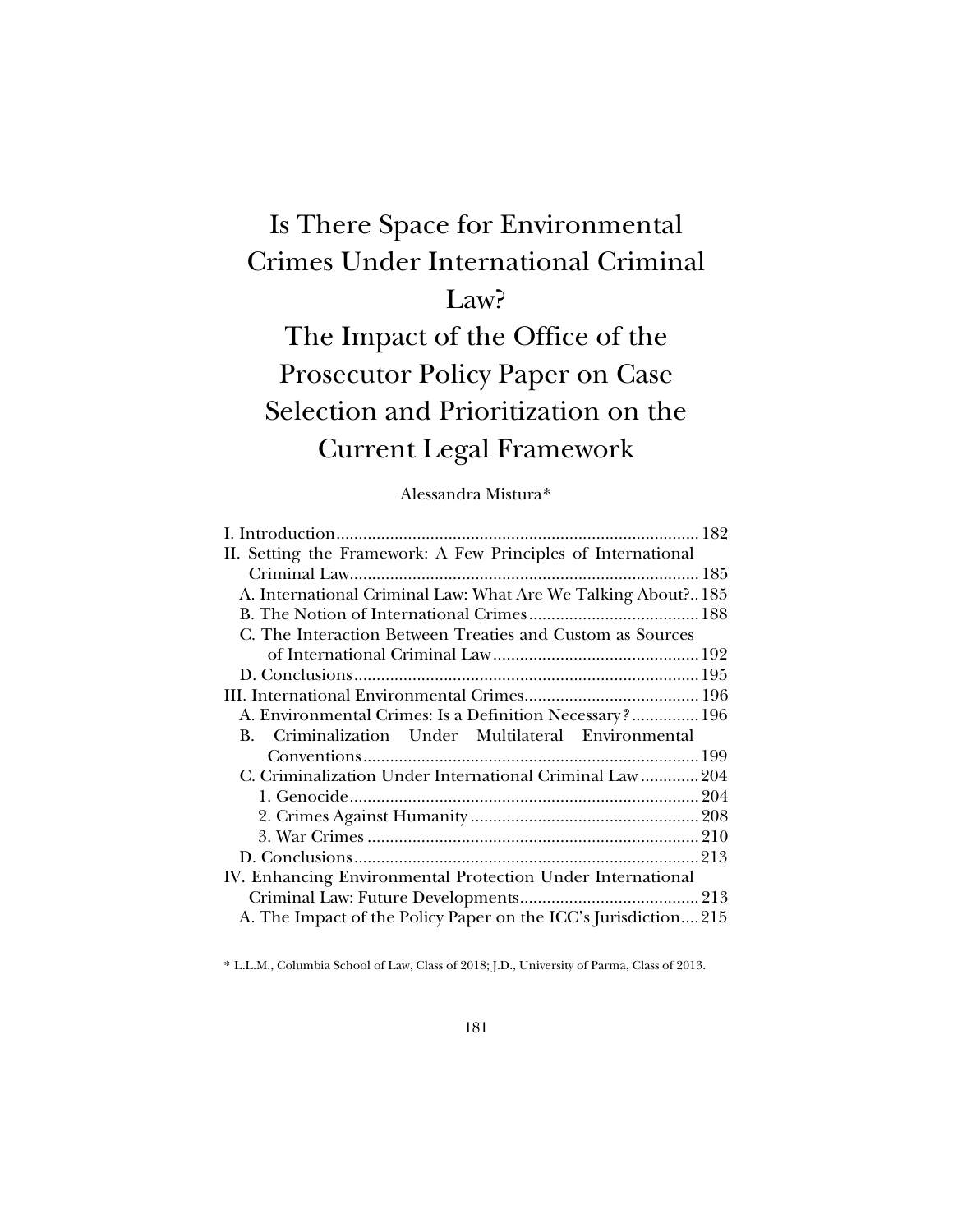| COLUMBIA JOURNAL OF ENVIRONMENTAL LAW<br>182              | [Vol. $43.1$ ] |
|-----------------------------------------------------------|----------------|
| 1. Independence, Discretion and the Assessment of         |                |
|                                                           |                |
|                                                           |                |
| B. Expanding the Consideration of Environmental Crimes220 |                |
| 1. The Role of Custom in Changing the Scope of Core       |                |
|                                                           |                |
|                                                           |                |
|                                                           |                |

### I. INTRODUCTION

<span id="page-1-0"></span>The publication of a Policy Paper on Case Selection and Prioritization<sup>[1](#page-1-1)</sup> (the "Policy Paper") by the Office of the Prosecutor ("OTP") of the International Criminal Court ("ICC**"**) in September 2016 has reignited the longstanding discussion about the status of environmental crimes under international law.<sup>[2](#page-1-2)</sup> The Policy Paper expressed the intention of the OTP to consider, in the selection of crimes to be submitted to the jurisdiction of the ICC, those committed through, or resulting in, "the destruction of the environment, the illegal exploitation of natural resources or the illegal dispossession of land."[3](#page-1-3) Such wording soon gained widespread attention, prompting many news outlets to declare that, from now on, the ICC would focus on prosecuting "environmental crimes."[4](#page-1-4) The news sources' enthusiasm, however, appears misplaced for several reasons.

<span id="page-1-2"></span><span id="page-1-1"></span><sup>1.</sup> OFFICE OF THE PROSECUTOR INT'L CRIMINAL COURT, POLICY PAPER ON CASE SELECTION AND PRIORITISATION (2016) [hereinafter OFFICE OF THE PROSECUTOR].

<sup>2.</sup> *See infra* Part IV.A.

<sup>3.</sup> OFFICE OF THE PROSECUTOR, *supra* not[e 1,](#page-1-0) at 14.

<span id="page-1-4"></span><span id="page-1-3"></span><sup>4.</sup> *See ICC Prosecutors Signal New Focus on Environmental Crimes*, BUS. INSIDER (Sept. 15, 2016, 12:43 PM), http://www.businessinsider.com/ap-icc-prosecutors-signal-new-focus-on-en vironmental-crimes-2016-9?IR=T [https://perma.cc/ZF85-NKEZ]; *see also* Phoebe Braithwaite, *Environmental Crimes Could Warrant International Criminal Court Prosecutions*, INTER PRESS SERV. (Oct. 1, 2016), http://www.ipsnews.net/2016/10/environmental-crimes-couldwarrant-international-criminal-court-prosecutions/ [https://perma.cc/8SGG-XQVR]; Brittany Felder, *ICC to Focus on Environmental Crimes*, JURIST (Sept. 16, 2016, 10:42 AM), http://www.jurist.org/paperchase/2016/09/icc-to-focus-on-environmental-crimes.php [ht tps://perma.cc/V854-XFQV]; John Vidal & Owen Bowcott, *ICC Widens Remit to Include Environmental Destruction Cases*, THE GUARDIAN (Sept. 15, 2016), https://www.theguardian.co m/global/2016/sep/15/hague-court-widens-remit-to-include-environmental-destructioncases [https://perma.cc/MN5U-HFP8].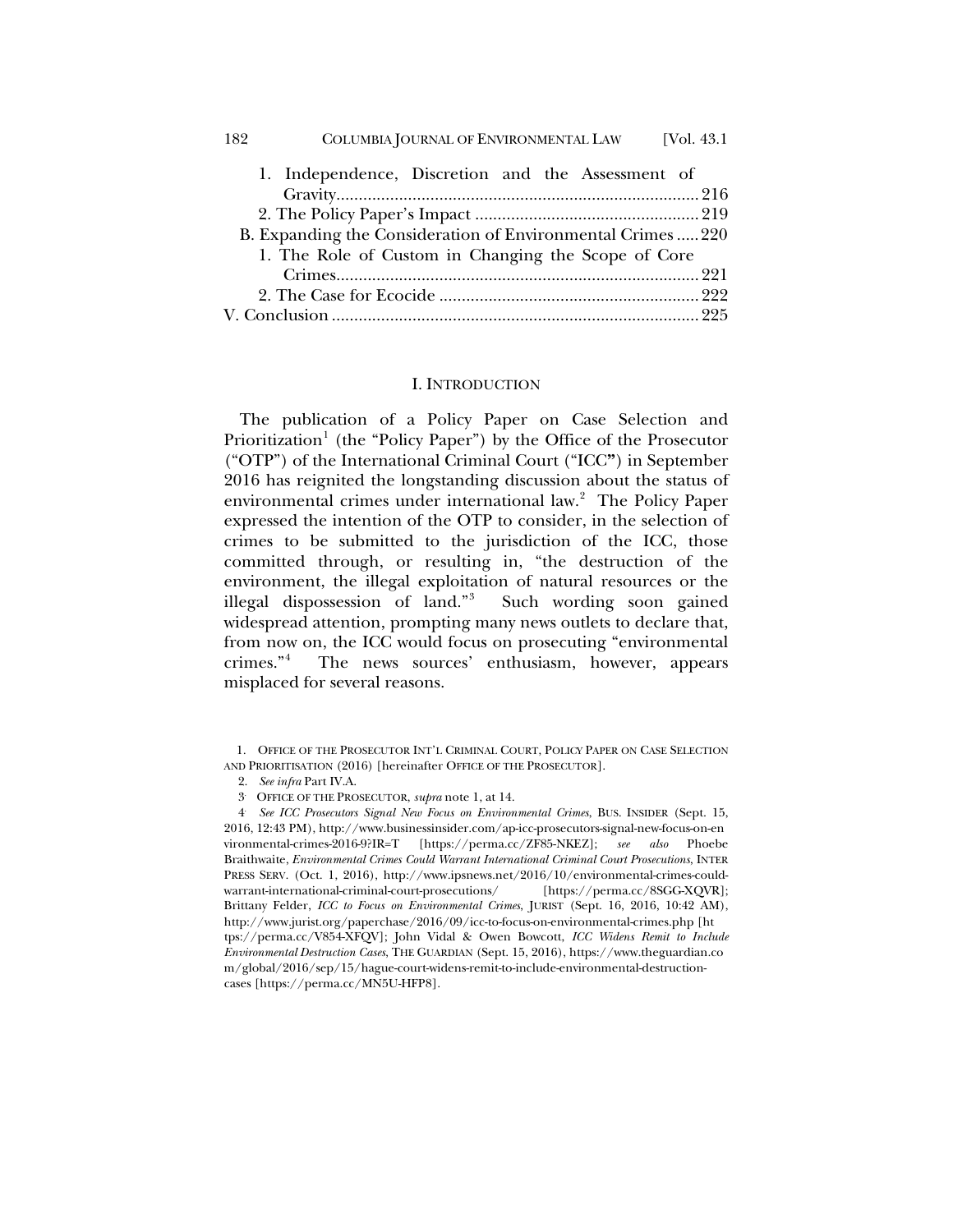<span id="page-2-5"></span>The first and foremost objection comes from a consideration of the ICC's limited jurisdiction. In fact, this is strictly confined by the Rome Statute to the prosecution of "the most serious crimes of [international] concern,"<sup>[5](#page-2-0)</sup> currently identified as the genocide, war crimes, crimes against humanity, and aggression.<sup>[6](#page-2-1)</sup> The only reference to the environment that appears in the Rome Statute is included in Article  $8.2(b)(iv)$ , which lists among the activities constituting a war crime the act of, "[i]ntentionally launching an attack in the knowledge that such attack will cause . . . *widespread, long-term and severe damage to the natural environment*."[7](#page-2-2)

Given the limited attention to the environment, it would be difficult to maintain that the ICC has jurisdiction over "environmental crimes," unless it could be shown that such jurisdiction either (i) may be derived implicitly from the current description under the Rome Statute of the crime of genocide, war crimes, and crimes against humanity, or (ii) has been extended by virtue of the creation of a new rule of international law, either customary or treaty-based.<sup>[8](#page-2-3)</sup>

Most importantly, though, the possibility for the ICC to prosecute "environmental crimes" seems prevented by the failure to find a satisfactory definition for this notion. In the legal practice, this expression doesn't have any authoritative meaning, as international treaties remain completely silent on the issue. And while several attempts at a definition have been made, as will be examined in more detail below,<sup>[9](#page-2-4)</sup> each of them raises several doubts and concerns.

Many of the suggested definitions are, in fact, characterized by the lack of clarity with respect to the different sources from which the liability for "environmental crimes" arises and the specific consequences attached thereto. Indeed, such definitions indiscriminately consider: (i) the criminal liability of an individual arising from the breach of a rule of national environmental law; (ii)

<span id="page-2-1"></span><span id="page-2-0"></span><sup>5.</sup> Rome Statute of the International Criminal Court art. 5.1, July 17, 1998, 2187 U.N.T.S. 90 [hereinafter Rome Statute].

<sup>6.</sup> *Id.*

<sup>7.</sup> *Id.* art. 8.2(b)(iv) (emphasis added).

<span id="page-2-4"></span><span id="page-2-3"></span><span id="page-2-2"></span><sup>8.</sup> It may be worthwhile to recall here that rules of customary international law arise when the following elements are present: (i) the widespread repetition by States of similar international acts over time (State Practice); and (ii) the requirement that States repeat such acts because they believe they have a legal obligation to do so (*Opinio Juris*). *See* MALCOLM N. SHAW, INTERNATIONAL LAW 53–54 (8th ed. 2017).

<sup>9.</sup> *See infra* Part III.A.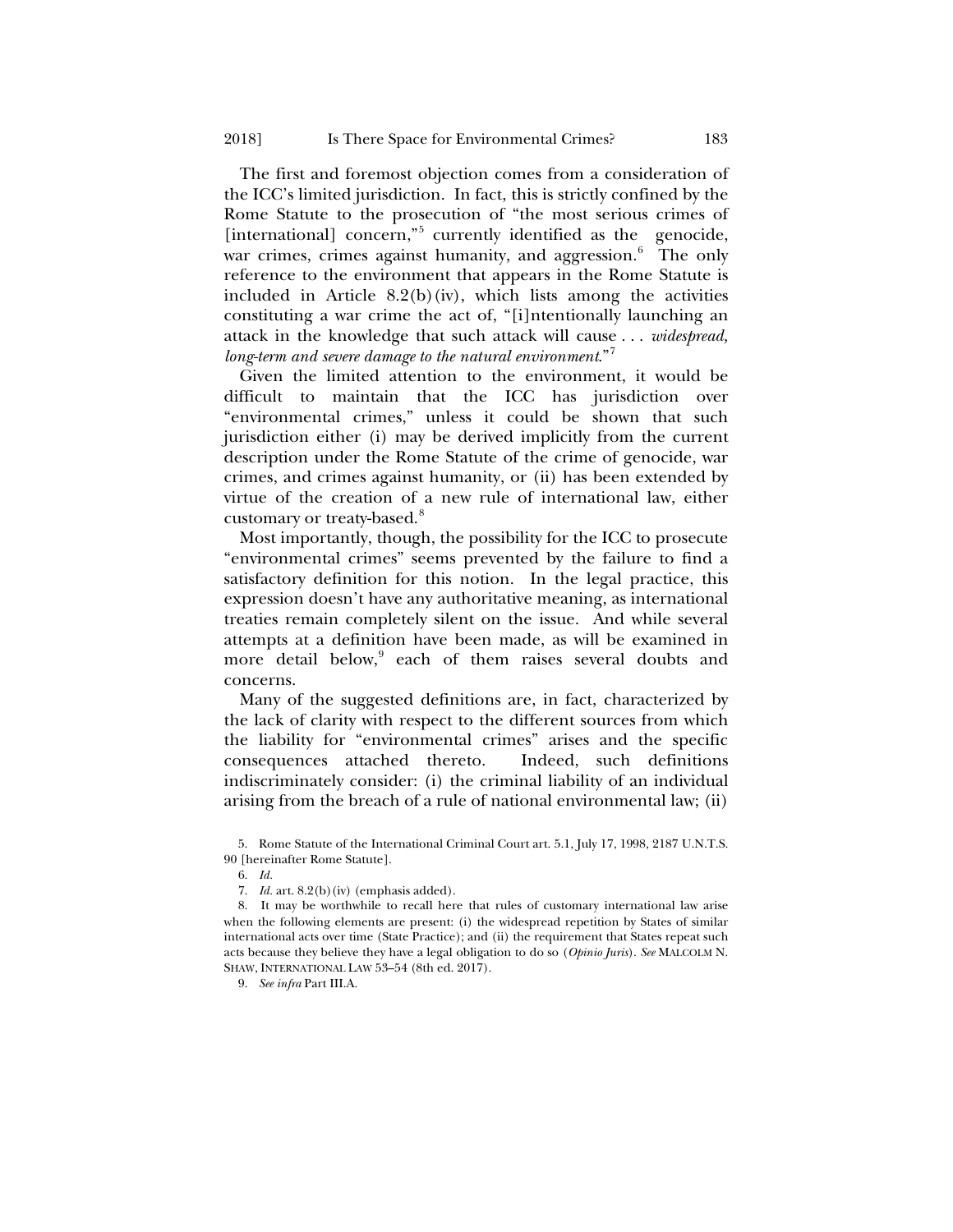the criminal liability of an individual arising from the breach of a rule of international environmental law; and (iii) the liability of the State arising from the breach of a rule of international environmental law, whether customary or treaty-based.<sup>10</sup> Of these three options, only the second would seem viable to serve as a foundation of the ICC's jurisdiction over environmental crimes.

The picture that emerges from the above-mentioned remarks shows that there is still widespread confusion on the consideration to be attributed to environmental crimes under international law, as well as the possibility of seeking prosecution for these crimes before an international tribunal. The purpose of this Note is to address such confusion and shed some light on the treatment that environmental crimes receive under international law.

To do so, Part II provides a brief and general overview of the principles of international criminal law, with particular respect to: (i) its definition and the features distinguishing it from other overlapping branches of international law; (ii) the crimes that can be considered as belonging to its realm; and (iii) its sources and the possibility for it to evolve over time. Part III discusses what the term "environmental crime" means and which specific offenses, if any, may be punishable under international criminal law. In doing so, this Part will focus on the fundamental difference between "crimes under international law" and "transnational crimes" and the differences in the regimes applicable to each category. Lastly, Part IV discusses the current limits of the ICC's jurisdiction and, in particular, the possibility of extending it to the prosecution of crimes, including environmental crimes not currently captured by the Rome Statute. Accordingly, this Part examines the potential impact of the Policy Paper in changing the scope of the ICC's jurisdiction, as well as the relevance of other proposals advanced by academics and scholars to extend the ICC's jurisdiction to environmental crimes. In this context, relevance will be given to the introduction of a crime of "ecocide" as a fifth crime against peace, $^{11}$  $^{11}$  $^{11}$  and to the amendment of the description of the crimes provided under the Rome Statute through customary international law.

<sup>10.</sup> *See id.* 

<span id="page-3-1"></span><span id="page-3-0"></span><sup>11.</sup> Crimes against peace are those prosecuted by the ICC. *See infra* Part IV.B.2.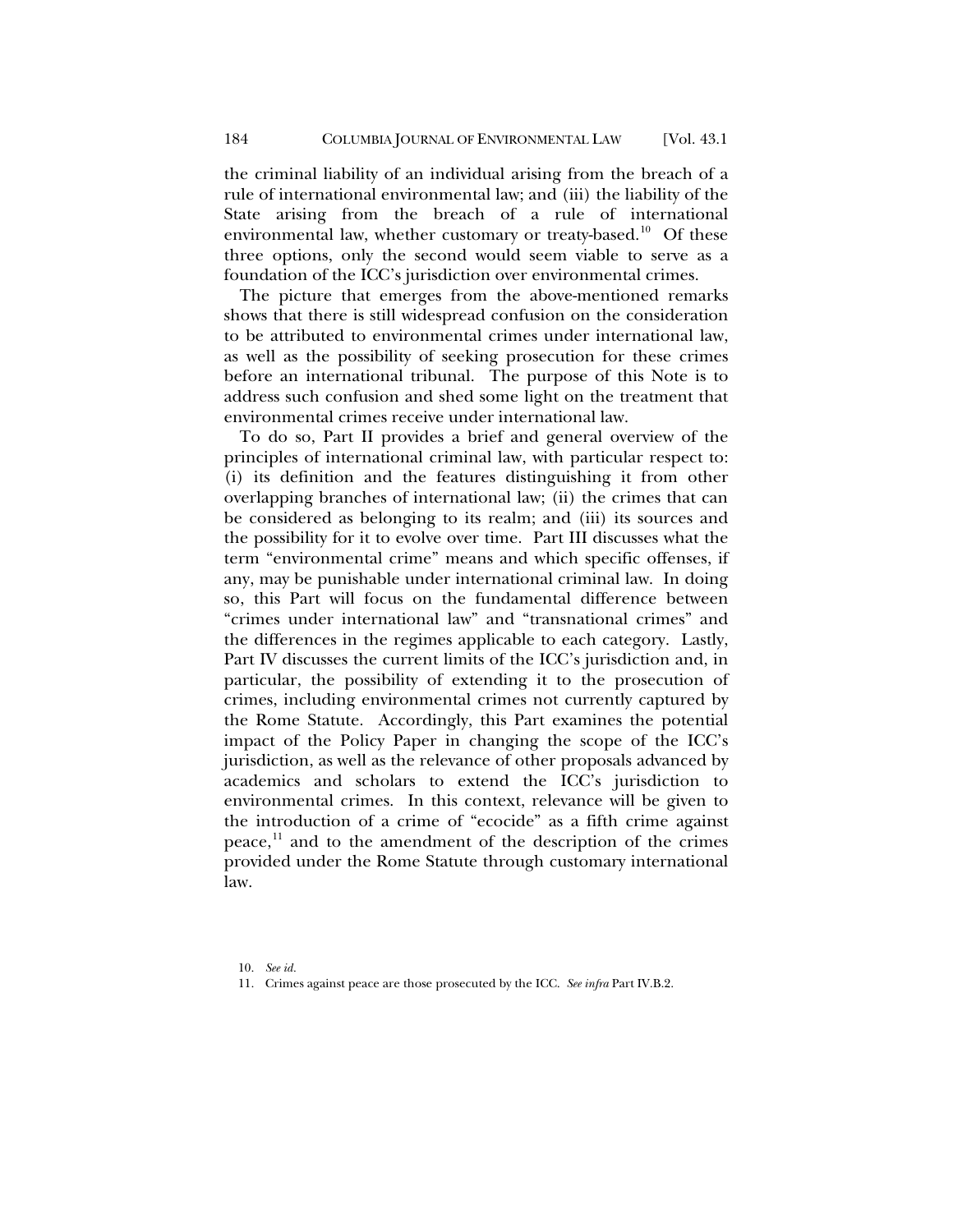## II. SETTING THE FRAMEWORK: A FEW PRINCIPLES OF INTERNATIONAL CRIMINAL LAW

This Part provides an overview of the main concepts of international criminal law and, in particular, focuses on: (i) the definition of "international criminal law;" (ii) the scope of international criminal law with specific respect to the crimes it punishes; and (iii) the sources of international criminal law, with particular attention to the role of customary law.

#### A. International Criminal Law: What Are We Talking About?

<span id="page-4-1"></span>The most striking feature of international criminal law, and the one that inevitably influences every attempt to provide for a satisfactory definition, is that it tries to reconcile and connect two conflicting fields: $^{12}$  $^{12}$  $^{12}$  international law and criminal law. International law is traditionally concerned with regulating the rights and the responsibilities of sovereign States.<sup>13</sup> Criminal law, on the other hand, is concerned with defining prohibited conducts and imposing punishment on the individuals responsible for breaching such prohibition.<sup>[14](#page-4-4)</sup>

<span id="page-4-0"></span>Given the different areas of focus of these two fields, the existence of international criminal law itself has been forcefully denied for many years.<sup>[15](#page-4-5)</sup> Indeed, international criminal law became a generally accepted branch of the law only when international law started to recognize individuals as the recipient of international rights and obligations.<sup>[16](#page-4-6)</sup>

14. CRYER ET AL., *supra* note [13,](#page-4-0) at 1; *see also* VIVIANI, *supra* not[e 12,](#page-4-1) at 16.

<span id="page-4-5"></span><span id="page-4-4"></span>15. *See* Georg Schwarzenberger, *The Problem of an International Criminal Law*, 3 CURRENT LEGAL PROBS. 263, 295–96 (1950) (stating firmly that in light of the inherent sovereign equality of States, "in the present state of world society, international criminal law in any true sense does not exist").

<span id="page-4-6"></span>16. The process of recognition of the individual as a subject of international law may be deemed to have started after World War II with the development of the field of human rights law and the negotiation of treaties granting fundamental rights directly to the individuals. *See* ANNE PETERS, BEYOND HUMAN RIGHTS: THE LEGAL STATUS OF THE INDIVIDUAL IN INTERNATIONAL LAW 20 (2016). Simultaneously, it was increasingly maintained that individuals had not only rights but also obligations under international law and that the breach of such obligations could be the source of criminal liability under international law. *Id.* In this respect the International Military Tribunal at Nuremberg declared that

<span id="page-4-2"></span><sup>12.</sup> *See* ALESSANDRA VIVIANI, CRIMINI INTERNAZIONALI E RESPONSABILITÀ DEI LEADER POLITICI E MILITARI 15–16 (2005).

<span id="page-4-3"></span><sup>13.</sup> *Id.*; *see also*, ROBERT CRYER ET AL., AN INTRODUCTION TO INTERNATIONAL CRIMINAL LAW AND PROCEDURE 1 (2nd ed. 2010).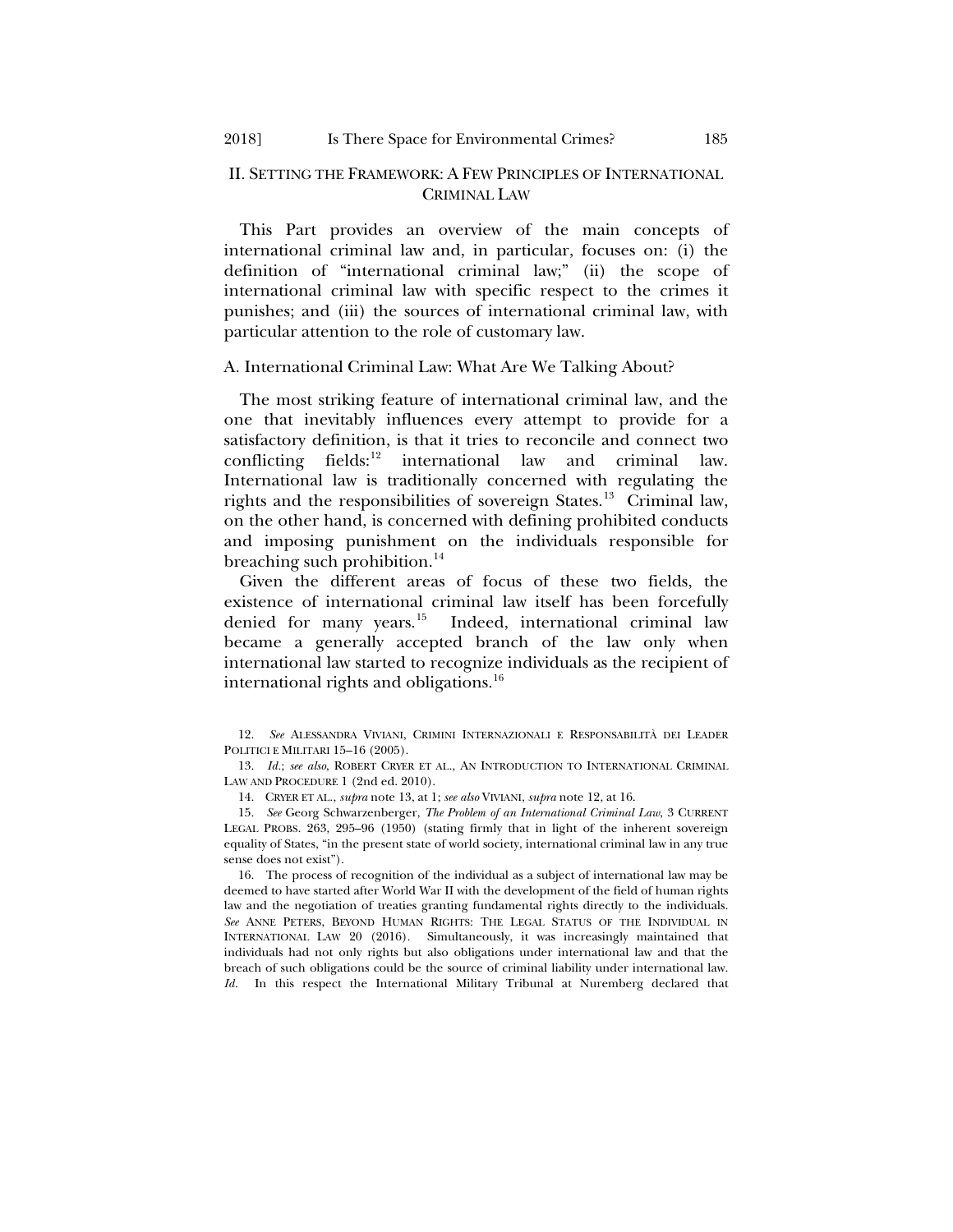<span id="page-5-3"></span>Nowadays, there is little doubt that international criminal law exists. There is also general agreement that international criminal law encompasses all of the rules governing the criminal responsibility of the individual for crimes under international law.<sup>[17](#page-5-0)</sup> Therefore, it is the individual, as opposed to the State, that represents the center of the international criminal law system, and the individual that will bear the criminal consequences of its own conduct.<sup>[18](#page-5-1)</sup>

<span id="page-5-4"></span>International criminal law must, then, be distinguished from the rules of international law governing the responsibility of the States for internationally wrongful acts, which regulate the consequences of a State's breach of its obligations under international law. It is true that the commission of certain crimes may give rise to both forms of responsibility.[19](#page-5-2) However, they remain independent from

<span id="page-5-0"></span>17. *See* GERHARD WERLE, PRINCIPLES OF INTERNATIONAL CRIMINAL LAW 25 (2005); *see also* BRUCE BROOMHALL, INTERNATIONAL JUSTICE AND THE INTERNATIONAL CRIMINAL COURT 10 (2003); CRYER ET AL., *supra* not[e 13,](#page-4-0) at 3–4; ROGER O'KEEFE, INTERNATIONAL CRIMINAL LAW 49 (2015).

<span id="page-5-1"></span>18. The debate as to whether it is possible to identify a criminal responsibility of the States for grave violations of international law is still ongoing and it does not appear that will be resolved any time soon. The issue arose in the context of the works of the ILC on the codification of international law principles concerning the responsibility of States. In the first stage of its work, the ILC expressly recognized the notion of "international crime," defined as "[a]n internationally wrongful act which results from the breach by a State of an international obligation so essential for the protection of fundamental interests of the international community that its breach is recognized as a crime by that community as a whole." *See* Int'l Law Comm'n, Report on the Work of its Forty-Eighth Session, U.N. Doc. A/51/10, at 60 (1996). However, the lack of consent between the States over the existence of such international crimes led the ILC to abandon its inclusion in the final version of the Draft Articles on State Responsibility for Internationally Wrongful Act (the "2001 Draft Articles"). *See* Int'l Law Comm'n, Report on the Work of its Fifty-Third Session, U.N. Doc. A/56/10 (2001) [hereinafter 2001 Draft Articles]. Instead, the 2001 Draft Articles only contain a reference to "serious breach by a State of an obligation arising under peremptory norm of general international law," the commission of which calls for consequences additional to those usually attached to the commission of an internationally wrongful act by the State. *Id.* at 53.

<span id="page-5-2"></span>19. For example, the case of genocide both entails the individual criminal responsibility of the person responsible for such crime as well as the international responsibility of the State for breach of its obligations under international law relating to the punishment and the

<sup>&</sup>quot;international law imposes duties and liabilities upon individuals as well as upon States" and that "[c]]rimes against international law are committed by men, not by abstract entities, and only by punishing individuals who commit such crimes can the provisions of international law be enforced." *See* France v. Göring, 41 AM. J. INT'L L. 172, 220–21. (1946). The work of the International Military Tribunal laid the groundwork for the development of the future international criminal law system, which spanned from the work of the International Law Commission (the "ILC") on a Draft Code of Crimes against Peace and Security of Mankind to the adoption of the Rome Statute and the creation of the ICC.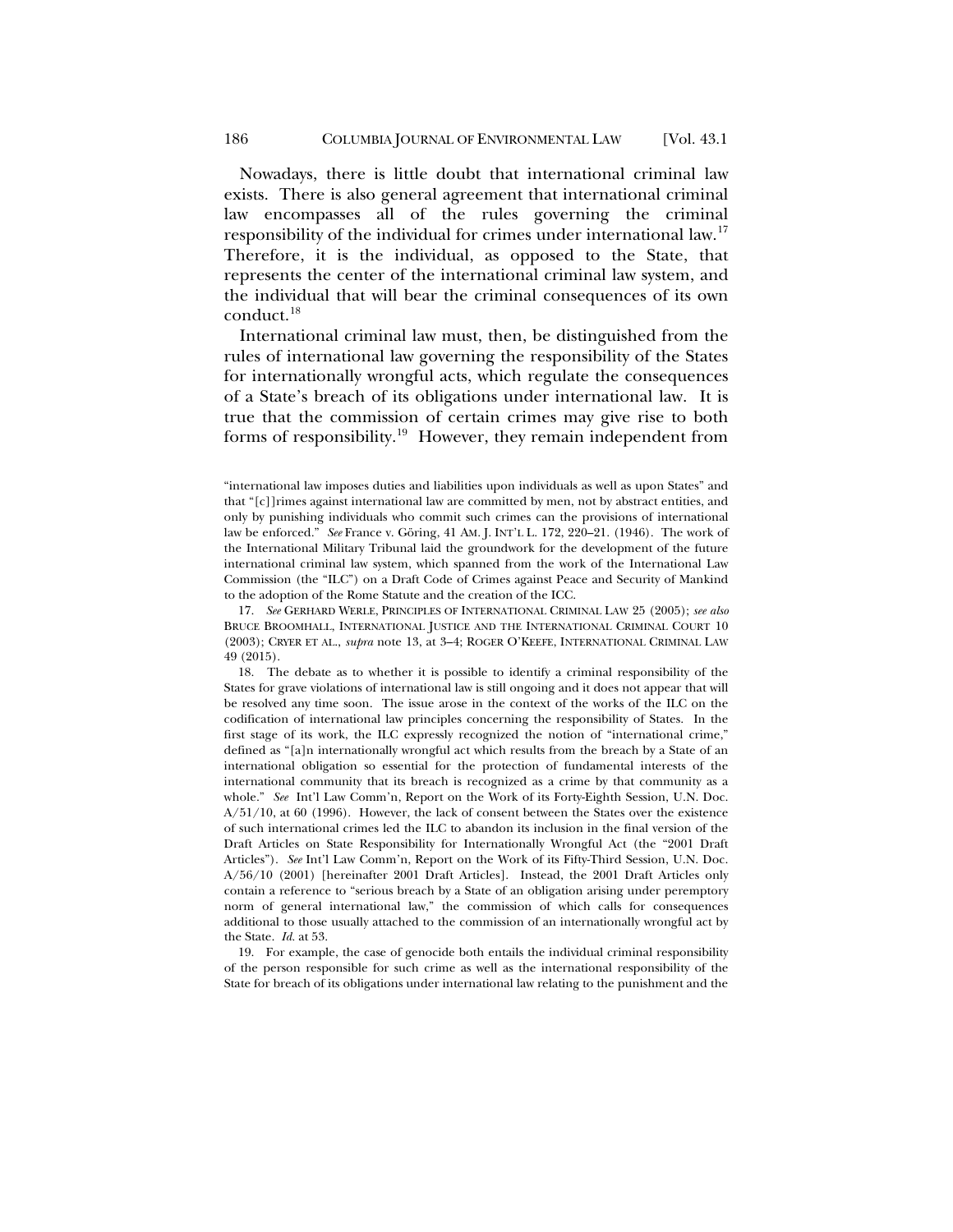one another, as each of them is concerned with the breach of different rules of international law applicable to different subjects. $20$ 

The parallelism and coexistence between two different systems of responsibility under international law has been acknowledged by the International Court of Justice in its judgment on the *Application of the Convention on the Prevention and Punishment of the Crime of Genocide*, where the court referred to this double system as a "duality of responsibility."[21](#page-6-1) This dual system has also been recognized by the Rome Statute, which expressly states that "[n]o provision in this Statute relating to individual criminal responsibility shall affect the responsibility of States under international law.["22](#page-6-2) Furthermore, Article 58 of the 2001 Draft Articles also provides that "[t]hese articles are without prejudice to any question of the individual responsibility under international law of any person acting on behalf of a State."<sup>[23](#page-6-3)</sup>

More doubts exist as to whether international criminal law includes those areas of national law that deal with transnational cooperation for the harmonization of domestic criminal law and the procedures for the investigation, extradition, and prosecution of domestic crimes. In the most recent decades, national legislatures have adopted international instruments aimed at creating an international system for the cooperation and prosecution of cross-border crimes.<sup>[24](#page-6-4)</sup> These may be defined as crimes that transcend national borders, thus transgressing the laws of several States or having an impact in another country.[25](#page-6-5)

<span id="page-6-6"></span>However, cross-border crimes essentially remain crimes under the national laws of each concerned State and are therefore fundamentally different from those crimes punished pursuant to

- 23. 2001 Draft Articles, *supra* not[e 18,](#page-5-4) at 59.
- 24. *See* BROOMHALL, *supra* not[e 17,](#page-5-3) at 11.
- <span id="page-6-5"></span>25. *See* Neil Boister, *'Transnational Criminal Law'?*, 14 EUR. J. INT'L LAW 953, 954 (2003).

prevention of such crime, under both customary and treaty-based international law. Dual responsibility consisting of the criminal liability of the individual and the international responsibility of the State under customary and treaty-based law may also be envisaged with respect to the crimes of aggression and torture. *See infra* Part III.C.1.

<span id="page-6-1"></span><span id="page-6-0"></span><sup>20.</sup> *See* O'KEEFE, *supra* note [17,](#page-5-3) at 79 (stating that "individual criminal responsibility under international law is without prejudice to state responsibility").

<span id="page-6-4"></span><span id="page-6-3"></span><span id="page-6-2"></span><sup>21.</sup> Application of the Convention on Prevention and Punishment of Crime of Genocide (Bosn. & Herz. v. Serb. & Montenegro), Judgment, 2007 I.C.J. Rep. 43, ¶ 173 (Feb. 26).

<sup>22.</sup> Rome Statute, *supra* not[e 5,](#page-2-5) art. 25.4.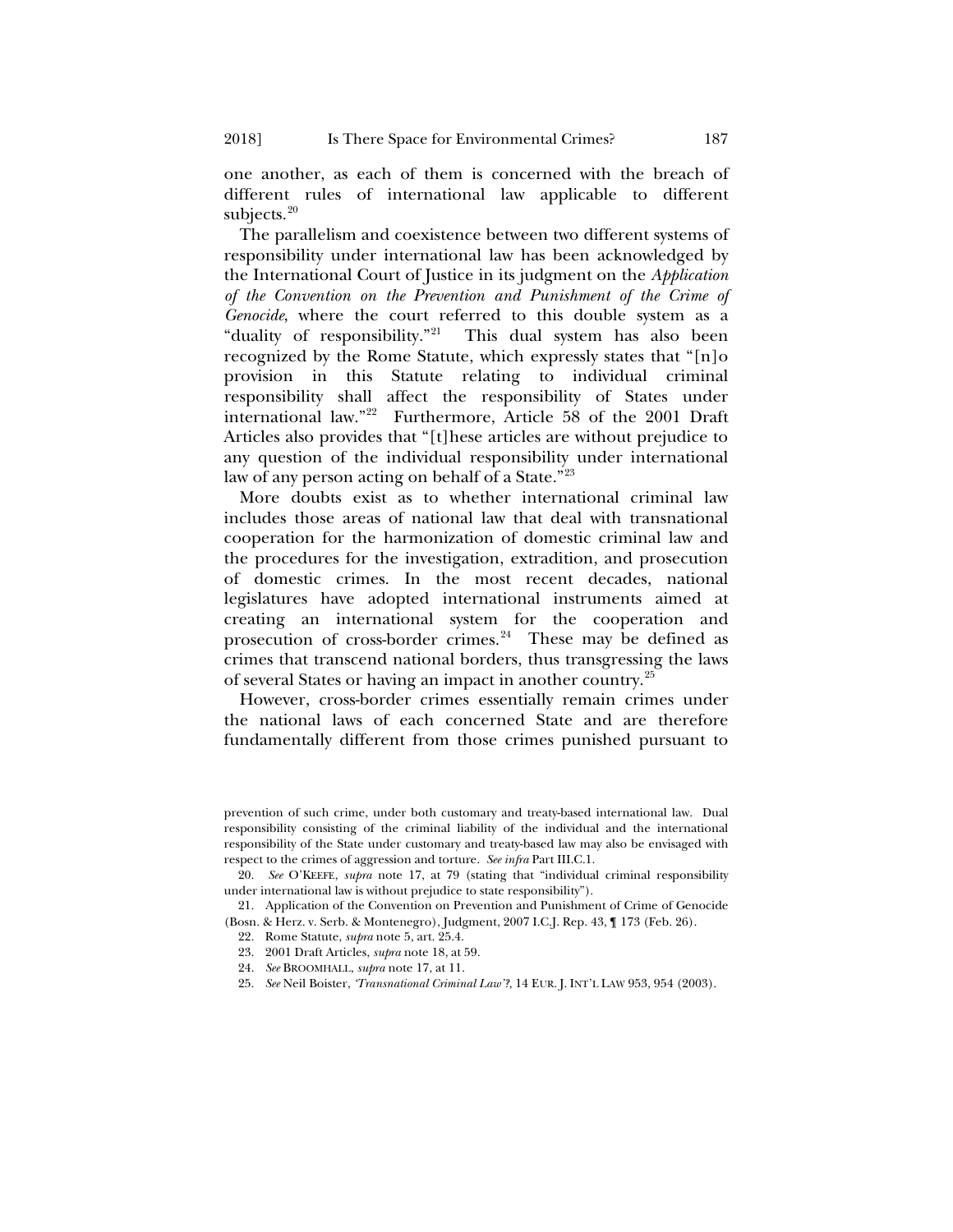international law. $26$  In addition, the role of international law with respect to cross-border crimes is usually limited to procedural measures aimed at improving the cooperation between States in their prevention and punishment, without necessarily playing any role in their criminalization from a substantive standpoint.<sup>27</sup> As such, it has been suggested that the branch of international law concerned with international cooperation in criminal matters should be more correctly referred to as "'[c]omparative transnational'" or "'inter-jurisdictional' criminal law," in order to highlight its fundamental difference from international criminal law in its traditional sense.<sup>[28](#page-7-2)</sup>

This Note follows the above-mentioned approach and defines international criminal law as the body of international law governing the criminal responsibility of individuals for crimes under international law[.29](#page-7-3)

#### B. The Notion of International Crimes

The definition of international criminal law adopted above inevitably raises the issue concerning when, exactly, an offense can be considered a "crime under international law." In this respect, two different approaches have been advanced.

According to the first approach, an offense is a crime under international law if: (i) it entails the criminal responsibility of the individual; (ii) the provision breached by the individual is part of international law; and (iii) the offense is punishable under international law, regardless of whether it also constitutes a crime under the domestic criminal system. [30](#page-7-4) Under this approach, therefore, the source of the criminal prohibition is international law itself, as it directly defines the crime and provides for the punishment of the responsible individual.<sup>[31](#page-7-5)</sup>

<span id="page-7-1"></span><span id="page-7-0"></span><sup>26.</sup> *See* Doudou Thiam (Special Rapporteur), *First Rep. on the Draft Code of Offenses Against the Peace and Security of Mankind*, ¶ 32, U.N. Doc. A/CN.4/364 (Mar. 18, 1983).

<span id="page-7-6"></span><sup>27.</sup> CRYER, *supra* note [13,](#page-4-0) at 3–4.

<sup>28.</sup> BROOMHALL, *supra* note [17,](#page-5-3) at 12.

<sup>29.</sup> For more information, *see supra* not[e 18.](#page-5-4)

<span id="page-7-4"></span><span id="page-7-3"></span><span id="page-7-2"></span><sup>30.</sup> *See* WERLE, *supra* note [17,](#page-5-3) at 29; *see also* BROOMHALL, *supra* note [17,](#page-5-3) at 10; CRYER ET AL., *supra* not[e 13,](#page-4-0) at 5.

<span id="page-7-5"></span><sup>31.</sup> *See* Robert Cryer, *The Doctrinal Foundations of International Criminalization*, *in* INTERNATIONAL CRIMINAL LAW: SOURCES, SUBJECTS AND CONTENTS 107, 108 (M. Cherif Bassiouni ed., 3d ed. 2008).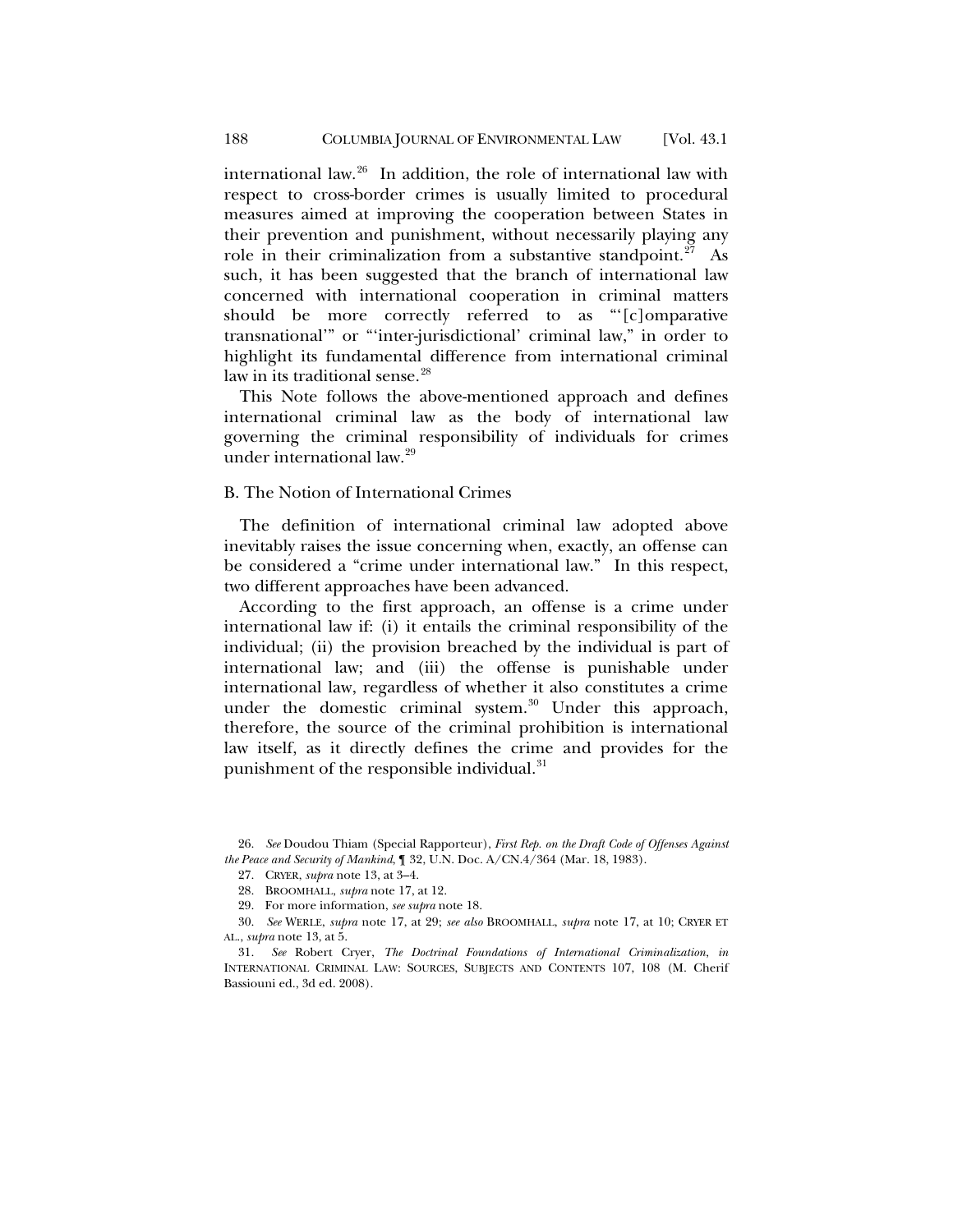At the present stage, the only crimes that would satisfy the abovementioned description are the ones currently falling under the ICC's jurisdiction, which are: (i) aggression, (ii) crimes against humanity, (iii) war crimes, and (iv) genocide. In practice, such crimes are commonly referred to as "core crimes," in order to highlight the intrinsic gravity that characterizes them, as well as the severe impact that they cause on the international community as a whole. $32$ 

<span id="page-8-8"></span>Such core crimes entail the breach of international law provisions that are essential to the peaceful coexistence of the members of the international community. $33$  Therefore, holding only the State responsible for the breach of such international law provisions would not be enough to ensure the protection of the injured value.<sup>34</sup> In order to restore international peace, international law requires that the breach of the relevant international obligation must be qualified as an international crime and that the individual responsible for the breach should be held criminally liable for his or her actions.<sup>[35](#page-8-3)</sup>

<span id="page-8-9"></span>Not included in this category of international crimes are those offenses that, albeit defined under international law, are prosecuted pursuant to national laws.<sup>36</sup> These offenses are also known as "transnational crimes" or "'crimes of international concern.'["37](#page-8-5) Here, international law provides not for the direct criminal responsibility of the perpetrator, but rather, for "an indirect system of interstate obligations generating national penal laws."[38](#page-8-6) In other words, with respect to transnational crimes, a rule of international law requires the States to enact domestic criminal legislation for the punishment and the prosecution of certain conducts perceived as harmful to the international community.<sup>[39](#page-8-7)</sup> The criminal liability of the individual, however, arises only on the

<sup>32.</sup> *Id.* 

<span id="page-8-3"></span><span id="page-8-2"></span><span id="page-8-1"></span><span id="page-8-0"></span><sup>33.</sup> Marcos Orellana, *Criminal Punishment for Environmental Damage: Individual and State Responsibility at a Crossroad*, 17 GEO. INT'L ENVTL. L. REV. 673, 689 (2005)

<sup>34.</sup> *Id.* 

<sup>35.</sup> *Id.* 

<sup>36.</sup> *Id*.

<sup>37.</sup> *See* Cryer, *supra* not[e 31,](#page-7-6) at 109.

<span id="page-8-6"></span><span id="page-8-5"></span><span id="page-8-4"></span><sup>38.</sup> Boister, *supra* not[e 25,](#page-6-6) at 962; *see also* RICARDO M. PEREIRA, ENVIRONMENTAL CRIMINAL LIABILITY AND ENFORCEMENT IN EUROPEAN AND INTERNATIONAL LAW 115–16 (2015).

<span id="page-8-7"></span><sup>39.</sup> This is the approach adopted by the international environmental law conventions that will be examined below. *See infra* Part III.B.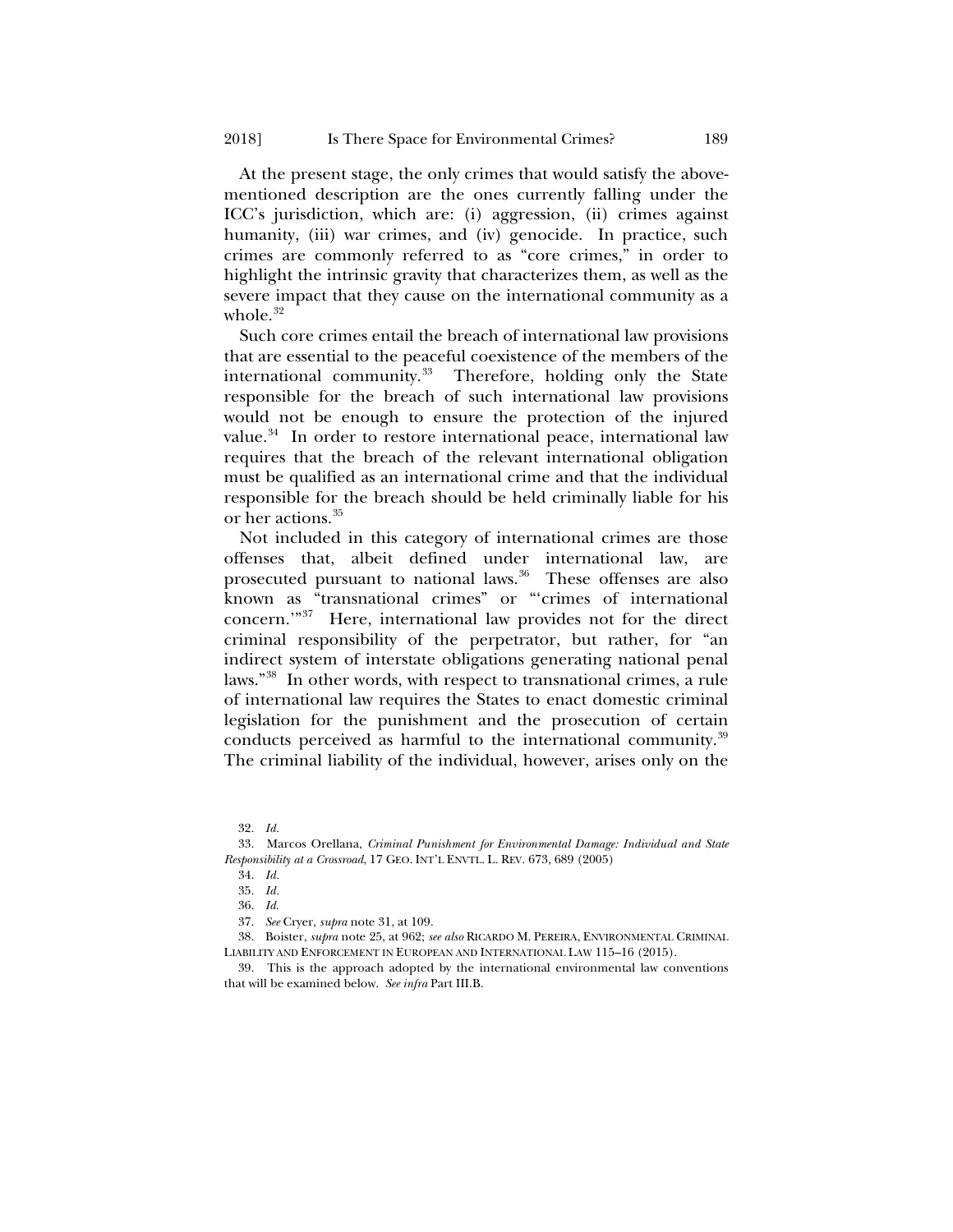basis of the national legislation enacted by the State in compliance with its international obligations, not under international law itself.

International rules requiring domestic criminalization of certain conduct<sup>[40](#page-9-0)</sup> are usually treaty-based. Over time, States have entered into a plurality of so-called "suppression conventions," imposing obligations on the State parties to prohibit and criminalize certain unlawful behaviors, such as torture, $41$  hijacking, $42$  certain drug crimes,  $43$  or acts of terrorism.  $44$ 

In summary, under the first restrictive approach, international crimes are only the so-called "core crimes," that is genocide, war crimes, crimes against humanity, and aggression. Indeed, in relation to these crimes, the criminal responsibility of the individual arises directly under international law, which describes the criminal conduct and requires that the same be punished. On the contrary, "transnational crimes" are not international crimes. Here, the source of the criminal prohibition is not the international legal order, but the national law of each State, which criminalizes the relevant conduct in compliance with its international obligations.<sup>[45](#page-9-5)</sup>

In opposition to this restrictive approach, a second approach considers both "core crimes" and "transnational crimes" as part of international criminal law. International crimes, therefore, are all crimes whose material elements are defined by international law, whether customary or treaty-based, regardless of whether criminalization is imposed directly under international law or indirectly pursuant to the State's domestic law.<sup>46</sup>

<span id="page-9-3"></span>43. *See* Convention Against the Illicit Traffic in Narcotic Drugs and Psychotropic Substances art. 3.1, Dec. 20, 1988, 1582 U.N.T.S. 164 ("Each Party shall adopt such measures that may be necessary to establish as criminal offences under its domestic law [the crimes listed in the same article]").

<span id="page-9-6"></span><span id="page-9-5"></span><span id="page-9-4"></span>44. *See* International Convention for the Suppression of Terrorist Bombings art. 4, Dec. 15, 1997, 2149 U.N.T.S. 256.

<sup>40.</sup> The term "conduct" includes both actions and omissions.

<span id="page-9-1"></span><span id="page-9-0"></span><sup>41.</sup> Convention Against Torture and Other Cruel, Inhuman or Degrading Treatment or Punishment art. 4.1, Dec. 10, 1984, 1465 U.N.T.S. 85 ("Each State Party shall ensure that all the acts of torture are offences under its criminal law.").

<span id="page-9-2"></span><sup>42.</sup> *See* Convention for the Suppression of Unlawful Acts Against the Safety of Civil Aviation art. 3, Sept. 23, 1971, 24 U.S.T. 564, 974 U.N.T.S. 177 ("Each Contracting State undertakes to make [the offences defined under Article 1 of the same Convention] punishable by severe penalties.").

<sup>45.</sup> Cryer, *supra* not[e 31,](#page-7-6) at 109.

<sup>46.</sup> *See* O'KEEFE, *supra* not[e 17,](#page-5-3) at 56.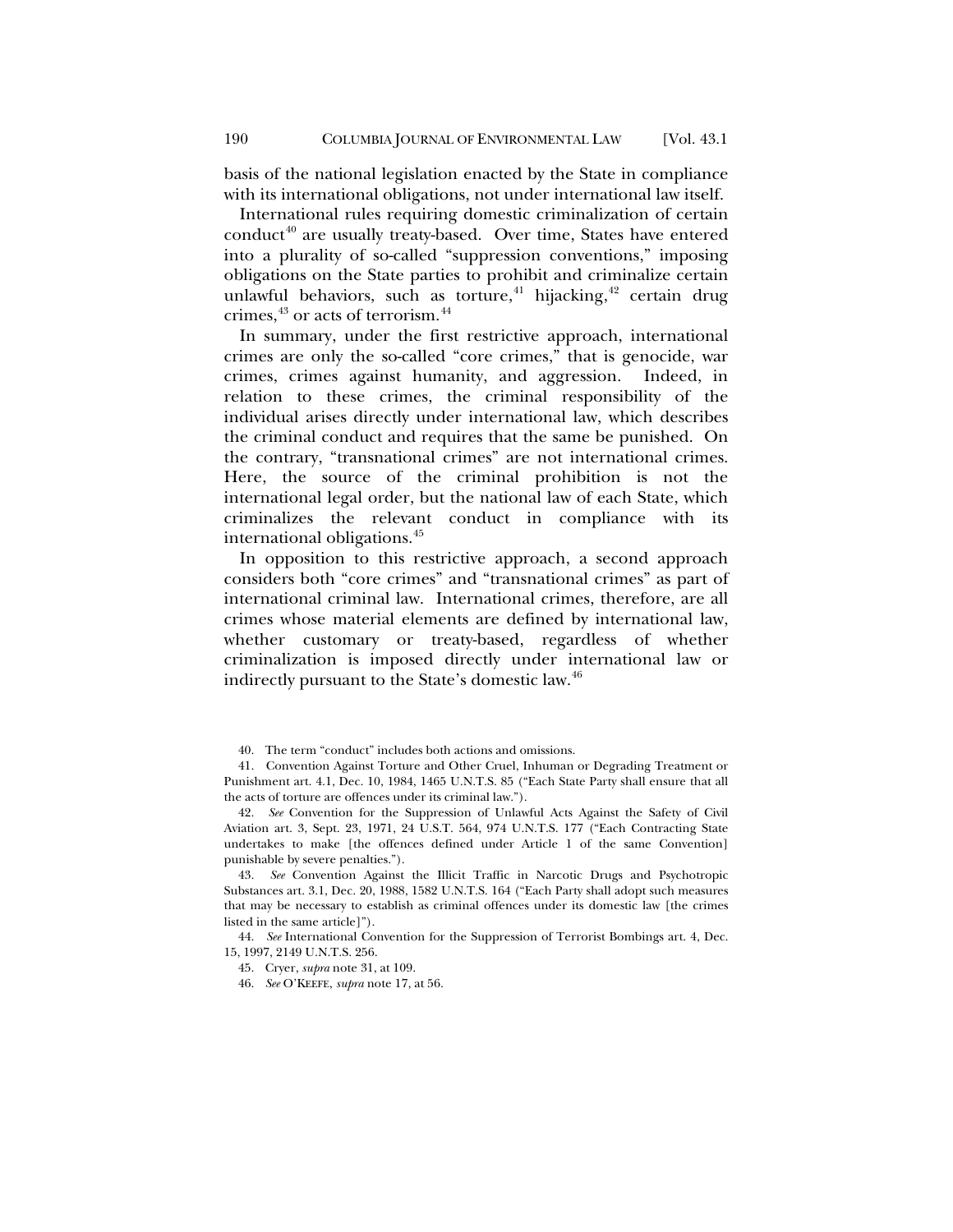Such an approach, however, does not appear entirely convincing. While international law may certainly impose on States the obligation to prosecute "transnational crimes," it will rarely provide for a complete and accurate description of their material elements. The obligation to criminalize arising from international conventions is usually framed in general terms. It is then left to the domestic law of the State to set out with greater detail and specificity the material elements of the crime, including the description of the conduct, the required mental state, and the punishment to be imposed.

<span id="page-10-0"></span>The relationship between Article VIII of Convention on International Trade in Endangered Species of Wild Fauna and Flora ("CITES")<sup>[47](#page-10-1)</sup> and the Endangered Species Act ("ESA"),  $48$  a U.S. domestic law, provides an example of this structure. Article VIII of CITES requires the State parties to "penalize trade in, or possession of" the *specimens* protected by the convention itself.<sup>[49](#page-10-3)</sup> "Trade" is defined under CITES as "export, re-export, import and introduction from the sea."[50](#page-10-4) CITES does not provide a definition for the term "possession."

The ESA, which implements CITES at the U.S. domestic level, describes in greater detail and specificity all prohibited conducts criminalized by CITES. The ESA provides that it is unlawful to, among others, import, export, take, possess, sell or offer to sell, deliver, carry, transport, and ship any of the species identified by the Secretary of Interior or the Secretary of Commerce pursuant to Section 4.<sup>51</sup> It then sets out detailed definitions of what the aforementioned conducts entail. For example, "take" is defined as "harass, harm, pursue, hunt, shoot, wound, kill, trap, capture or collect, or attempt to engage in any such conduct."<sup>[52](#page-10-6)</sup> "Import," instead, means "to land on, bring into, or introduce into, or attempt to land on, bring into, or introduce into, any place subject to the jurisdiction of the United States."[53](#page-10-7) The ESA also specifies the mental element required for criminal liability to arise, stating

48. Endangered Species Act of 1973 § 9, 16 U.S.C. § 1538 (2016).

- 51. Endangered Species Act §§ 4, 9.
- 52*.* Endangered Species Act § 3(14).
- <span id="page-10-7"></span><span id="page-10-6"></span>53. *Id.* § 3(7).

<span id="page-10-5"></span><span id="page-10-4"></span><span id="page-10-3"></span><span id="page-10-2"></span><span id="page-10-1"></span><sup>47.</sup> Convention on International Trade in Endangered Species of Wild Fauna and Flora art. VIII, Mar. 3, 1973, 27 U.S.T. 1087, 993 U.N.T.S. 243 [hereinafter CITES].

<sup>49.</sup> *See* CITES, *supra* not[e 47,](#page-10-0) art. VII(1)(a).

<sup>50.</sup> *See* CITES, *supra* not[e 47,](#page-10-0) art. I(c).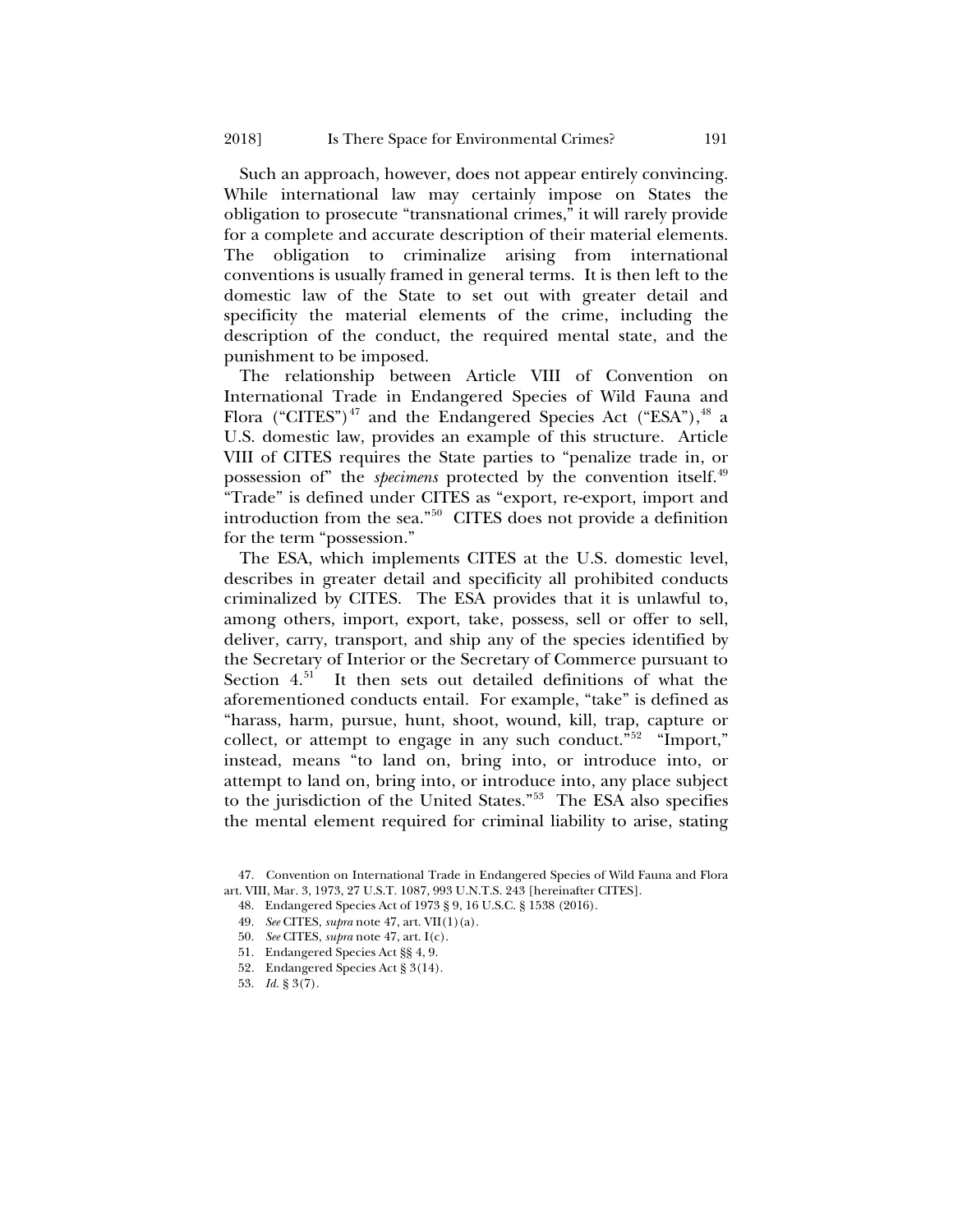that punishment will apply to anyone that "willingly" violates the provisions of the Act,  $54$  as well as the applicable penalties.  $55$ 

The basis for the criminalization of the conducts prohibited under CITES, therefore, is not international law but, rather, the ESA, as it specifically identifies all the conditions for criminal punishment to be imposed. The same analysis, moreover, may be carried out with respect to other offences to be criminalized pursuant to the above-mentioned "suppression conventions."

In light of the above, it appears more appropriate to consider only "core crimes" as international crimes directly criminalized and punished under international law, as the criminalization and punishment of transnational crimes necessarily requires the enactment by each State of specific and detailed domestic laws.

## C. The Interaction Between Treaties and Custom as Sources of International Criminal Law

As a branch of international law, international criminal law is derived from the same sources,<sup>56</sup> as identified under Article 38 of the Statute of the International Court of Justice.<sup>57</sup> International treaties and international custom, therefore, will provide for the substantive elements of an international crime—to be understood according to the definition provided above<sup>[58](#page-11-4)</sup>—as well as the procedural rules governing prosecution. For the purpose of this Note, it is necessary to briefly address the relationship between international treaties and customary rules of international law. Indeed, both can act as sources of criminalization and description of international crimes without necessarily providing for an identical definition of the same crime.

International treaties represent the most important source of international criminal law. This is because they are characterized—

54. *Id.* § 11(b).

<span id="page-11-4"></span>58. *See supra* Part II.B.

<sup>55.</sup> *Id*.

<span id="page-11-2"></span><span id="page-11-1"></span><span id="page-11-0"></span><sup>56.</sup> *See* ANTONIO A. CASSESE, INTERNATIONAL CRIMINAL LAW: CASES AND COMMENTARY 4 (2011); *see also* Dapo Akande*, Sources of International Criminal Law*, *in* THE OXFORD COMPANION TO INTERNATIONAL CRIMINAL JUSTICE 41, 41 (Antonio A. Cassese ed., 2009).

<span id="page-11-3"></span><sup>57.</sup> More specifically, Article 38 of the Statute of the International Court of Justice identifies the sources of international law in the following: (i) international conventions, (ii) custom, and (iii) general principles of law recognized by civilized nations; with all of them placed on an equal footing. Statute of the International Court of Justice, art. 38.1(a)–(c). In addition, Article 38 also refers to judicial decisions and writing of publicists. *Id.* art. 38.1(d). These, however, are to be considered only as a subsidiary means for determining the law. *Id.*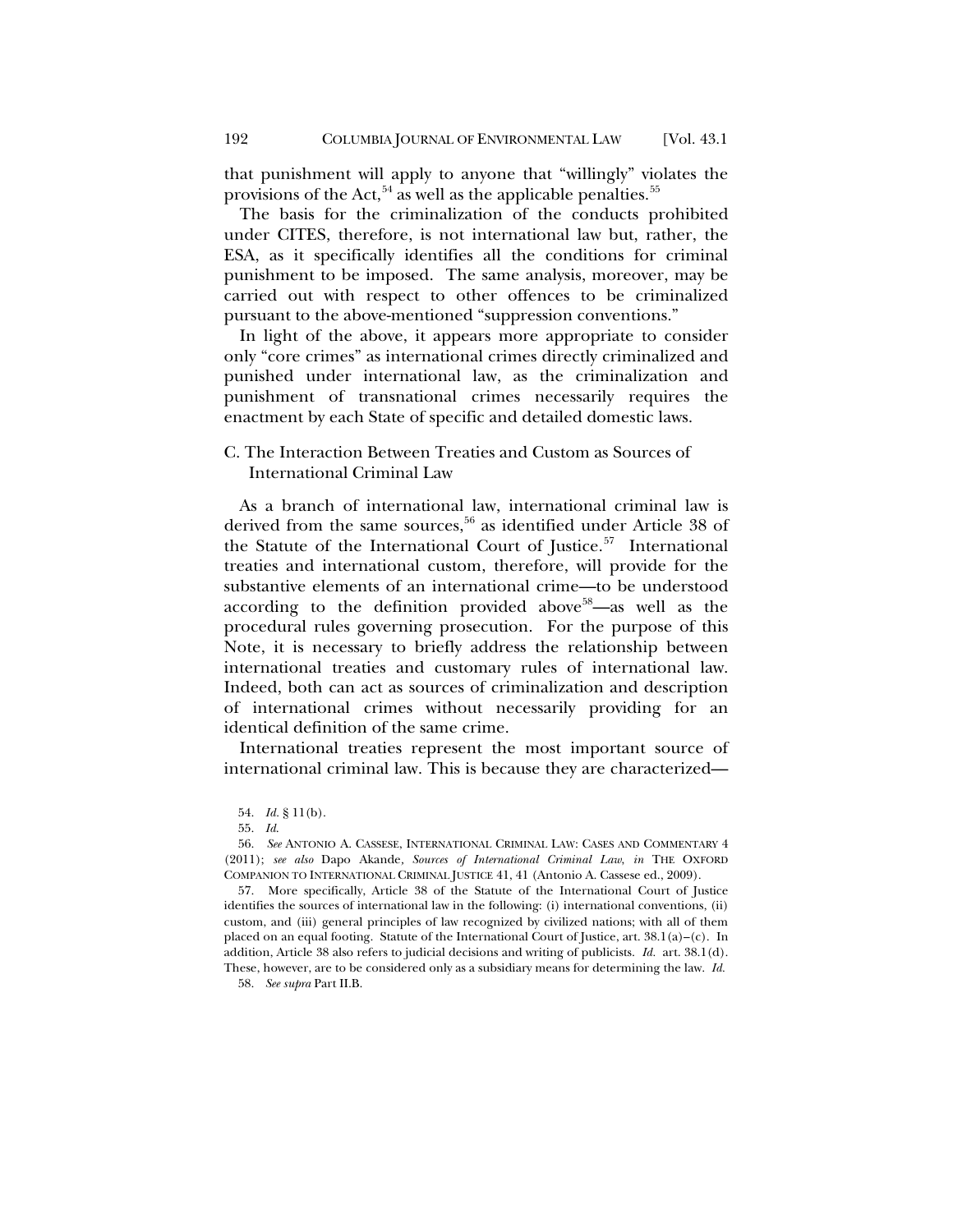at least in theory—by their clarity, precision, explicit character, and by the circumstance that they unequivocally embody the will of the parties over a certain issue.<sup>59</sup> Within the applicable international criminal law treaties, the Rome Statute assumes paramount importance, as it sets out, among others: (i) the personal, temporal and subject-matter boundaries of the ICC's jurisdiction; $60$  (ii) the general principles with which the Court has to comply; $61$  and (iii) the procedural rules governing the process before the same. $62$ 

Also relevant in the field of international criminal law are those treaties which establish and define other international crimes subject to the jurisdiction of an international tribunal, and whose scope may sometimes overlap with the provisions of the Rome Statute. This is the case, for example, with respect to Common Article 3 of the Geneva Conventions, the breach of which constitutes a war crime under the Rome Statute. $63$  Similarly, the Genocide Convention sets out the definition of the crime of "genocide," which has also been identically adopted in the Rome Statute.<sup>[64](#page-12-6)</sup>

<span id="page-12-0"></span>Notwithstanding doubts advanced by certain international law scholars,<sup>[65](#page-12-7)</sup> customary international law can also be considered as a source of international criminal law.<sup>66</sup> Therefore, custom may serve as a source for the identification of new international

<span id="page-12-1"></span>59. See Bruno Simma & Andreas Paulus, *Le Rôle Relatif des Différentes Sources du Droit International Pénal (Dont les Principes Généraux de Droit)*, *in* DROIT INTERNATIONAL PÉNAL 55, 59 (Hervé Ascensio, Emmanuel Decaux and Alain Pellet eds., 2000).

60. *See* Rome Statute, *supra* note **[5](#page-2-5)**, Part II.

61. *Id.* Part III.

62. *Id.* Part V & Part VI.

<span id="page-12-5"></span><span id="page-12-4"></span><span id="page-12-3"></span><span id="page-12-2"></span>63. *Id.* art. 8.2(c)*; see also* Geneva Convention Relative to the Treatment of Prisoners of War art. 3, Aug. 12, 1949, 6 U.S.T. 3316, 75 U.N.T.S. 135.

<span id="page-12-6"></span>64. *Id.* art. 6; *see also* Convention on the Prevention and Punishment of the Crime of Genocide art. 2, Dec. 9, 1948, 78 U.N.T.S. 277.

<span id="page-12-7"></span>65. Doubts as to the possibility to consider custom as source of international criminal law are mainly connected to the nature of custom as an unwritten source of the law, arising from State practice and *opinio iuris*, and the principle of legality that informs the international criminal law system. *See* Mirjam Skrk, *The Notion of Sources of International Criminal Law*, *in* CONTEMPORARY DEVELOPMENTS IN INTERNATIONAL LAW: ESSAYS IN HONOUR OF BUDISLAV VUKAS 879, 891–92 (Rudiger Wolfrum et al. eds., 2015); *see also* BIRGIT SCHLÜTTER*,* DEVELOPMENTS IN CUSTOMARY INTERNATIONAL LAW 296 (2010).

<span id="page-12-8"></span>66. SCHLÜTTER, *supra* note [65,](#page-12-0) at 893. In this respect, primary importance must be attributed within the international law system to peremptory norms of customary international law (*jus cogens*). Vienna Convention on the Laws of Treaties art. 53, May 23, 1969, 1155 U.N.T.S. 331. These are rules accepted and recognized by the international community as a whole as norms from which no derogation is permitted and that, as such, are vested with a higher rank than general customary law. *Id.*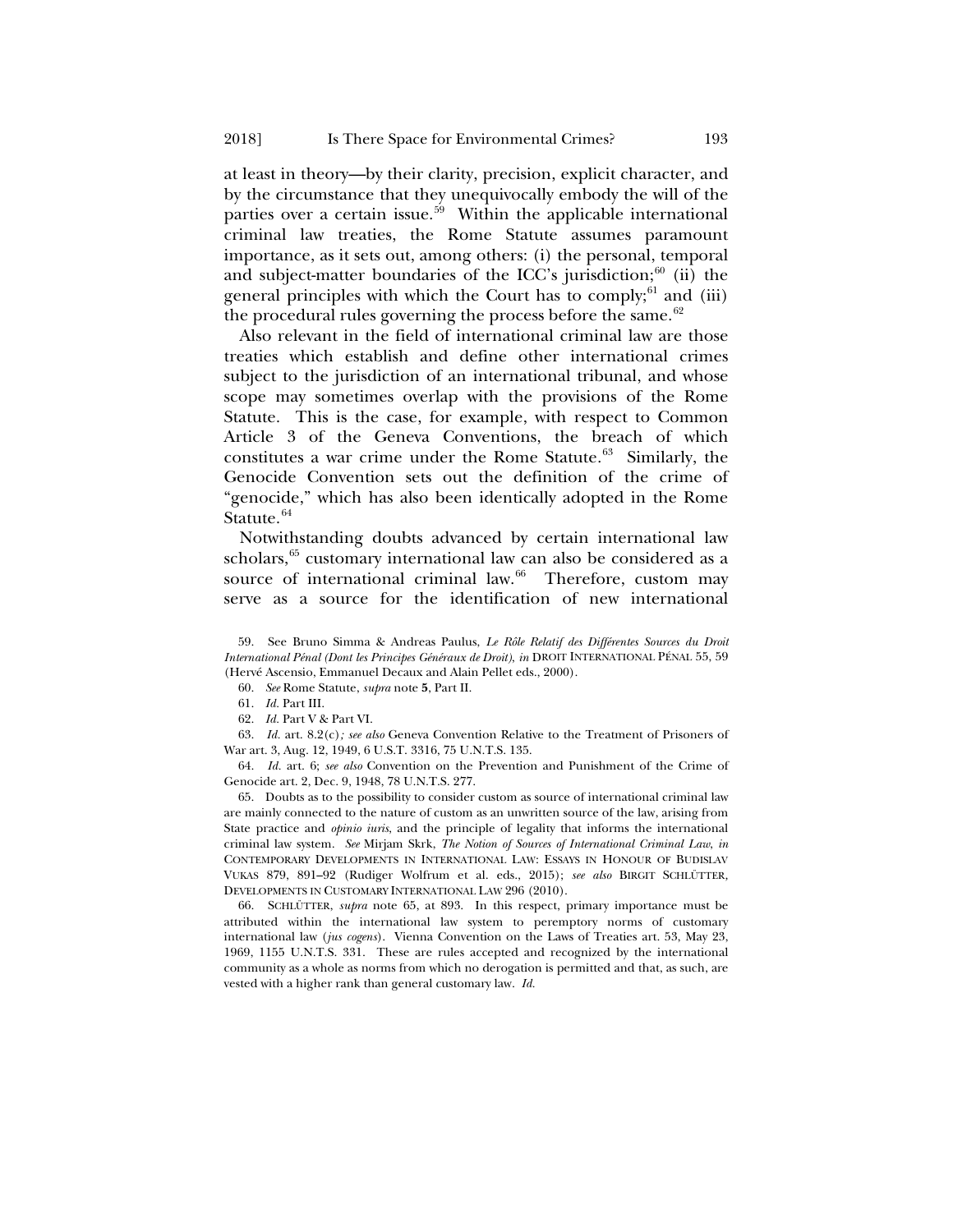crimes,  $67$  as well as applicable defenses from criminal liability.  $68$  As it originates from States' behavior repeated over time, custom allows international criminal law to evolve independently from the provisions expressly accepted by the States through the adherence to international conventions.<sup>[69](#page-13-2)</sup>

International treaties and customary international law are also sources that the ICC is obligated to apply in the adjudication of the cases pending before it.<sup>70</sup> Both, however, are in a subsidiary position to the Rome Statute itself and other sources of law, such as the Elements of Crime as adopted by the ICC to further specify the material elements of the crimes subject to its jurisdiction, $71$  or the Rules of Procedure and Evidence that regulate the proceeding before the ICC.<sup>[72](#page-13-5)</sup>

<span id="page-13-8"></span><span id="page-13-7"></span>The Rome Statute is notable in that it clearly sets out the relationship between these two sources of law. Article 10 of the Rome Statute specifically provides that "[n]othing [in Part 2 of the Rome Statute, which sets out the jurisdiction of the ICC] shall be interpreted as limiting or prejudicing in any way existing or developing rules of international law for purposes other than this Statute."<sup>[73](#page-13-6)</sup>

<span id="page-13-1"></span>68. In the *Erdemović* case, the ICTY stated, "no rule may be found in customary international law regarding the availability or the non-availability of duress as a defense to a charge of killing innocent human beings." Prosecutor v. Erdemović, Case No. IT-96-22-A, Joint Separate Opinion of Judge McDonald and Judge Vohrah, ¶ 55 (Int'l Crim. Trib. for the Former Yugoslavia Oct. 7, 1997).

- 69. *See* Rome Statute, *supra* note [5,](#page-2-5) art. 10.
- 70. *See* Statute of the International Court of Justice, art. 38.1.
- 71*. See* INT'L CRIMINAL COURT, ELEMENTS OF CRIMES (2011).

<span id="page-13-5"></span><span id="page-13-4"></span><span id="page-13-3"></span><span id="page-13-2"></span>72. *See* Rome Statute, *supra* not[e 5,](#page-2-5) art. 21.1(a)–(b). In this respect, this article mentions both "*applicable treaties*" and "*the principles and rules of international law*." *Id.* Although the wording used by the Rome Statute is not identical to the ones adopted by Article 38 of the ICJ Statute, there is general agreement among scholars that the term "*rules of international law*" must be interpreted as including customary rules of international law. *See* Margaret McAuliffe deGuzman, *Article 21—Applicable Law*, *in* COMMENTARY ON THE ROME STATUTE OF THE INTERNATIONAL CRIMINAL COURT 701, 707–08 (Otto Triffterer ed., 2d ed. 2008); *see also* WILLIAM SCHABAS, THE INTERNATIONAL CRIMINAL COURT: A COMMENTARY ON THE ROME STATUTE 390–91 (2010) (stating that Article 21 of the Rome Statute should be interpreted according to the authoritative text provided by Article 38 of the ICJ Statute).

<span id="page-13-6"></span>73. Rome Statute, *supra* note 5, art. 10.

<span id="page-13-0"></span><sup>67.</sup> For example, the International Criminal Tribunal for the Former Yugoslavia (the "ICTY") in the *Furundžija* case affirmed that the prohibition of rape and sexual assault in armed conflict evolved through customary international law. *See* Prosecutor v. Furundžija, Case No. IT-95-17/1-T, Judgment, ¶ 168 (Int'l Crim. Trib. for the Former Yugoslavia Dec. 10, 1998).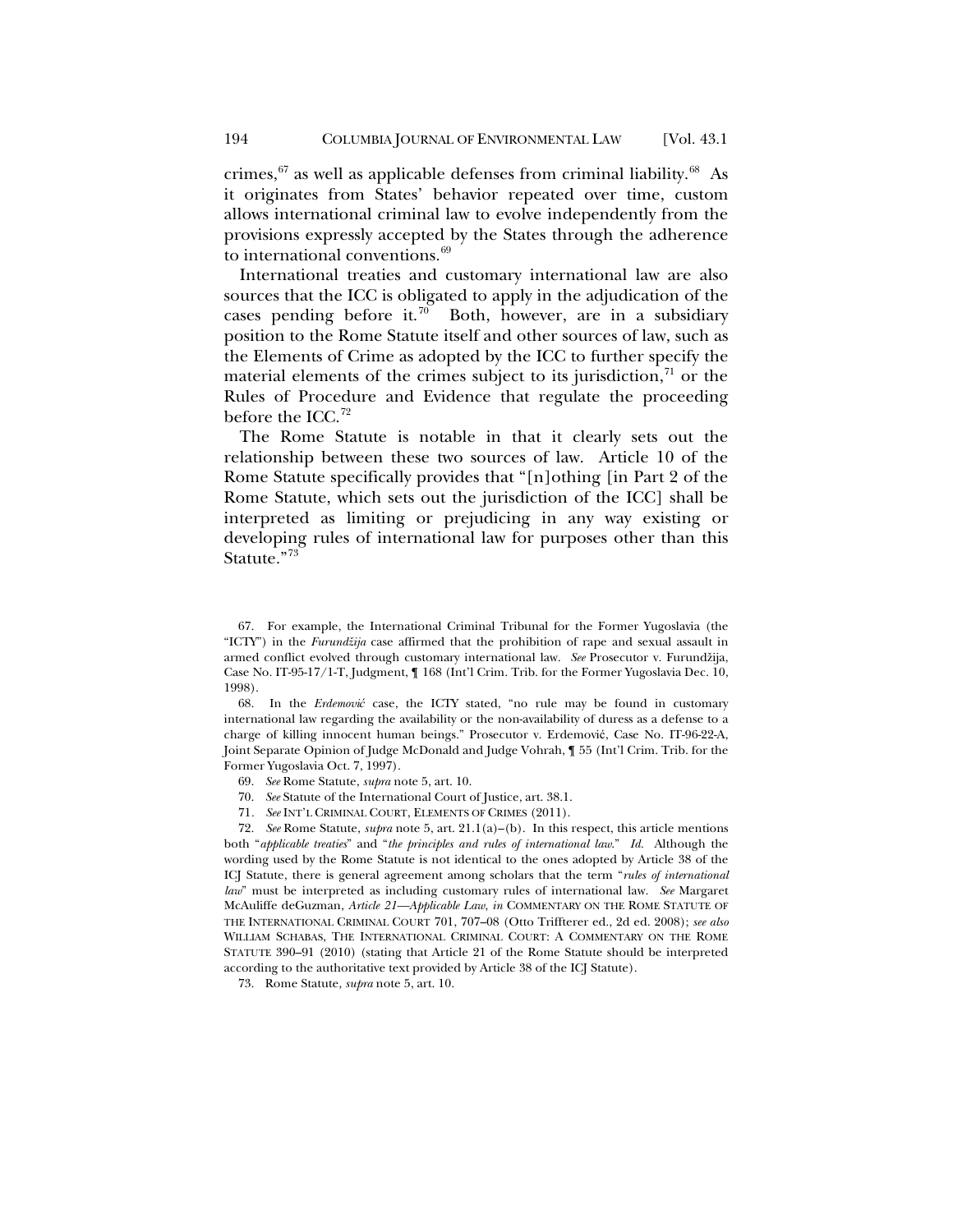Accordingly, the definition of an international crime under the Rome Statute and subject to the prosecution of the ICC does not affect the definition of the same crime under customary international law.<sup>74</sup> This means that a definition of a crime provided under the Rome Statute may well change over time and that new international crimes may develop, due to the emergence of a new rule of customary international law. However, in this scenario, issues of jurisdiction will inevitably arise, as the customdefined international crimes will fall outside the scope of jurisdiction of the ICC. In order for these crimes to be tried before the ICC, therefore, a specific amendment to the Rome Statute will be required so as to include them within the Court's jurisdiction.

#### D. Conclusions

On the basis of the analysis set out in the previous paragraphs, international criminal law has been defined as "the body of international law governing the criminal responsibility of individuals for crimes under international law."[75](#page-14-1) In turn, "crimes under international law" have been identified as those offenses that are directly defined and punished under international criminal law. At the present stage, the only crimes that satisfy this definition are the "core crimes" subject to the jurisdiction of the ICC: genocide, crimes against humanity, war crimes, and the crime of aggression.<sup>[76](#page-14-2)</sup> The description of such crimes, however, may be subject to changes over time. Indeed, State practice repeated over time may give rise to a new rule of customary international law, providing for new international crimes or amending the current definition of the "core crimes" as provided under the Rome Statute.<sup>[77](#page-14-3)</sup>

<span id="page-14-3"></span>77. *See supra* Part II.C.

<span id="page-14-1"></span><span id="page-14-0"></span><sup>74.</sup> *See* SCHLÜTTER, *supra* note [65,](#page-12-0) at 290; *see also* Otto Triffterer, *Article 10, in* COMMENTARY ON THE ROME STATUTE OF THE INTERNATIONAL COURT, *supra* note [72,](#page-13-7) at 531, 534–36 (stating that "[t]heoretically, the development of changes in humanitarian law, for instance defining new crimes against humanity—not yet falling within the jurisdiction of the Court—,cannot be blocked by the Statute").

<sup>75.</sup> *See supra* Part II.A.

<span id="page-14-2"></span><sup>76.</sup> *See supra* Part II.B.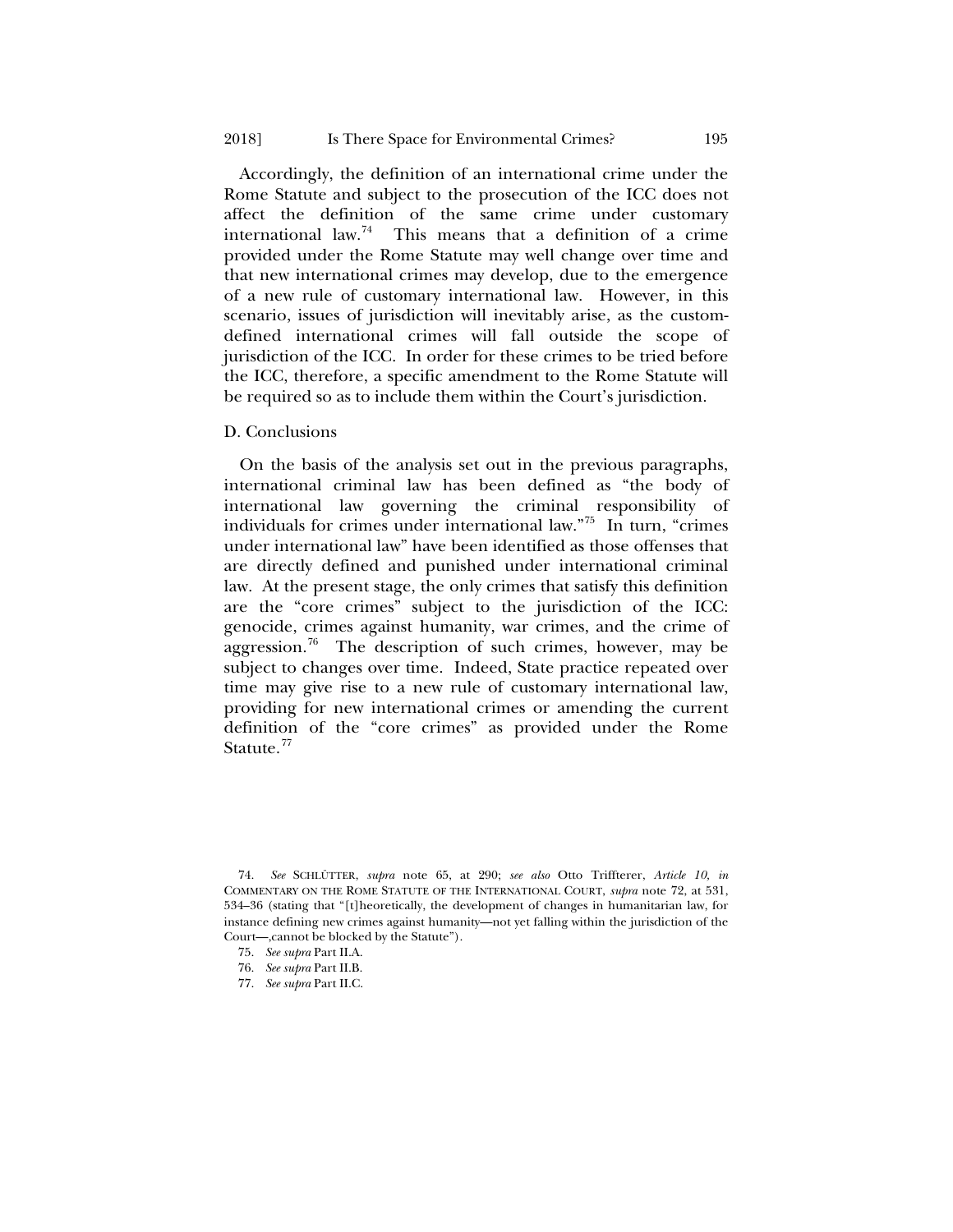#### III. INTERNATIONAL ENVIRONMENTAL CRIMES

In order to determine what treatment environmental crimes receive under the current framework of international criminal law, the preliminary issue of what, exactly, are "environmental crimes" must be addressed. It is first necessary to determine whether international law provides a general definition of this term. In the event that the search for a general definition should prove impossible, it will be subsequently necessary to examine each specific conduct of threat or harm to the natural environment prohibited by criminal provisions provided under (i) international environmental law and (ii) international criminal law.

## A. Environmental Crimes: Is a Definition Necessary*?*

The search for a comprehensive definition of environmental crimes appears to be extremely arduous, if not even outright impossible. The inherent difficulty of the task is highlighted by the fact that no definition of the term can be retrieved from international conventions.[78](#page-15-0) Indeed, the only international instrument that comes close to providing such a definition is the Council of Europe Convention on the Protection of the Environment through Criminal Law (the "COE Convention").<sup>[79](#page-15-1)</sup> The COE Convention lists five detailed categories of crimes posing a threat, or harm, to the environment and requires their criminalization at the domestic level.<sup>80</sup> However, the relevance of

<span id="page-15-0"></span><sup>78.</sup> *See* M. Jambozorg et al., *Challenges Ahead of Codification of Environmental Crimes Indices as an International Crime*, 12 INT'L. J. ENVTL. SCI. TECH. 3719, 3723 (2015).

<span id="page-15-3"></span><sup>79.</sup> *Id.*

<span id="page-15-2"></span><span id="page-15-1"></span><sup>80.</sup> Convention on the Protection of the Environment Through Criminal Law art. 2, 4, Nov. 4, 1998, E.T.S. 172 [hereinafter COE Convention] (Article 2 requires the criminalization of: "(a) the discharge, emission or introduction of a quantity of substances or ionizing radiation into air, soil or water which: (i) causes death or serious injury to any person, or (ii) creates a significant risk of causing death or serious injury to any person; (b) the unlawful discharge, emission or introduction of a quantity of substances or ionizing radiation into air, soil or water which causes or is likely to cause their lasting deterioration or death or serious injury to any person or substantial damage to protected monuments, other protected objects, property, animals or plants; (c) the unlawful disposal, treatment, storage, transport, export or import of hazardous waste which causes or is likely to cause death or serious injury to any person or substantial damage to the quality of air, soil, water, animals or plants; (d) the unlawful operation of a plant in which a dangerous activity is carried out and which causes or is likely to cause death or serious injury to any person or substantial damage to the quality of air, soil, water, animals or plants; and (e) the unlawful manufacture, treatment, storage, use, transport, export or import of nuclear materials or other hazardous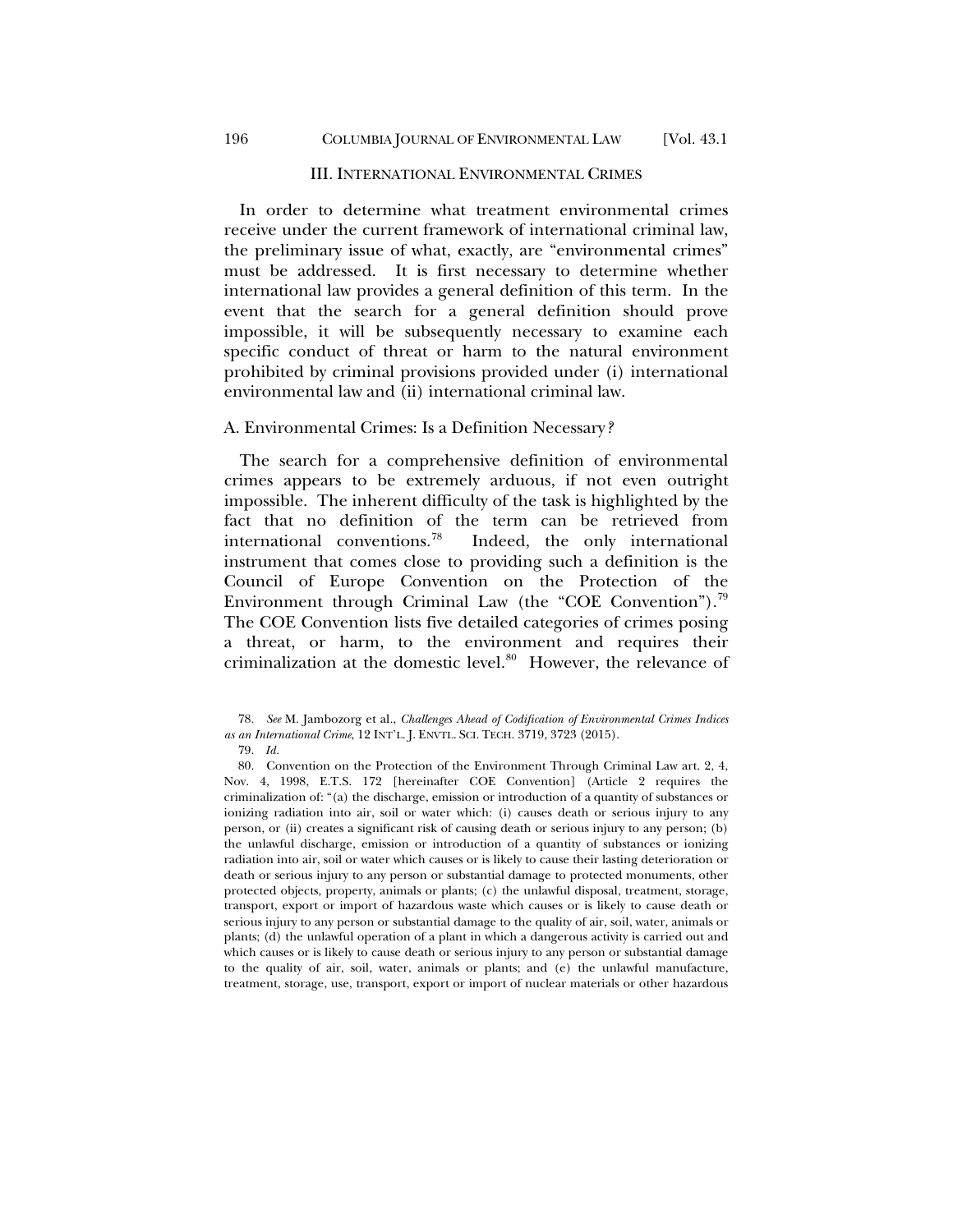the definition provided under the COE Convention is severely impaired by the fact that the Convention is only regional in its application and has not yet entered into force.

In addition to the definition adopted by the COE Convention, there is no shortage of proposals for the definition of the term "environmental crimes," advanced either by scholars or international organizations. However, even among the suggested definitions, there is still no general agreement on the precise meaning of "environmental crime."<sup>[81](#page-16-0)</sup>

<span id="page-16-3"></span>In this respect, some scholars have defined "environmental crime" as, *inter alia*: (a) any act "committed with the intent to harm or with a potential to cause harm to ecological and/or biological system and for the purpose of securing business or personal advantage;"[82](#page-16-1) or (b) an unauthorized act or omission that: (i) violates the law and is therefore subject to criminal prosecution and criminal sanctions; (ii) harms or endangers either the life or health of individuals or the environment itself; and (iii) serves the interests of either corporations or individuals.<sup>[83](#page-16-2)</sup>

Other scholars have altogether rejected the terminology of "environmental crime," adopting instead the term "green crime." This is usually defined as any activity causing environmental

radioactive substances which causes or is likely to cause death or serious injury to any person or substantial damage to the quality of air, soil, water, animals or plants." Criminalization of other offenses or, alternatively, the imposition of administrative sanctions is required by Article 4 with respect to: "(a) the unlawful discharge, emission or introduction of a quantity of substances or ionizing radiation into air, soil or water; (b) the unlawful causing of noise; (c) the unlawful disposal, treatment, storage, transport, export or import of waste; (d) the unlawful operation of a plant; (e) the unlawful manufacture, treatment, use, transport, export or import of nuclear materials, other radioactive substances or hazardous chemicals; (f) the unlawful causing of changes detrimental to natural components of a national park, nature reserve, water conservation area or other protected areas; and (g) the unlawful possession, taking, damaging, killing or trading of or in protected wild flora and fauna species.").

<span id="page-16-0"></span><sup>81</sup>*. See* UNEP-INTERPOL, THE RISE OF ENVIRONMENTAL CRIME: A GROWING THREAT TO NATURAL RESOURCES, PEACE, DEVELOPMENT AND SECURITY 7 (Christian Nelleman et al. eds., 2016).

<span id="page-16-1"></span><sup>82</sup>*.* MARY CLIFFORD, ENVIRONMENTAL CRIME: ENFORCEMENT, POLICY AND SOCIAL RESPONSIBILITY 26 (1998) (also suggesting an alternative definition of environmental crime as "any act that violates an environmental protection statute").

<span id="page-16-2"></span><sup>83.</sup> YINGYI SITU & DAVID EMMONS, ENVIRONMENTAL CRIME: THE CRIMINAL JUSTICE SYSTEM'S ROLE IN PROTECTING THE ENVIRONMENT 3 (2000).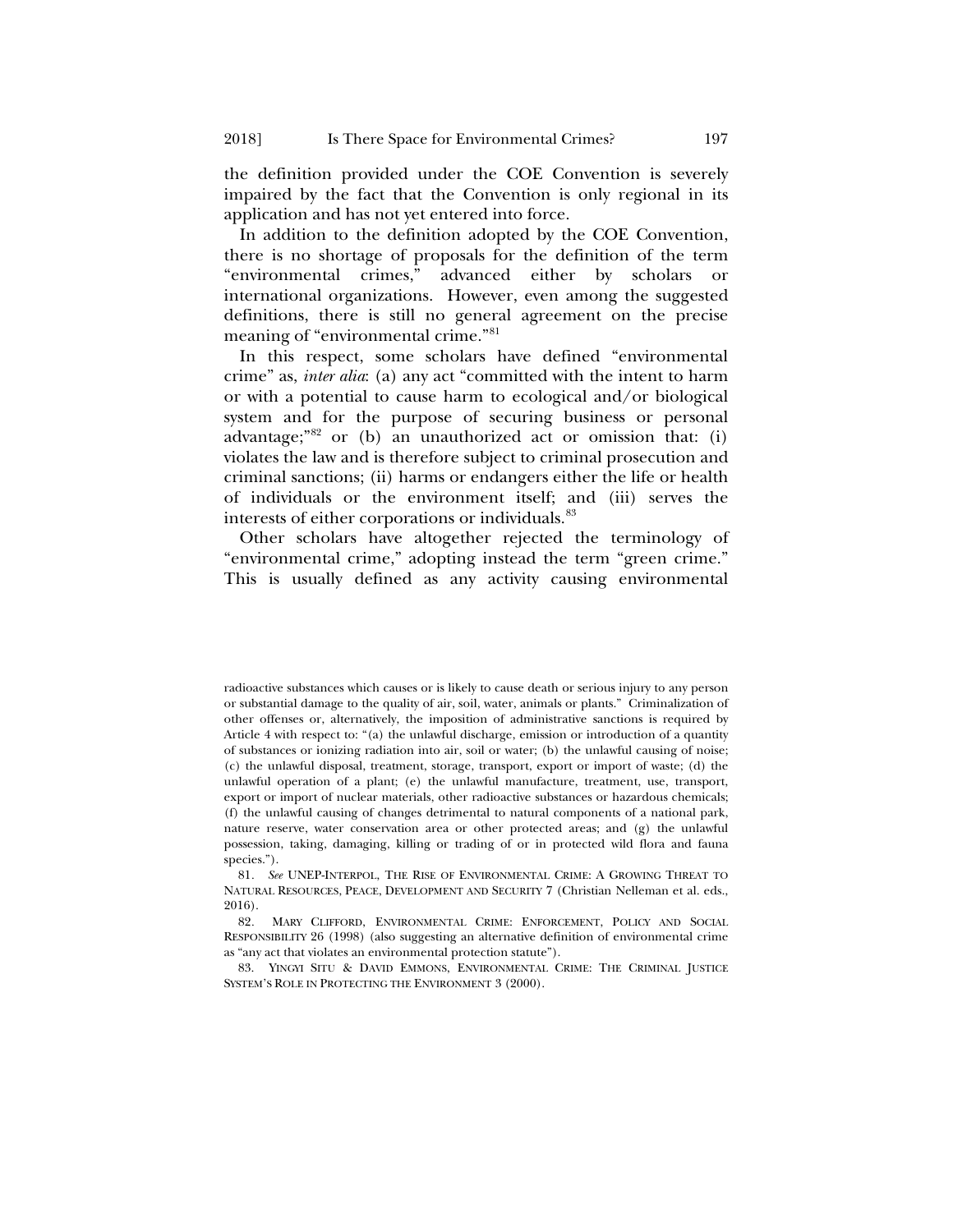damage, either directly or indirectly, regardless of whether a provision of law has been breached.<sup>[84](#page-17-1)</sup>

<span id="page-17-0"></span>Among the definitions advanced by international organizations, the International Police Organization's ("INTERPOL") Strategic Plan for the years 2009–2010 defines environmental crime as "a breach of a national or international environmental law or treaty that exists to ensure the conservation and sustainability of the world's environment, biodiversity or natural resources."[85](#page-17-2) Similarly, the United Nation Environment Programme ("UNEP") uses the term "environmental crime" to refer to a varied group of illegal activities harming the environment and aimed at benefitting individuals and corporations.<sup>86</sup>

All of the above-mentioned definitions, however, are more descriptive, rather than prescriptive in character, as they are rather vague when describing the substantive elements that a behavior should satisfy to be qualified as an environmental crime. In addition, there is a substantial lack of clarity over what such substantive elements should be. For example, it is not entirely clear whether a conduct that endangers the environment also needs to benefit individuals or corporations in order to constitute an environmental crime.

Most importantly, though, the ineffectiveness of the suggested definitions is highlighted by the fact that their own authors seem to attach to them a merely descriptive nature. In most instances, the definitions proposed are immediately followed by the enumeration of those offenses generally considered to constitute environmental crimes and whose criminalization is required under applicable international treaties.[87](#page-17-4)

The lack of a general definition of "environmental crime" should not come as a surprise, as the broad terms in which the abovementioned proposals have been drafted render them unsuitable to serve as a basis for criminal responsibility. Indeed, one of the pillars of criminal law everywhere is the principle of *nullum crimen sine lege*, which entails the need for a specific legal definition of the prohibited conduct, so as to prevent the possibility of expanding

<span id="page-17-4"></span><span id="page-17-3"></span><span id="page-17-2"></span><span id="page-17-1"></span><sup>84.</sup> *See* NANCY FRANK & MICHEAL J. LYNCH, CORPORATE CRIME, CORPORATE VIOLENCE: A PRIMER 81–82 (1992).

<sup>85.</sup> *See* INTERPOL, ENVIRONMENTAL CRIME PROGRAMME: STRATEGIC PLAN 4 (2009–2010).

<sup>86.</sup> *See* UNEP-INTERPOL *supra* not[e 81,](#page-16-3) at 17.

<sup>87.</sup> *See id.* at 17; *see also* INTERPOL, *supra* not[e 85,](#page-17-0) at 4.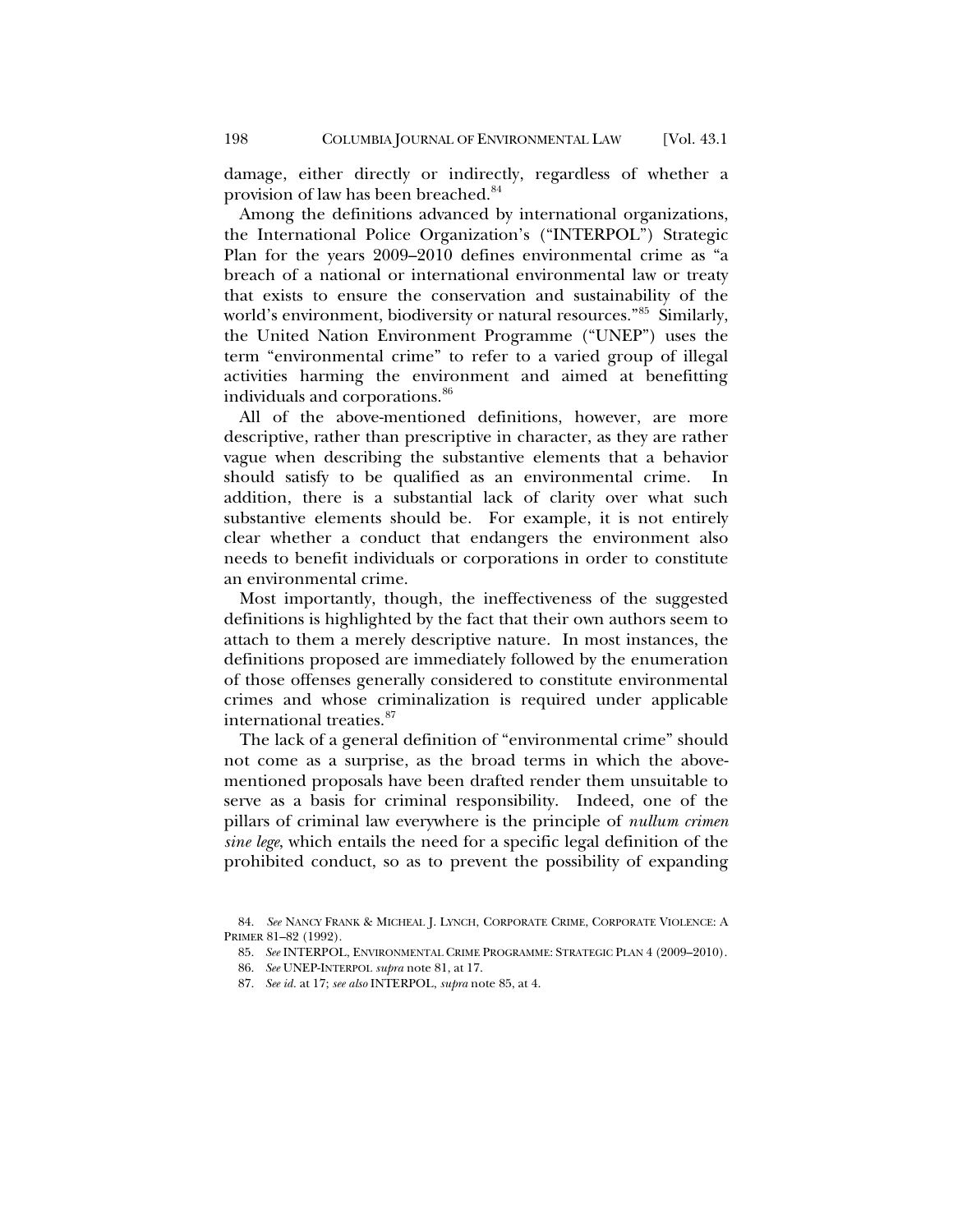the criminal norm to behaviors not expressly considered by the norm itself.<sup>88</sup> A general definition of "environmental crime" would likely breach such principle, as it poses a high risk of vagueness and potential over-breadth of coverage.<sup>89</sup> If such a definition were to be theoretically adopted, then the most advisable solution would be to follow the approach of the COE Convention, which enumerates the specific conducts subject to criminal prosecution.<sup>[90](#page-18-2)</sup>

In practice, any attempt to provide for a definition of the term "environmental crime" would result in a merely theoretical exercise. As such, it appears more useful to focus the analysis on the provisions of international law attaching criminal responsibility to certain behaviors damaging or posing a threat to the environment. The aim is to ascertain when the criminal responsibility that arises from such provision follows directly from international law, thus falling into the realm of the so-called core crimes, or when it arises only indirectly, as is the case with transnational crimes.

#### B. Criminalization Under Multilateral Environmental Conventions

There are several specific conducts that are relevant under international criminal law, such as illegal trade in wildlife, illegal logging, illegal trade in hazardous waste, smuggling of ozone depleting substances, and illegal, unreported and unregulated  $("IUU")$  fishing. $91$  As their criminalization and prosecution inevitably calls for international cooperation, the aforementioned conducts are the subject of "inter-jurisdictional" criminal law, as defined above.<sup>[92](#page-18-4)</sup> However, they are also relevant under traditional

90. *See* COE Convention, *supra* note [80.](#page-15-3)

<span id="page-18-3"></span><span id="page-18-2"></span>91. Such behaviors are also usually considered "environmental crimes" in common language. *See* Lorraine Elliott & William H. Schaedla, *Transnational Environmental Crimes: Excavating Complexities—An Introduction, in* HANDBOOK OF TRANSNATIONAL ENVIRONMENTAL CRIME 3–4 (Lorraine Elliott & William H. Schaedla eds., 2016); Rob White, *Environmental Theft and Trafficking*, *in* ROUTLEDGE HANDBOOK OF TRANSNATIONAL CRIMINAL LAW 280, 282 (Neil Boister & Robert J. Curry eds., 2015); Puneet Pathak, *International Environmental Crime: A Growing Concern of International Environmental Governance*, 13 U.S.-CHINA L. REV. 382, 383 (2016); *see also* ENVTL. INVESTIGATION AGENCY, ENVIRONMENTAL CRIME: A THREAT TO OUR FUTURE 1 (2008); ROYAL INST. OF INT'L AFFAIRS, INTERNATIONAL ENVIRONMENTAL CRIME: THE NATURE AND CONTROL OF ENVIRONMENTAL BLACK MARKETS 5 (2002).

<span id="page-18-4"></span>92. *See supra* Part II.A.

<span id="page-18-0"></span><sup>88.</sup> *See* Mauro Catenacci, *The Principle of Legality, in* 2 ESSAYS ON THE ROME STATUTE OF THE INTERNATIONAL CRIMINAL COURT 85, 85 (Flavia Lattanzi & William Schabas, eds., 1999).

<span id="page-18-1"></span><sup>89.</sup> *See* ANDREW ASHWORTH, PRINCIPLES OF CRIMINAL LAW 63–64 (2009); *see also*, JEROME HALL, GENERAL PRINCIPLES OF CRIMINAL LAW 31–32 (1947).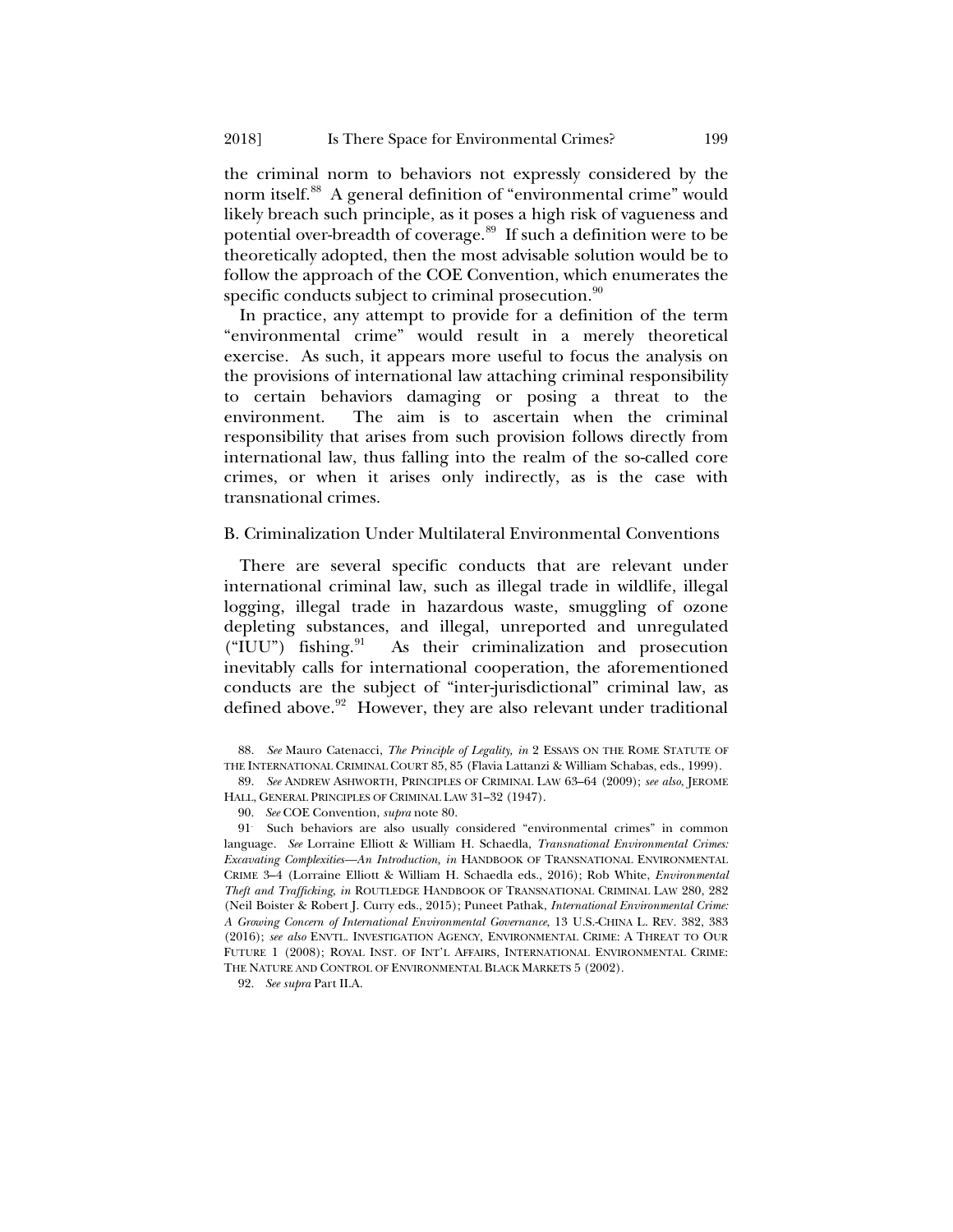international law, because international environmental law conventions usually require their criminalization and prosecution.

CITES is the governing instrument with respect to illegal trade in wildlife. Its stated aim is to protect species of wild fauna and flora whose conservation is endangered by international trade.<sup>[93](#page-19-0)</sup> In this respect, Article VIII of CITES provides for the obligation of the State parties to "take appropriate measures to enforce [the provisions of the Convention] and to prohibit trade in specimens in violations thereof."[94](#page-19-1) Article VIII further specifies that such measures can include also the penalization of "trade in, or possession of, such specimens, or both"[95](#page-19-2) and "the confiscation or return to the State of export of such specimens."[96](#page-19-3) The provisions of CITES may also serve as a basis for the criminalization of illegal logging of timber, in the event that the relevant species of flora is listed in one of the Appendices of the Convention.<sup>[97](#page-19-4)</sup>

<span id="page-19-7"></span>As for the illegal trade of hazardous waste, the most relevant international instrument is the Convention on the Control of Transboundary Movements of Hazardous Wastes and their Disposal (the "Basel Convention"),  $98$  which sets out the rules and obligations for the State parties with respect to the international trade of hazardous wastes. Similar to CITES, the Basel Convention imposes on State parties the duty to "take appropriate legal, administrative and other measures to implement and enforce the provisions"[99](#page-19-6) of the Basel Convention, including "measures to prevent and punish

- 95. *Id.* art. VIII(1)(a).
- 96. *Id.* art VII(1)(b).
- 97. *See id.* art. I.

<span id="page-19-6"></span><span id="page-19-5"></span><span id="page-19-4"></span><span id="page-19-3"></span><span id="page-19-2"></span><span id="page-19-1"></span>98. Convention on the Control of Transboundary Movements of Hazardous Wastes and Their Disposal, Mar. 22, 1989, 1673 U.N.T.S. 126 [hereinafter Basel Convention].

99. *See id.* art. 4.4.

<span id="page-19-0"></span><sup>93.</sup> In this respect, CITES provides a different degree of protection depending on the Appendix in which a species is listed. In particular, with respect to the species listed in Appendix I, meaning "all species threatened with extinction which are or may be affected by trade," trade is absolutely prohibited, unless the requirements under Article III CITES are met. *See* CITES, *supra* note [47,](#page-10-0) art. II(1), (3). With respect to the species listed in Appendix II, meaning "all species which although not necessarily threatened with extinction may become so unless trade in specimens is subject to strict regulation in order to avoid utilization incompatible with their survival," trade can be allowed, provided that it is not detrimental to the survival of the species and the specimen was not obtained in breach of the laws of the exporting state. *Id.* art. II(2), (4). Finally, "Appendix III shall include all species which any Party identifies as being subject to regulation within its jurisdiction for the purpose of preventing or restricting exploitation, and as needing the co-operation of the other Parties in the control of trade." *Id.* art. II(3).

<sup>94.</sup> *Id.* art. VIII(1).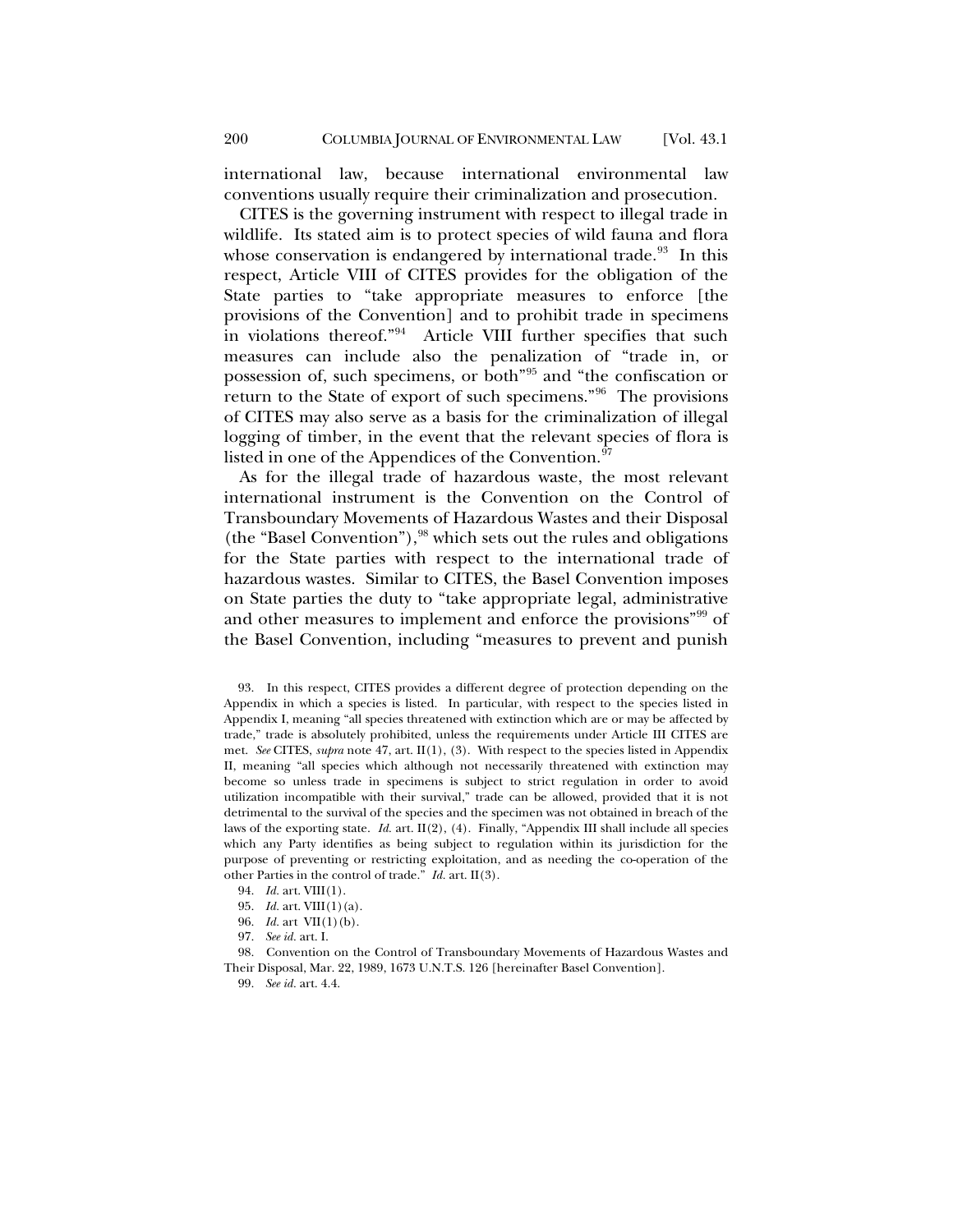conduct in contravention"[100](#page-20-0) of its articles. In addition, the Basel Convention expressly states that the illegal trafficking of hazardous wastes—meaning, the trade of waste not in compliance with the provisions of the Basel Convention<sup>[101](#page-20-1)</sup>—shall be considered criminal. $102$ 

The smuggling of ozone-depleting substances is, instead, indirectly tackled by the Montreal Protocol on Substances that Deplete the Ozone Layer (the "Montreal Protocol").<sup>[103](#page-20-3)</sup> Article 4 effectively prohibits the trade of ozone-depleting substances between a State that is a party to the Montreal Protocol and a nonparty.[104](#page-20-4) However, no provision of the Montreal Protocol obligates the State parties to prosecute and criminalize trade of ozonedepleting substances occurring in breach of its provision. Rather, the only recourse against the illegal trade is through the compliance and implementation mechanisms provided in the same Montreal Protocol.<sup>[105](#page-20-5)</sup>

The situation is different with respect to IUU fishing because there is no international environmental convention explicitly providing for the obligation of member States to impose criminal sanctions for such activity. For example, the UN Convention on the Law of the Sea ("UNCLOS") only provides for the duties of the State parties to (i) exercise their right to fish in the high seas subject to their international obligations and (ii) cooperate for the conservation of living resources.<sup>[106](#page-20-6)</sup> A potential basis for criminal

<span id="page-20-7"></span>100. *Id*.

<span id="page-20-1"></span><span id="page-20-0"></span>101. *See id.* art. 9.1 (providing that illegal traffic occurs in the event of any transboundary movement of hazardous or other wastes carried out: (a) without notification to all States concerned; (b) without the consent of a State concerned; (c) with consent obtained from States concerned through falsification, misrepresentation or fraud; (d) not in conformity in a material way with the documents; (e) in deliberate disposal (e.g. dumping) of hazardous wastes or other wastes in breach of the Basel Convention and of general principles of international law).

102. *See id.* art. 4.3.

<span id="page-20-3"></span><span id="page-20-2"></span>103. Montreal Protocol on Substances that Deplete the Ozone Layer, Sept. 16, 1987, 1522 U.N.T.S. 3 [hereinafter Montreal Protocol].

104. *See id.* art. 4.

<span id="page-20-5"></span><span id="page-20-4"></span>105. *See id.* art. 8. In this respect, Article 8 of the Montreal Protocol provides that the first Meeting of the Parties will adopt the procedures and mechanisms for determining the non-compliance by a Party to the provisions of the Protocol, as well as the consequences to be attached to such non-compliance. *Id.*

<span id="page-20-6"></span>106. *See* United Nation Convention on the Law of the Sea, Dec. 10, 1982, 1833 U.N.T.S. 397 [hereinafter UNCLOS].In particular, Article 116 provides for the right of each State party to engage in fishing on the high seas, subject only to: "(a) their treaty obligations;" and "(b) the rights and duties as well as the interests, of coastal States." *Id.* art. 116. Article 118,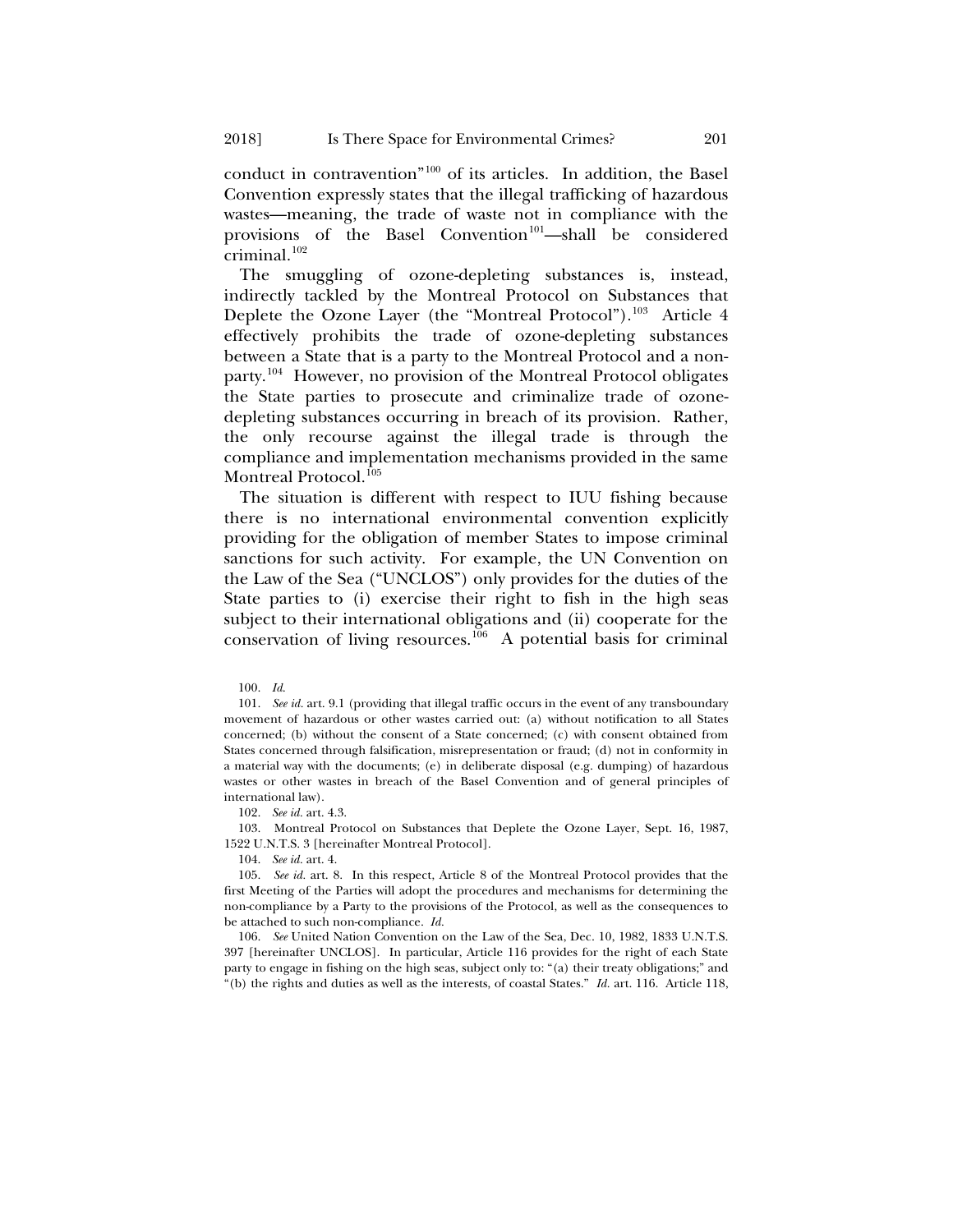prosecution could be identified in Article 117 of UNCLOS, which provides for the duty of the States to "take, or to cooperate with other States in taking, such measures for their respective nationals as may be necessary for the conservation of the living resources of the high seas." $107$  It would then be entirely plausible to also include in such measures national criminal laws concerning the prosecution of IUU fishing, as it prejudices the conservation of living resources of the high seas. The protection of marine species from IUU fishing through criminalization could also be ensured through Article VIII of CITES.[108](#page-21-1) However, in this case the marine species to be protected would need to be listed in one of the Appendices of the Convention.

What results from the above-mentioned survey is a varied picture. On the one side, there are those offenses, the criminalization of which is required under international law (e.g. trade of endangered species under CITES and trade of hazardous waste under the Basel Convention). On the other side, there are behaviors, not necessarily entailing criminal prosecution at the international level, the impacts of which could be so serious and destructive for the environment that transnational efforts must be undertaken in order to put an end to them (e.g. smuggling of ozone-depleting substances under the Montreal Protocol and IUU fishing).

Those behaviors that must be criminalized under international law are essentially the so-called transnational crimes discussed above.[109](#page-21-2) Indeed, both CITES and the Basel Convention require the State parties to implement domestic legislation criminalizing illegal trade in endangered species and illegal trade of hazardous waste.<sup>110</sup> In these cases, criminal prosecution will arise only indirectly from international law, as the primary source of responsibility for the individual committing the offense will be the national criminal law adopted by the State in compliance with its

- 108. *See* CITES, *supra* not[e 47,](#page-10-0) art. VIII.
- 109. *See supra* Part II.B.
- <span id="page-21-3"></span>110. *See* CITES, *supra* not[e 47,](#page-10-0) art. VIII; *see also* Basel Convention, *supra* not[e 98,](#page-19-7) art. 4.3.

<span id="page-21-2"></span><span id="page-21-1"></span><span id="page-21-0"></span>instead, provides for the duty of the State parties to cooperate in the conservation and management of living resources in the areas of the high seas, including, among others, through the establishment of sub-regional or regional fisheries organizations. *Id.* art. 118.

<sup>107.</sup> *Id.* art. 117.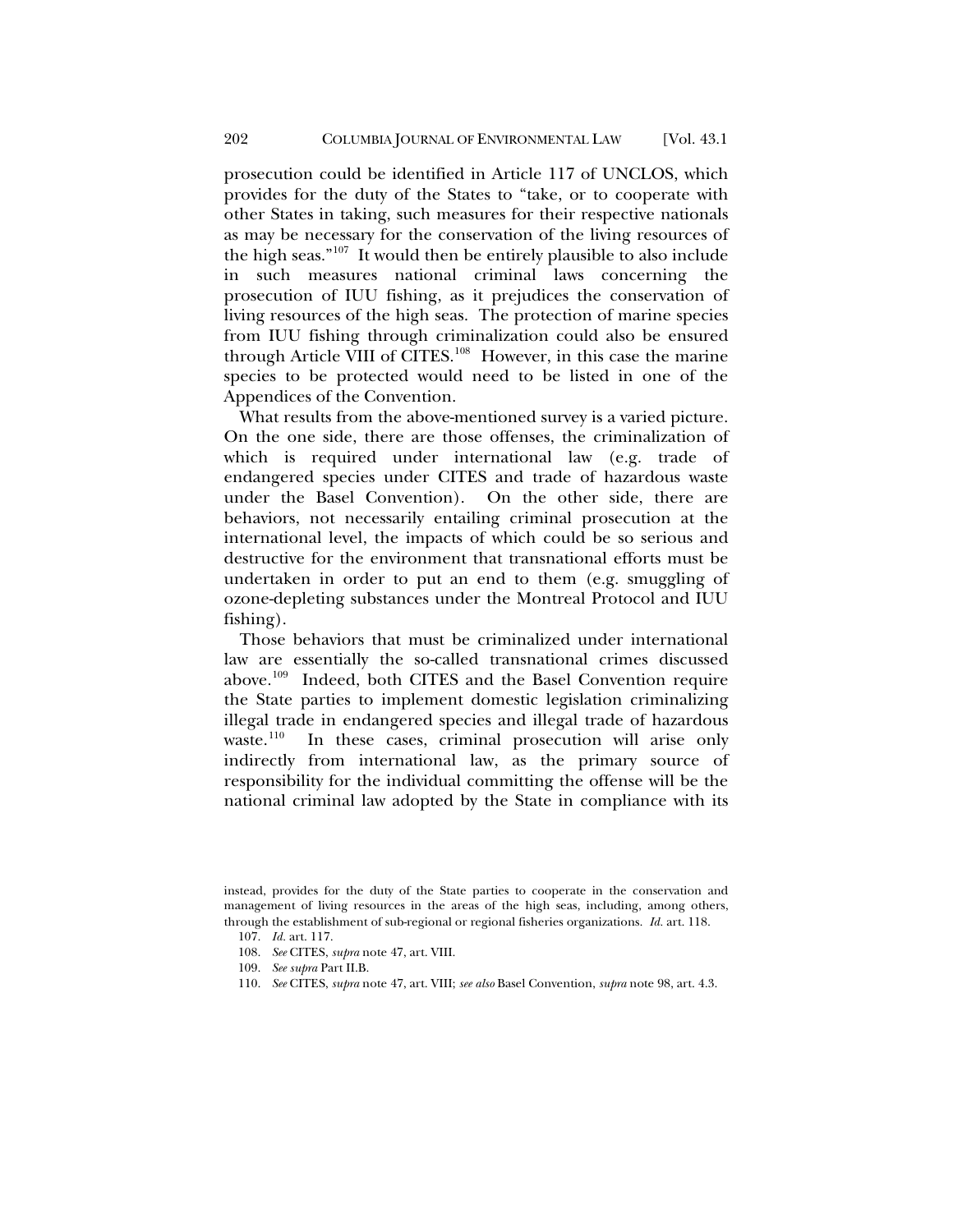<span id="page-22-3"></span>international obligations.<sup>111</sup> As a consequence, and in light of the definition of international crime encompassing only crimes arising directly under international law, such criminal activities cannot be properly considered international crimes.

The same conclusion must be reached with respect to the second category of conducts, where international law does not provide a basis for criminalization. Reference is made to a wide range of human activities, such as IUU fishing and illegal mining,<sup>[112](#page-22-1)</sup> which do not raise environmental concerns in and of themselves, but rather, with respect to the modalities in which they are carried out. In relation to fishing, for example, it is generally recognized as a right of States under international law.<sup>113</sup> It is only when fishing is carried out using techniques that might take a significant toll on the sustainability of the marine environment that the necessity to intervene to regulate its performance arises, in order to avoid environmental degradation. In this respect, the criminalization of the abovementioned activities would be of residual usefulness, as the recourse to administrative and regulatory provisions,

<span id="page-22-0"></span><sup>111.</sup> CITES and the Basel Convention are not the only international instruments to impose on the State parties the duty to criminalize a certain conduct. Indeed, similar duties, albeit formulated in different terms, also appear, for example in the following conventions: (i) International Convention for the Regulation of Whaling art. 9, Dec. 2, 1946, 62 Stat. 1716, 161 U.N.T.S. 72 (providing for the obligation of each Contracting Government to "take appropriate measures to ensure the application of the provisions of this Convention and the punishment of infraction against said provisions"); (ii) Convention for the Prevention of Marine Pollution by Dumping from Ships and Aircrafts art. 15.3, Feb. 15, 1972, 932 U.N.T.S. 3 (providing that "[e]ach Party shall take in its territory appropriate measures to prevent and punish conduct in contravention of the provisions of this Convention"); (iii) the Convention for the Prevention of Marine Pollution from Land-Based Sources art. 12.1, Jun. 4, 1974, 1546 U.N.T.S. 119 (providing that "[e]ach Contracting Party undertakes to ensure compliance with the provisions of this Convention and to take in its territory appropriate measures to prevent and punish conduct in contravention of the provisions of the present Convention."); (iv) the Convention on Nature Protection and Wildlife Preservation in the Western Hemisphere art. 5.1, Oct. 12, 1940, 161 U.N.T.S. 193 ("The Contracting Governments agree to adopt, or to propose such adoption to their respective appropriate law-making bodies, suitable laws and regulations for the protection and preservation of flora and fauna."); (v) the International Convention for the Prevention of Pollution from Ships art. 6, November 2, 1973, 34 U.S.T. 3407, 1340 U.N.T.S. 184 (providing that any contravention to prohibition to discharge oil from a ship shall be an offense punishable under the law of the relevant State party in its territory); and (vi) the Convention on the Physical Protection of Nuclear Materials art. 7.1, Mar. 3, 1980, T.I.A.S. 11080, 1456 U.N.T.S. 101 (providing that the intentional commission of one of the activities listed therein "shall be made a punishable offense by each State party under its national law").

<span id="page-22-1"></span><sup>112.</sup> *See* UNEP-INTERPOL, *supra* not[e 81,](#page-16-3) at 15.

<span id="page-22-2"></span><sup>113.</sup> *See*, *e.g.*, UNCLOS, *supra* not[e 106,](#page-20-7) art. 56.1(a).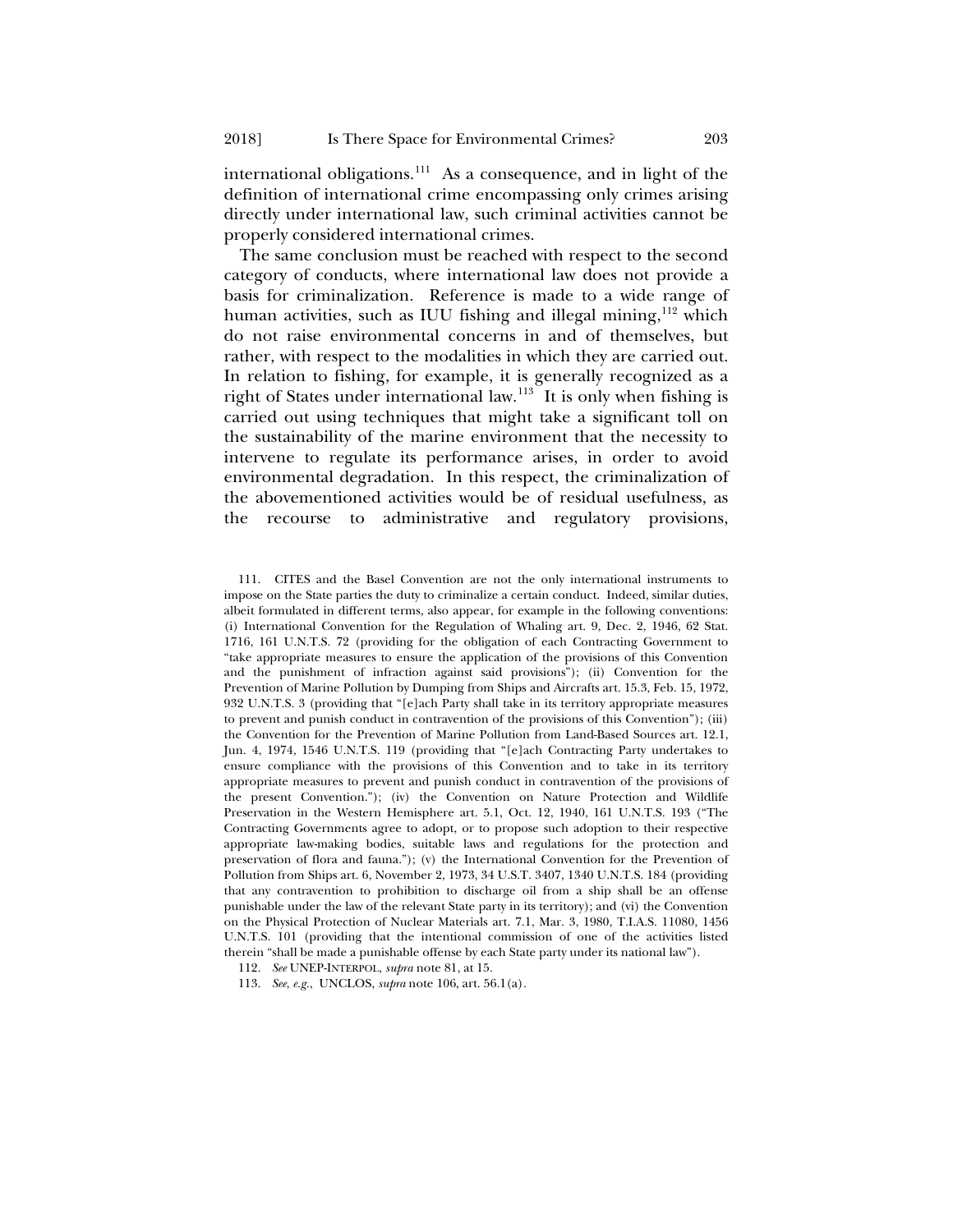specifically regulating their performance, could be sufficient to adequately address the arising environmental concerns.

## C. Criminalization Under International Criminal Law

Conducts posing a threat or causing damage to the environment are granted limited relevance under international criminal law, when they occur in the context of the so-called core crimes: $^{114}$  $^{114}$  $^{114}$  (i) genocide, (ii) crimes against humanity, and (iii) war crimes.

#### 1. Genocide

Genocide is defined under Article 6 of the Rome Statute, which replicates *verbatim* the definition of the crime adopted under the Convention for the Prevention and Punishment of the Crime of Genocide.<sup>115</sup> In particular, genocide might be deemed to have occurred when:

Any of the following acts [are] committed with the intent to destroy, in whole or in part, a national, ethnical, racial or religious group, as such: (a) [k]illing members of the group; (b) [c]ausing serious bodily or mental harm to members of the group; (c) [d]eliberately inflicting on the group conditions of life calculated to bring about its physical destruction, in whole or in part; (d) [i]mposing measures intended to prevent births within the group; or (e)[f]orcibly transferring children of the group to another group.<sup>[116](#page-23-2)</sup>

The connection between conducts causing environmental damage and genocide is not immediately evident, as the Rome Statute does not mention the environment anywhere in Article 6. However, episodes of environmental destruction could become indirectly relevant in the context of the conducts listed therein.

Reference is made, first of all, to Article 6(b) of the Rome Statute. It is possible to envisage the destruction of the natural environment as an act causing "serious bodily or mental harm" to a

<sup>114.</sup> *See supra* Part II.B.

<span id="page-23-1"></span><span id="page-23-0"></span><sup>115.</sup> Convention on the Prevention and Punishment of the Crime of Genocide art. 2, Dec. 9, 1948, 78 U.N.T.S. 277; *see also* Rome Statute, *supra* not[e 5,](#page-2-5) art. 6. Such definition has been deemed to also reflect the description of genocide under customary international law. *See* Application of the Convention on the Prevention and Punishment of the Crime of Genocide (Bosn. & Herz. v. Serb. & Montenegro), Judgment, 2007 I.C.J. Rep. 43, ¶ 161 (Feb. 20).

<span id="page-23-2"></span><sup>116.</sup> *See* Rome Statute, *supra* not[e 5,](#page-2-5) art. 6.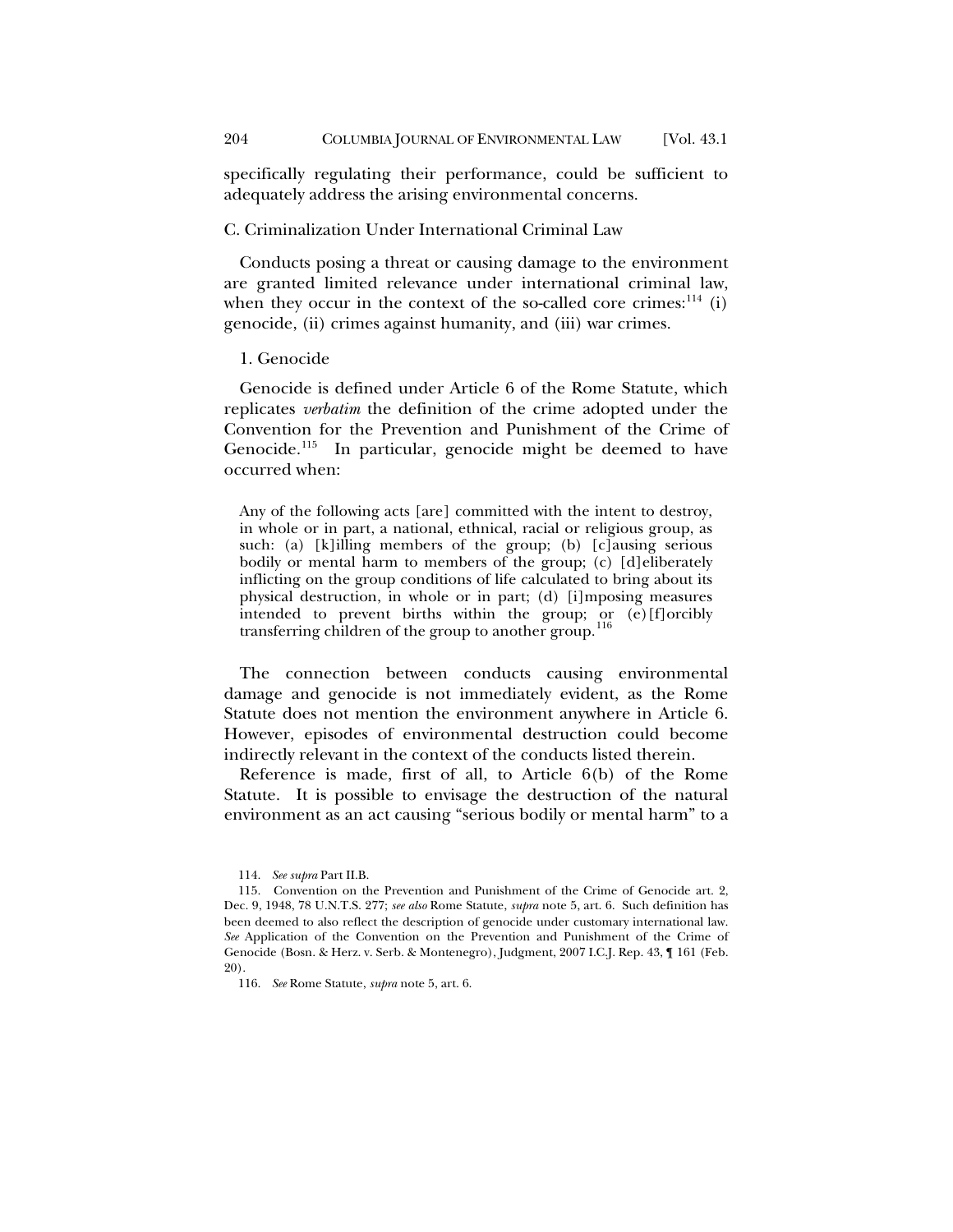specific national, ethnical, racial, or religious group.<sup>117</sup> Such reading is theoretically allowed by the lack of limitations in the identification of conducts suitable of producing severe physical or mental harm on the victims. The Elements of the Crimes adopted by the  $ICC<sup>118</sup>$  expressly provide that the relevant "conduct may include, but is not necessarily restricted to, acts of torture, rape, sexual violence or inhuman or degrading treatment,"<sup>[119](#page-24-2)</sup> thus suggesting that relevance may be attributed also to other activities not expressly listed in such exemplification, including those resulting in environmental destruction.

Alternatively, environmental damage could become relevant under Article  $6(c)$  of the Rome Statute, which punishes the deliberate infliction of "conditions of life calculated to bring about [the] physical destruction" of the group."<sup>[120](#page-24-3)</sup> In this respect, "conditions of life" is meant to include, without limitation, acts of "deliberate deprivation of resources indispensable for survival"<sup>121</sup> or "systematic expulsion from homes." $122$  It is then possible for environmental damage to represent the cause of the systematic expulsion of a population from its native territory. In addition, "[d]eliberately inflicting on the group conditions of life calculated to bring about its physical destruction" might also include the worsening of health conditions caused by environmental destruction or degradation.<sup>[123](#page-24-6)</sup>

The connection between genocide and the impacts of environmental damage is especially evident with respect to the case of certain indigenous communities, characterized by an "intricate and fragile dependence on their natural habitat."<sup>124</sup> In these instances, the indigenous people's dependence on their natural habitat is so profound that "any interference with it would

<span id="page-24-0"></span><sup>117.</sup> *See id.* 

<sup>118.</sup> *See supra* Part II.C.

<sup>119.</sup> *See* INT'L CRIMINAL COURT, *supra* not[e 71,](#page-13-8) art.6.b element 1 n. 3.

<sup>120.</sup> *See* Rome Statute, *supra* not[e 5,](#page-2-5) art. 6(c).

<sup>121.</sup> *See* INT'L CRIMINAL COURT, *supra* not[e 71,](#page-13-8) art. 6.c element 4 n.4.

<sup>122.</sup> *Id.*

<span id="page-24-6"></span><span id="page-24-5"></span><span id="page-24-4"></span><span id="page-24-3"></span><span id="page-24-2"></span><span id="page-24-1"></span><sup>123.</sup> *See* Rome Statute, *supra* not[e 5,](#page-2-5) art. 6(c); INT'L CRIMINAL COURT, *supra* not[e 71,](#page-13-8) art. 6.c element 4 n.4.

<span id="page-24-7"></span><sup>124.</sup> *See* R.S. Pathak, *The Human Rights System as a Conceptual Framework for International Environmental Law*, *in* ENVIRONMENTAL CHANGE AND INTERNATIONAL LAW: NEW CHALLENGES AND DIMENSIONS 205, 233 (Edith Brown Weiss ed., 1992).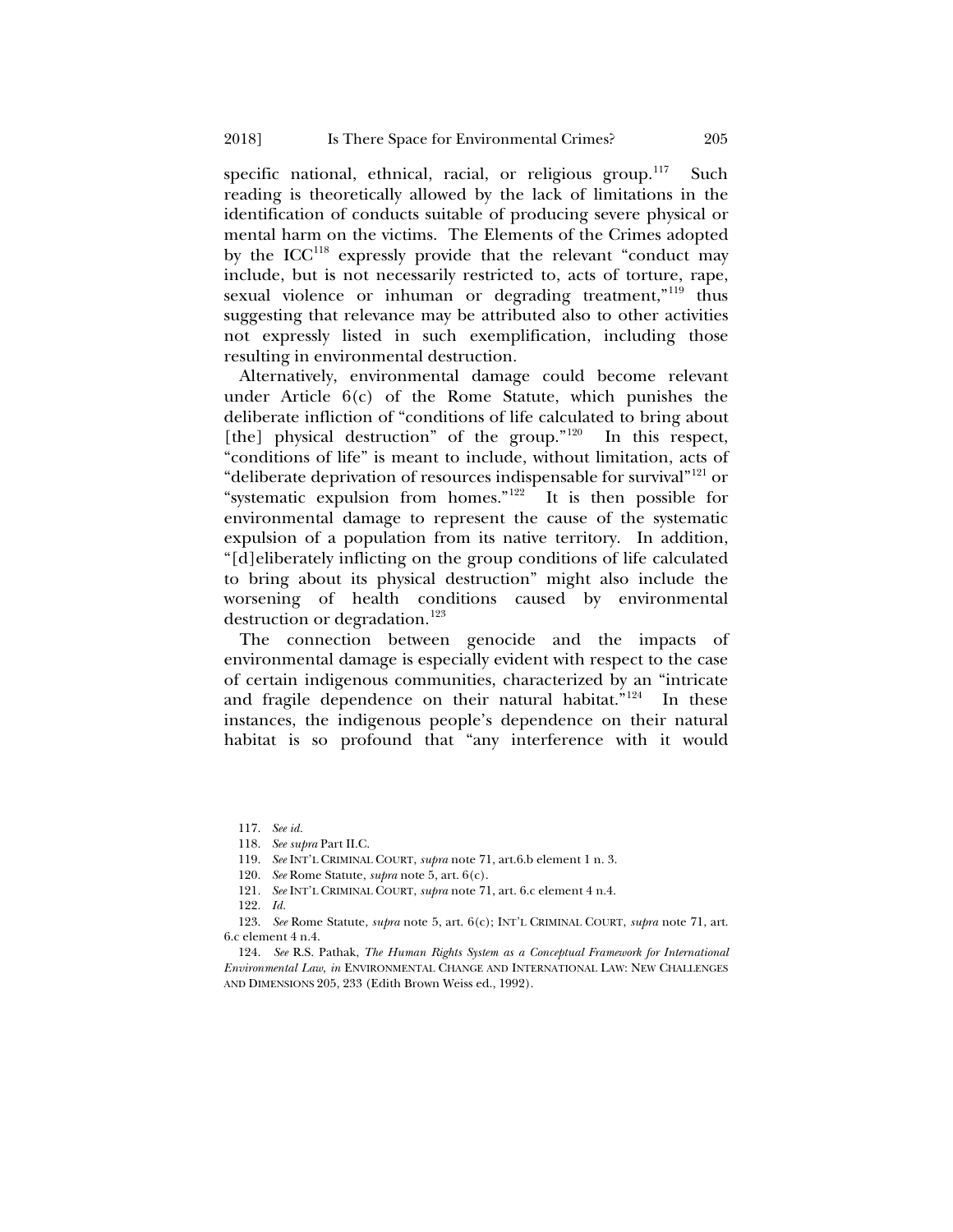constitute an assault on their existence." $125$  For example, the occurrence of a full-scale genocide carried out through the destruction of the environment has been alleged in relation to the treatment received by certain Native Americans tribes. The dumping of toxic wastes in reservations has taken a massive toll on the health and life conditions of many Native Americans,<sup>[126](#page-25-2)</sup> so much so as to lead some authors to refer to the phenomenon as a real "environmental genocide."[127](#page-25-3)

<span id="page-25-0"></span>A significant worsening of the life conditions of indigenous populations has also been provoked by the environmental destruction caused by extractive activities, especially uranium mining and subsequent waste disposal processes. The Navajo tribes in the Four Corners regions<sup>[128](#page-25-4)</sup> have been exposed to the effects of radiation from uranium exposure ever since the 1940s.<sup>[129](#page-25-5)</sup> As a result, several studies<sup>[130](#page-25-6)</sup> have shown how the members of Navajo tribes have been subject to higher rates of "lung cancer, tuberculosis, pneumoconiosis, and other respiratory diseases," even after 25 years since their last significant exposure.<sup>[131](#page-25-7)</sup> More recently, reference to a full scale "environmental genocide" has been used to

<span id="page-25-2"></span>126. *See, e.g.*, Michael J. Lynch & Paul B. Stretesky, *Native Americans and Social and Environmental Justice: Implications for Criminology*, 38 SOC. JUST. 104 (2012); *see also* Brenden Rensink, *Genocide of Native Americans: Historical Facts and Historiographic Debates*, *in* 8 GENOCIDE OF INDIGENOUS PEOPLES 15 (Samuel Totten & Robert K. Hitchcock, eds., 2011).

<span id="page-25-3"></span>127. *See* Daniel Brook, *Environmental Genocide: Native Americans and Toxic Waste*, 57 AM. J. ECON. & SOC. 105 (1998). The author maintains that the dumping of toxic waste in reservations is nothing more than a new technique used by the U.S. government and private corporations alike to perpetrate the genocide against Native Americans. He argues that both U.S. government and private companies engaged in waste management have been exploiting the material poverty of Native American tribes, by offering them millions of dollars to host waste facilities in their territories. *Id.* at 106. The unauthorized and illegal dumping of waste taking place on their territory also worsens the situation of Native American tribes. *Id.* at 108; *see also* Lynch & Stretesky, *supra* note [126,](#page-25-0) at 114 (stating that the social, economic and environmental injustices affecting Native Americans amount to "a long-term act of genocide").

<span id="page-25-7"></span><span id="page-25-6"></span><span id="page-25-5"></span><span id="page-25-4"></span>128. That is, southwest Colorado, northwestern New Mexico, northeastern Arizona, and southeastern Utah.

<span id="page-25-1"></span><sup>125.</sup> *Id.*; *see also* Orellana, *supra* not[e 33,](#page-8-8) at 692 ("[T]he various acts of genocide defined in the Rome Statute permit an interpretation that protects groups whose existence is threatened by environmental degradation.").

<sup>129.</sup> *See* Lynch & Stretesky, *supra* not[e 126,](#page-25-0) at 112.

<sup>130.</sup> For a comprehensive summary, *see id.* 

<sup>131.</sup> *Id*. at 112.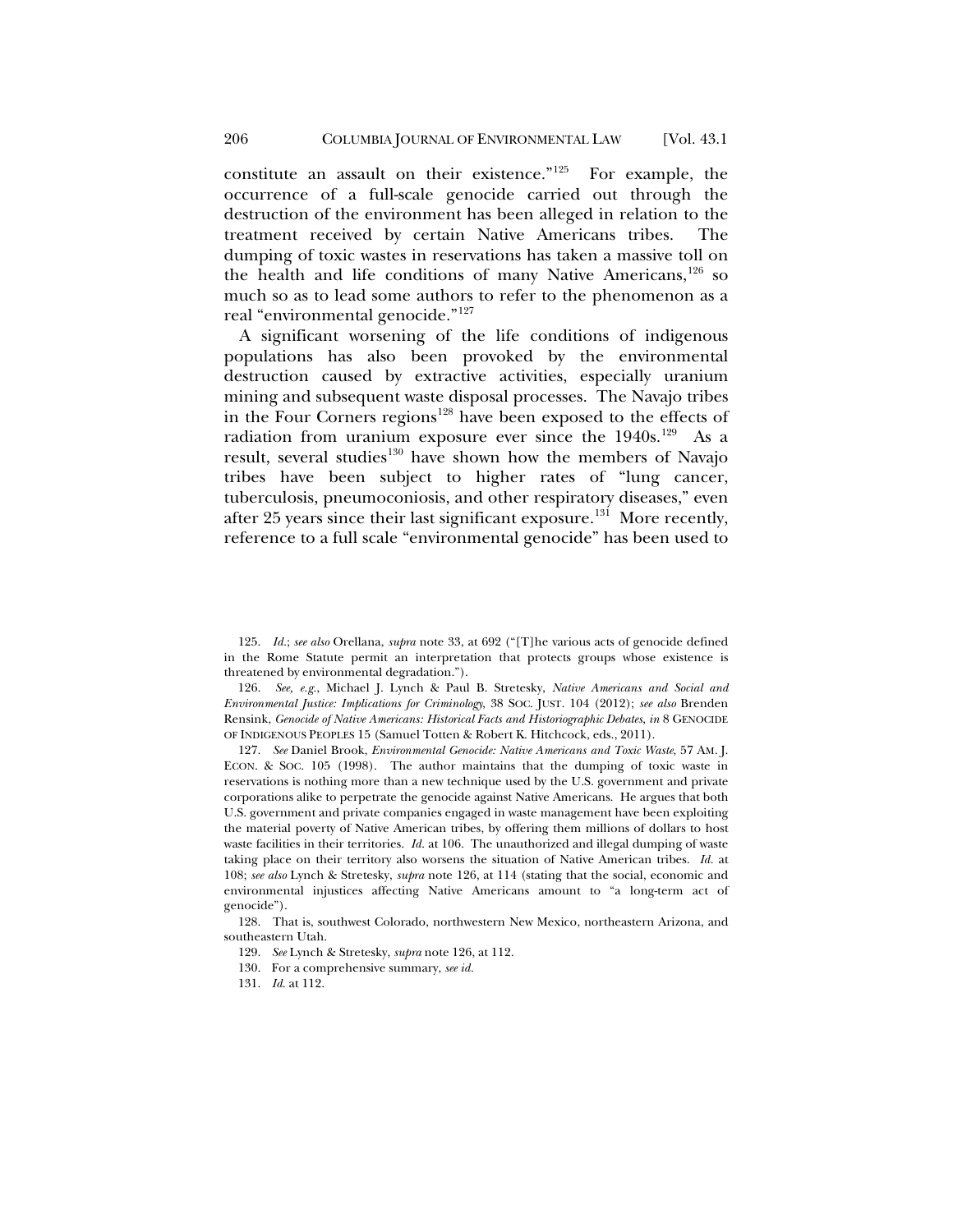refer to the danger posed by fracking chemicals to the lives and health of the members of the Standing Rock Sioux tribe.<sup>[132](#page-26-0)</sup>

The highlighted connection between environmental damage and genocide, however, seems restricted to a theoretical level. In practice, the cause of environmental damage is not sufficient to constitute, by itself, a conduct relevant for the commission of the crime of genocide. This possibility is faced with an immediate and unassailable obstacle, represented by the subjective element required with respect to genocide. In this respect, Article 6 of the Rome Statute requires that the relevant conduct be carried out "with the intent to destroy" the relevant group as such.<sup>133</sup> This direct *mens rea* requirement, however, is considered too restrictive to encompass episodes of environmental damage occurring for the purpose of attaining economic development, such as the ones caused by extractive activities, or caused by negligence.<sup>[134](#page-26-2)</sup>

This does not mean, however, that environmental considerations should not come into play in the prosecution of genocide. Environmental destruction or degradation might be relevant when considered jointly with other actions, which show a clear intent to destroy a national, ethnical, racial, or religious group.

For example, water contamination has been one of the elements considered by the ICC in issuing a second arrest warrant against the Sudanese President Omar Hassan Al Bashir, indicted on the grounds of having committed, among others, genocide against the population of Darfur.<sup>[135](#page-26-3)</sup> The ICC determined that the acts of contamination of water pumps, together with the forcible transfer and resettlement, had deliberately inflicted on the Fur, Masalit, and Zaghawa tribes in Darfur conditions of life designed to bring

<span id="page-26-0"></span>132. *See*, *e.g.*, *Standing Rock Sioux Pediatrician: Threat from Fracking Chemicals is "Environmental Genocide,"* DEMOCRACY NOW!, (Oct. 18, 2016), https://www.democracynow .org/2016/10/18/standing\_rock\_sioux\_pediatrician\_threat\_from [https://perma.cc/Z3BA-ZVJY]. Regardless of whether fracking could actually amount to "environmental genocide," several studies have highlighted the considerable negative impacts that this practice may have on the environment and human health. UNEP has noted that, notwithstanding the proper use of technology, fracking may still entail the risk of air, soil and water contamination, water usage competition, ecosystem damage, habitat and biodiversity impacts, and fugitive gas emissions. *See Gas Fracking: Can We Safely Squeeze the Rocks?,* UNEP (November 2012), https://na.unep.net/geas/getUNEPPageWithArticleIDScript.php?article \_id=93 [https://perma.cc/8JDC-JZZN].

<span id="page-26-3"></span><span id="page-26-2"></span><span id="page-26-1"></span>135. Prosecutor v. Al Bashir, ICC-02/05-01/09, Second Decision on the Prosecution's Application for a Warrant of Arrest (Jul. 12, 2010).

<sup>133.</sup> Rome Statute, *supra* not[e 5,](#page-2-5) art. 6.

<sup>134.</sup> *See* Orellana, *supra* not[e 33,](#page-8-8) at 692.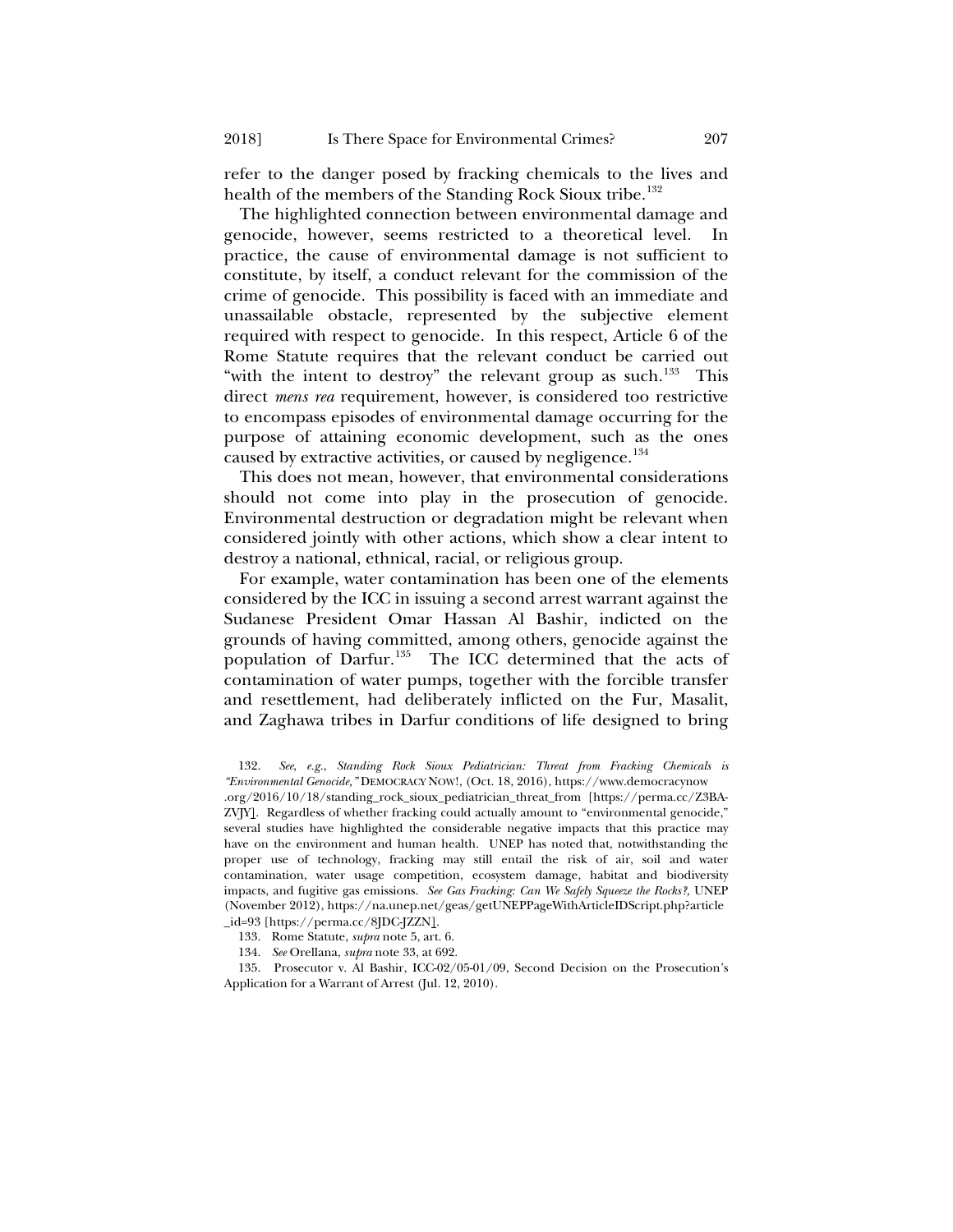about their physical destruction.<sup>136</sup> In so doing, it suggested that environmental damage could actually be attributed a limited relevance, in conjunction with other elements, in determining whether genocide has been committed.

#### 2. Crimes Against Humanity

The Rome Statute does not provide for a general and comprehensive definition of "crimes against humanity." Rather, Article 7 adopts an enumerative approach, stating that any of the behaviors listed therein, if committed "as a part of a widespread or systematic attack directed against any civilian population"<sup>[137](#page-27-1)</sup> either in times of war or peace,[138](#page-27-2) constitutes a crime against humanity. The article then lists eleven conducts, all reflecting the understanding of the notion of crime against humanity under customary international law[.139](#page-27-3) As with the crime of genocide, Article 7 does not mention conducts of damage or destruction of the natural environment. This should not come as a surprise, considering that the prosecution of crimes against humanity is mainly aimed at ensuring the protection of civilian populations.<sup>[140](#page-27-4)</sup>

The protection of the environment might, however, become indirectly relevant when its destruction is used as an instrument to commit one of the crimes listed by the Rome Statute. Environmental destruction could be considered for the purpose of ascertaining the perpetration of the crime under Article 7.1(b) of the Rome Statute.<sup>141</sup> This latter statute punishes the conduct of "extermination," defined as "the intentional infliction of conditions of life . . . calculated to bring about the destruction of part of a population,"[142](#page-27-6) thus recalling that same conduct which has already been examined with respect to genocide.<sup>[143](#page-27-7)</sup>

Environmental damage or degradation could also be the instrument used to implement the "[d]eportation or forcible

141. Rome Statute, *supra* not[e 5,](#page-2-5) art. 7.1(b).

<sup>136.</sup> *See id.* ¶¶ 38–40.

<sup>137.</sup> *See* Rome Statute, *supra* not[e 5,](#page-2-5) art. 7.

<span id="page-27-5"></span><span id="page-27-4"></span><span id="page-27-3"></span><span id="page-27-2"></span><span id="page-27-1"></span><span id="page-27-0"></span><sup>138.</sup> *See* Rodney Dixon, revised by Christopher K. Hall, *Article 7—Chapeau*, *in* COMMENTARY ON THE ROME STATUTE OF THE INTERNATIONAL CRIMINAL COURT, *supra* note [72,](#page-13-7) at 168, 168.

<sup>139.</sup> *Id.* at 169; *see also* Rome Statute, *supra* not[e 5,](#page-2-5) art. 7.

<sup>140.</sup> *See* Orellana, *supra* not[e 33,](#page-8-8) at 693.

<span id="page-27-6"></span><sup>142.</sup> *Id.* art. 7.2(b).

<span id="page-27-7"></span><sup>143.</sup> *See supra* Part III.C.1.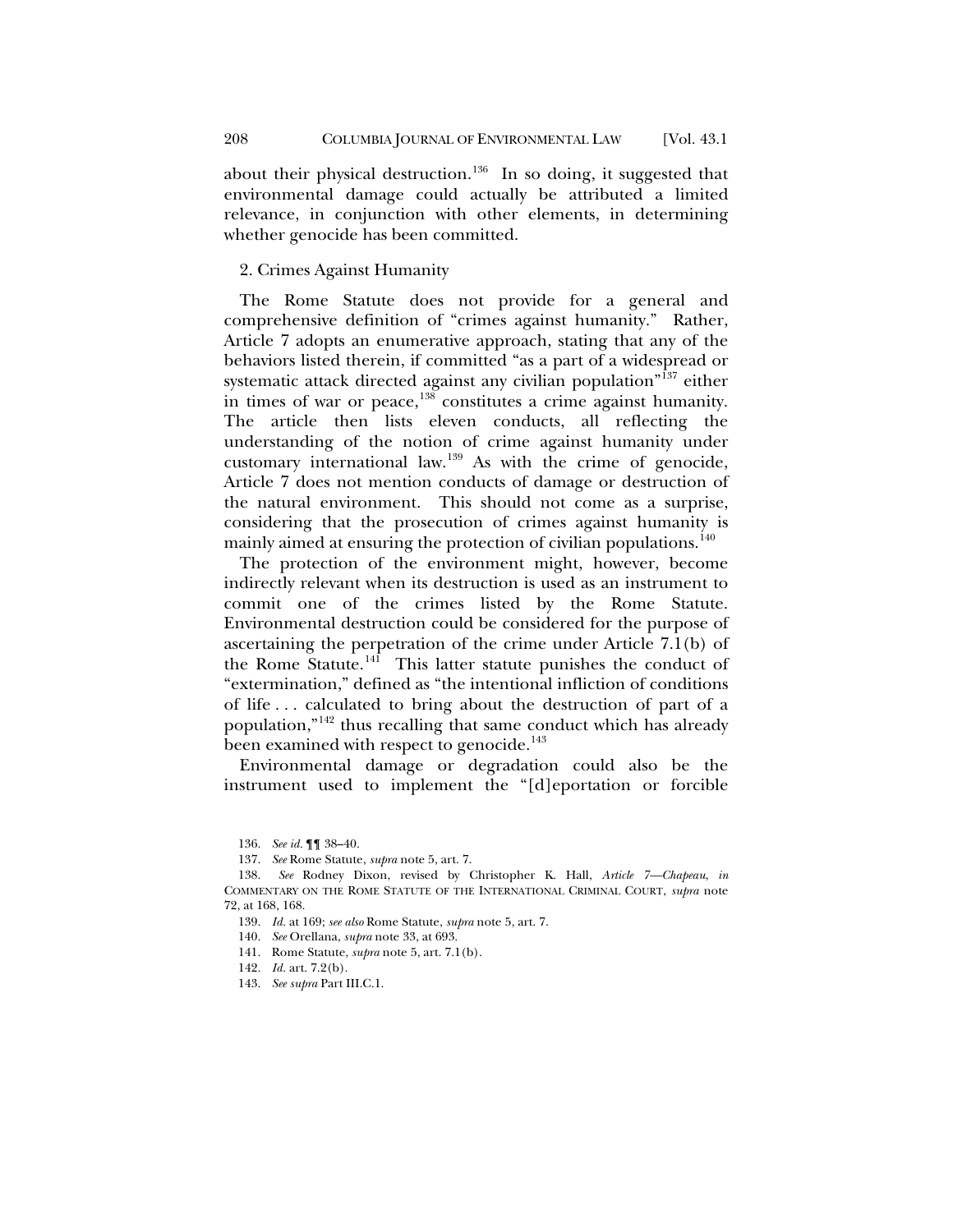transfer of population."[144](#page-28-0) As specified in the Elements of Crimes,<sup>[145](#page-28-1)</sup> forcible transfer does not necessarily entail the use of force against civilian population. As such, the destruction of the victims' homeland through environmental degradation (*e.g.,*  degradation caused by the systematic dumping of toxic waste or by the spill or leakage of hazardous substances) could represent conduct relevant for the purpose of the crime of forcible transfer of population.

Another possibility is to consider environmental degradation in light of Article 7.1(g),<sup>[146](#page-28-2)</sup> which punishes the crime of persecution. This is defined as the "intentional and severe deprivation of fundamental rights contrary to international law" against any identifiable group.<sup>[147](#page-28-3)</sup> In this respect, the deliberate destruction of natural habitat, and the subsequent denial of access to clean water or food, could represent a "severe deprivation of fundamental rights" for the purpose of the crime of persecution.<sup>[148](#page-28-4)</sup>

<span id="page-28-8"></span>Lastly, Article 7 sets out a catchall provision, covering all "[o]ther inhumane acts of a similar character intentionally causing great suffering, or serious injury to body or to mental or physical health."<sup>[149](#page-28-5)</sup> An act is of "similar character" if it presents the same nature and gravity of the conducts listed in Article  $7.1^{150}$  However, no rule has been established in order to determine how the "similarity" requirement should be evaluated in practice, thus leaving the door open to the adoption of a case-by-case approach.[151](#page-28-7) As such, given the flexibility of this provision, it is

<span id="page-28-7"></span><span id="page-28-6"></span>151. *See, e.g.*, Prosecutor v. Bagilshema, Case No. ICTR 95-1-A-T, Judgment, ¶ 92, (Jun. 7, 2001). Acts deemed similar to the crimes against humanity listed under Article 7 are, for example: (i) forcible transfer of population; (ii) serious physical or mental injury; (iii)

<sup>144.</sup> Rome Statute, *supra* not[e 5,](#page-2-5) art. 7.1(d).

<span id="page-28-1"></span><span id="page-28-0"></span><sup>145.</sup> *See* INT'L CRIMINAL COURT, *supra* note [71,](#page-13-8) art. 7.1.d element 1 n. 12 (specifying that the term "forcibly" refers to any kind of threat of force or coercion, whether caused through "fear of violence, duress, detention, psychological oppression or abuse of power . . . or by taking advantage of a coercive environment"). In particular, other acts of coercion have been identified in death threats and acts of persecution, such as "depriving members of a group of employment, denying them access to schools and forcing them to wear a symbol of their religious identity." Christopher K. Hall, *Article 7—"Prohibited Movements of Population*" COMMENTARY ON THE ROME STATUTE OF THE INTERNATIONAL CRIMINAL COURT, *supra* note [72,](#page-13-7) at 247, 249–50.

<sup>146.</sup> Rome Statute, *supra* not[e 5,](#page-2-5) art. 7.1(g).

<sup>147.</sup> *Id.* art. 7.2(g).

<span id="page-28-5"></span><span id="page-28-4"></span><span id="page-28-3"></span><span id="page-28-2"></span><sup>148.</sup> Steven Freeland, *Human Rights, the Environment and Conflict: Addressing Crimes Against the Environment*, 2 INT'L. J. ON HUM. RTS. 112, 129 (2005).

<sup>149.</sup> Rome Statute, *supra* not[e 5,](#page-2-5) art. 7.1(k).

<sup>150.</sup> *See* INT'L CRIMINAL COURT, art. 7.1.k element 2 n.30.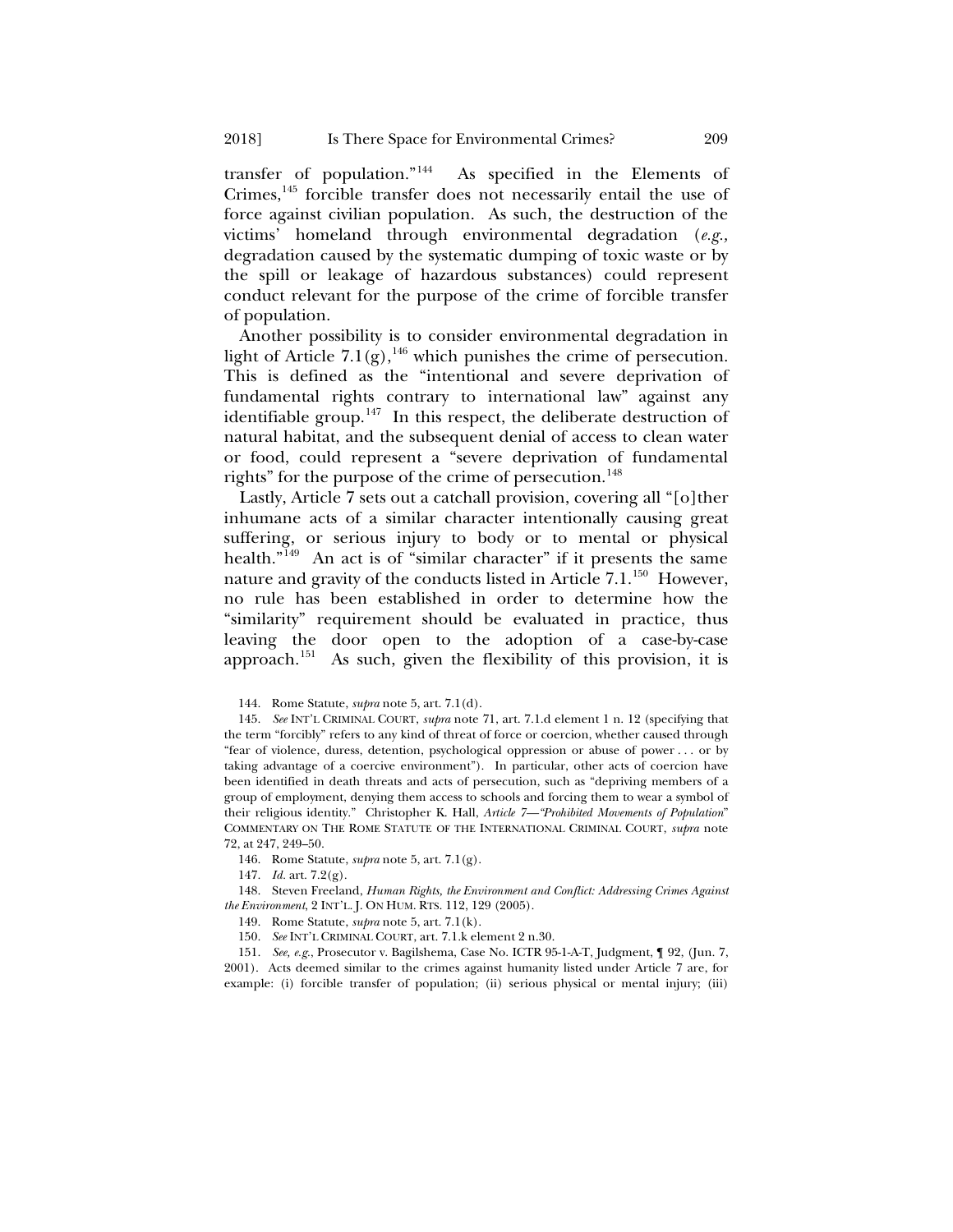possible to envisage cases in which acts of environmental destruction reach such a nature and gravity so as to be considered "similar" to the conducts relevant under Article  $7.^{152}$  $7.^{152}$  $7.^{152}$ 

<span id="page-29-5"></span>The possibility to prosecute episodes of environmental degradation under the category of crimes against humanity has not been extensively discussed,<sup>[153](#page-29-2)</sup> although proposals have been advanced in relation thereto. In this respect, several authors have highlighted how the *mens rea* of crimes against humanity would be easier to prove, as only the knowledge that the environmental damage was part of a widespread and systematic attack against the civilian population would be required, rather than the intent required for the perpetration of genocide.<sup>[154](#page-29-3)</sup>

<span id="page-29-0"></span>In addition, crimes against humanity are susceptible to include activities of a lesser degree of gravity than those required under the crime of genocide. Thus, the category of crimes against humanity appears more suitable to prosecute acts of environmental destruction, such as the performance of extractive activities or the disposal of hazardous wastes, carried out for the purpose of economic development.[155](#page-29-4)

#### 3. War Crimes

The only explicit mention of the environment in the Rome Statute appears in Article 8.2(b)(iv), under the heading "War Crimes." This article expressly criminalizes the conduct of "intentionally launching an attack in the knowledge that such attack will cause . . . widespread, long-term and severe damage to the natural environment, which would be clearly excessive in

155. *See* Smith, *supra* not[e 154](#page-29-0)*,* at 52.

biological, medical or scientific experiments; (iv) forced prostitution; (v) other acts of sexual violence; and (vi) acts of sexual violence to and mutilation of a dead body that caused mental suffering to eye-witnesses.*See* Machteld Boot, revised by Christopher K. Hall, *Article 7—"Other Inhumane Acts*,*" in* COMMENTARY ON THE ROME STATUTE OF THE INTERNATIONAL CRIMINAL COURT, *supra* note [72,](#page-13-7) at 230, 231.

<sup>152.</sup> *See* Freeland, *supra* not[e 148,](#page-28-8) at 129.

<span id="page-29-2"></span><span id="page-29-1"></span><sup>153.</sup> *See* Peter Sharp, Note, *Prospects for Environmental Liability in the International Criminal Court*, 18 VA. ENVTL. J. 217, 237 (1999).

<span id="page-29-4"></span><span id="page-29-3"></span><sup>154.</sup> *Id*; *see also* Tara Smith, *Creating a Framework for the Prosecution of Environmental Crimes in International Criminal Law*, *in* THE ASHGATE RESEARCH COMPANION TO INTERNATIONAL CRIMINAL LAW: CRITICAL PERSPECTIVES 45, 51 (William A Schabas et. al. eds., 2013); Freeland, *supra* note [148,](#page-28-8) at 129.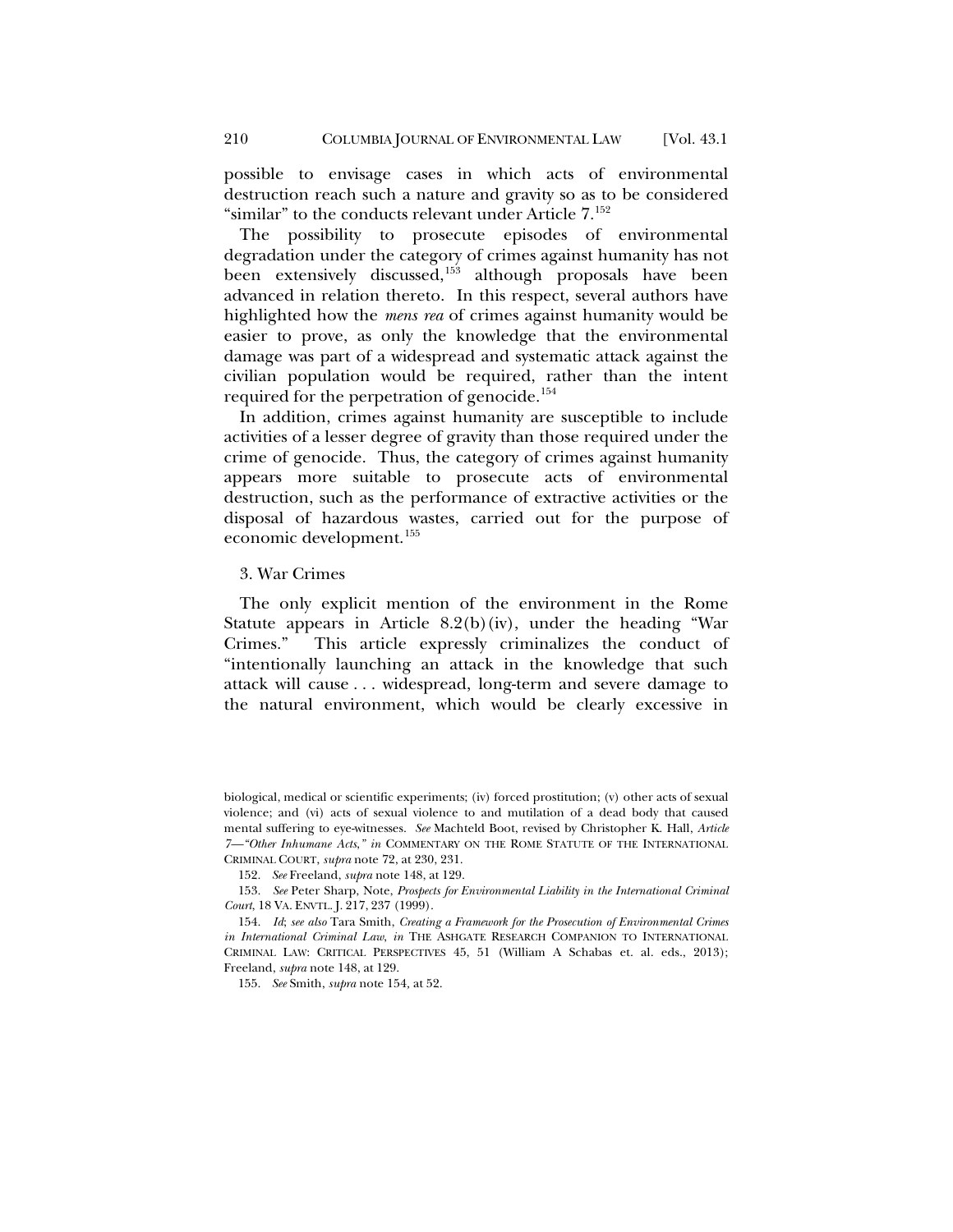2018] Is There Space for Environmental Crimes? 211

relation to the concrete and direct overall military advantage anticipated."[156](#page-30-0)

<span id="page-30-6"></span>This Article is the only section in the Rome Statute where relevance is attributed to the environment in and of itself. Indeed, this provision is essentially "ecocentric"<sup>[157](#page-30-1)</sup> or "biocentric,"<sup>[158](#page-30-2)</sup> meaning that the environment is considered for its intrinsic value, regardless of any relevance that it may have in connection with human interests and activities. This approach is the opposite of genocide or crimes against humanity, where conducts of environmental destruction may become relevant only for the detrimental consequences that they can have on human life and health. Notwithstanding the major shift from the approach adopted for the other crimes under the Rome Statute, Article 8.2(b)(iv) still suffers from several shortcomings, which severely impact its practical effectiveness.<sup>[159](#page-30-3)</sup> The first limitation arises from the fact that the application of this provision is limited to environmental damages caused within the context of an armed conflict. Second, also in the event of armed conflicts, environmental damage will be relevant as a war crime only if it meets significantly high substantive requirements.<sup>[160](#page-30-4)</sup>

Article 8 requires that the attack must be "widespread, long-term and severe."[161](#page-30-5) If environmental damage does not meet such standards, it will not give rise to a war crime and the individual that caused it will not be subject to criminal responsibility. However, there is one further complication: there is no agreed upon definition—not even in the ICC's Elements of Crime—of the terms "widespread," "long-term," or "severe."

The most authoritative source on the interpretation of the terms of Article 8 is the 1991 Draft Code on Crimes against the Peace and

<span id="page-30-0"></span><sup>156.</sup> Rome Statute, *supra* not[e 5,](#page-2-5) art. 8.2(b)(iv). The wording used by the Rome Statute is identical to the one contained in Article 35.3 of the Additional Protocol I to the Geneva Convention, which prohibits the use of methods or means of warfare which are intended, or may be expected, to cause widespread, long-term and severe damage to the natural environment.

<span id="page-30-1"></span><sup>157.</sup> *See* Matthew Gillett, *Environmental Damage and International Criminal Law*, *in* SUSTAINABLE DEVELOPMENT, INTERNATIONAL CRIMINAL JUSTICE, AND TREATY IMPLEMENTATION 73, 78 (Sébastien Jodoin & Marie-Claire Cordonier Segger eds., 2013).

<span id="page-30-5"></span><span id="page-30-4"></span><span id="page-30-3"></span><span id="page-30-2"></span><sup>158.</sup> *See* Stephen McCaffrey, *Criminalization of Environmental Protection*, *in* INTERNATIONAL CRIMINAL LAW: SOURCES, SUBJECTS AND CONTENTS, *supra* not[e 31,](#page-7-6) at 1013, 1019.

<sup>159.</sup> *See* Orellana, *supra* not[e 33,](#page-8-8) at 694.

<sup>160.</sup> *Id.*

<sup>161.</sup> Rome Statute, *supra* not[e 5,](#page-2-5) art. 8.2(b)(iv).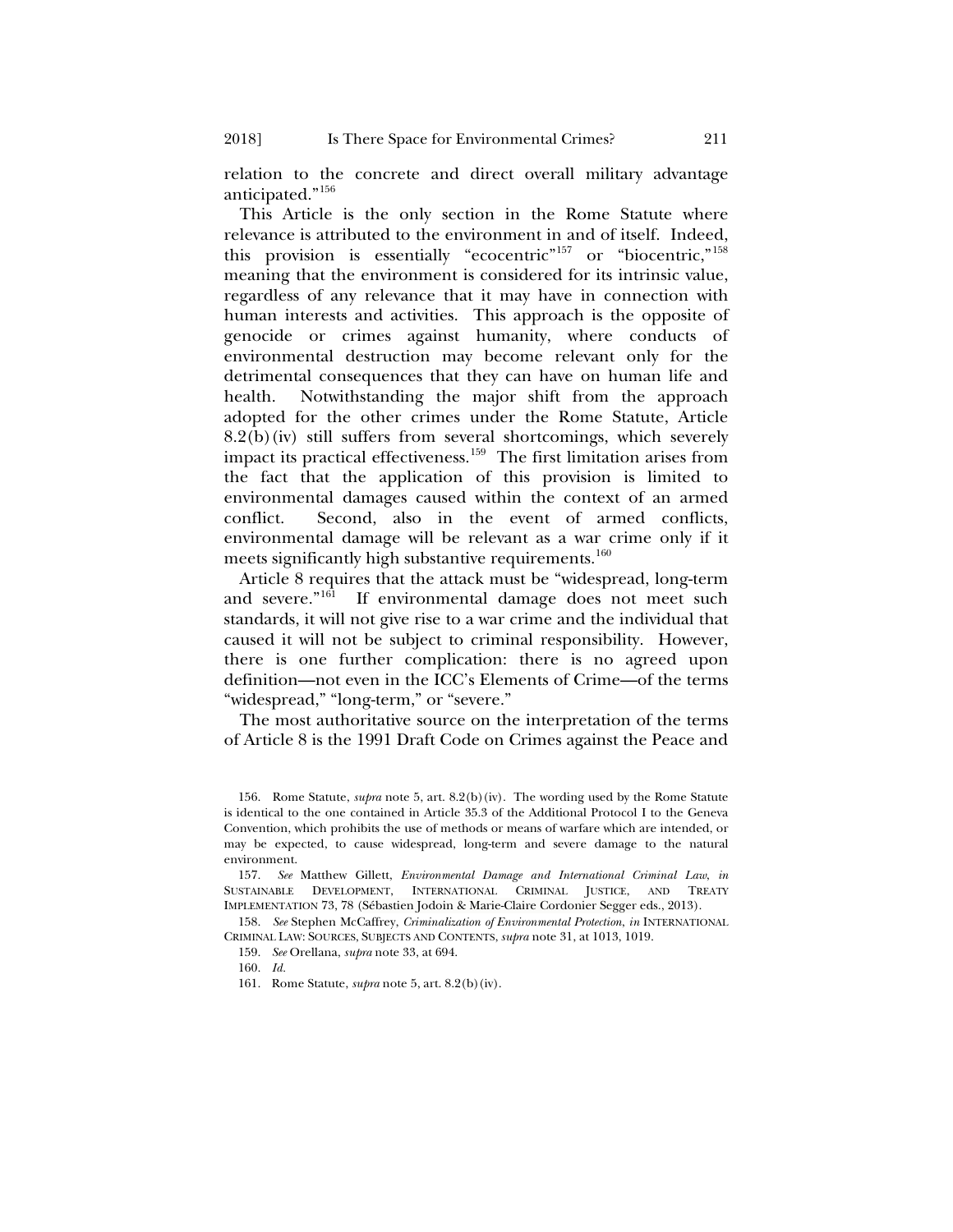Security of Mankind adopted by the ILC,  $162$  which punishes "willful and severe damage to the environment."[163](#page-31-1) In this respect, the ILC specified that the three main characteristics of the environmental damage referred to, respectively, "the extent or intensity of the damage, its persistence in time, and the size of the geographical area affected by the damage."[164](#page-31-2) The ILC also specified that the word "long-term" should be interpreted as referring to "the longlasting nature of the effects and not the possibility that the damage would occur a long time afterwards."<sup>165</sup> The commentary given by the ILC, however, does not provide any clear and objective parameter to determine when, exactly, environmental damage may become relevant as a war crime.

The situation is further complicated by the circumstance that Article 8.2(b)(iv) adds another substantive condition for prosecution, by requiring that the attack be contrary to the principle of proportionality.<sup>[166](#page-31-4)</sup> The attack on the environment, therefore, must be clearly excessive in relation to the concrete and direct overall military advantage to be anticipated.

The vagueness of the substantive requirements provided by the Rome Statute considerably prejudices the possibility to seek indictment and successful prosecution for environmental damages caused in the context of an armed conflict.<sup>167</sup> The lack of clarity and specificity of the provision also make it difficult to determine which acts of environmental destruction during wartimes may be excluded from prosecution under the Rome Statute. For example, the environmental damage caused during the Gulf War, when Iraq intentionally bombed over 700 Kuwaiti oil wells and subsequently spilled millions of barrels of oil, is generally thought to fall within the scope of applicability of Article  $8.2(b)(iv)$  of the Rome Statute.<sup>168</sup> However, such conclusion is not universally accepted, as certain authors have doubts as to whether the damage caused by

162. *See* Gillett, *supra* not[e 157,](#page-30-6) at 78.

<span id="page-31-2"></span><span id="page-31-1"></span><span id="page-31-0"></span><sup>163.</sup> Int'l Law Comm'n, Rep. on the Work of Its Forty-Third Session, U.N. Doc. A/46/10, at 97 (1991).

<sup>164.</sup> *Id.* at 107.

<sup>165.</sup> *Id.*

<sup>166.</sup> Rome Statute, *supra* not[e 5,](#page-2-5) art. 8.2(b)(iv).

<span id="page-31-6"></span><span id="page-31-5"></span><span id="page-31-4"></span><span id="page-31-3"></span><sup>167.</sup> *See* Freeland*, supra* note [148,](#page-28-8) at 129–30; Smith, *supra* not[e 154,](#page-29-0) at 55; Sharp, *supra* note [153,](#page-29-5) at 241–42.

<sup>168.</sup> *See* Sharp, *supra* not[e 153,](#page-29-5) at 242; *see also* PEREIRA, *supra* not[e 38,](#page-8-9) at 120–21.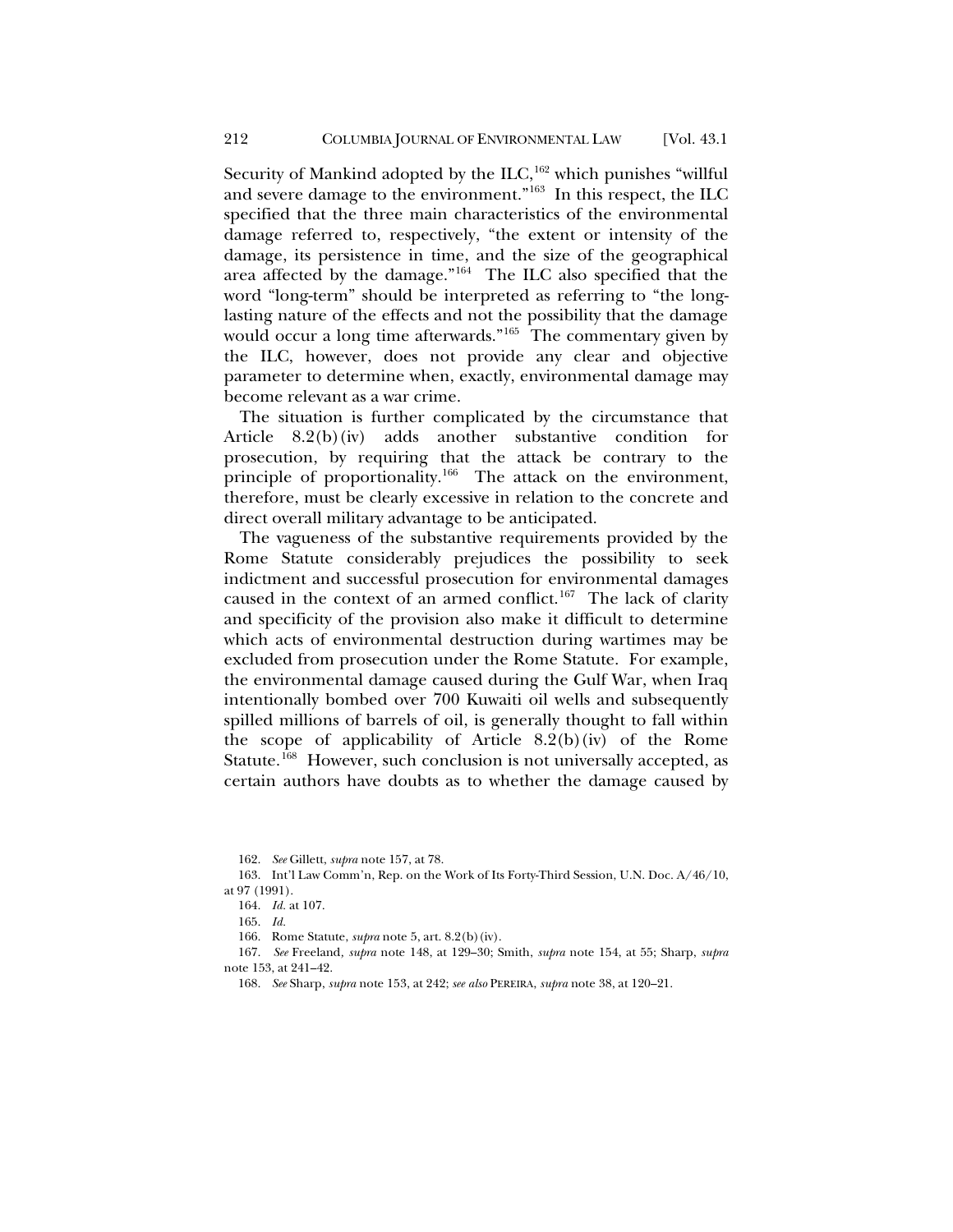Iraq satisfies the "long term" and "severe" requirements provided under international law[.169](#page-32-0)

#### D. Conclusions

As anticipated at the beginning of this Part, determining the treatment of environmental crimes under international law is not an easy task. In the absence of a general agreed upon definition of the terms setting out the material and mental elements of such crimes, the analysis necessarily requires a case-by-case approach. In turn, this approach requires examining all conducts of environmental destruction or degradation provided under international law, so as to determine whether any of them could be considered as a "crime under international law."[170](#page-32-1)

Such analysis has shown that conduct provided under international environmental law treaties (*e.g.*, CITES, Montreal Protocol. etc.) are better qualified as "transnational crimes." They are qualified this way because the ultimate source of criminalization and prosecution lays not in the international legal framework, but in the domestic law of each State party to the relevant convention.<sup>171</sup> Only the conduct of environmental Only the conduct of environmental destruction and degradation within the description of the core crimes provided under the Rome Statute could be properly qualified as "environmental crimes under international law." Thus, in light of the importance that the Rome Statute grants to the environment, the space that "environmental crimes" occupy within the international criminal law system is extremely limited.<sup>[172](#page-32-3)</sup>

## IV. ENHANCING ENVIRONMENTAL PROTECTION UNDER INTERNATIONAL CRIMINAL LAW: FUTURE DEVELOPMENTS

The above analysis shows that the space for the criminalization of conducts resulting in the destruction of the environment under international criminal law is extremely restricted. For the most part, international environmental law delegates the criminal protection of the environment to the State parties to multilateral

<span id="page-32-3"></span><span id="page-32-2"></span><span id="page-32-1"></span><span id="page-32-0"></span><sup>169.</sup> See KAREN HULME, WAR TORN ENVIRONMENT: INTERPRETING THE LEGAL THRESHOLD 170–75 (2004).

<sup>170.</sup> *See supra* Part III.A.

<sup>171.</sup> *See supra* Part III.A.

<sup>172.</sup> *See supra* Part III.C.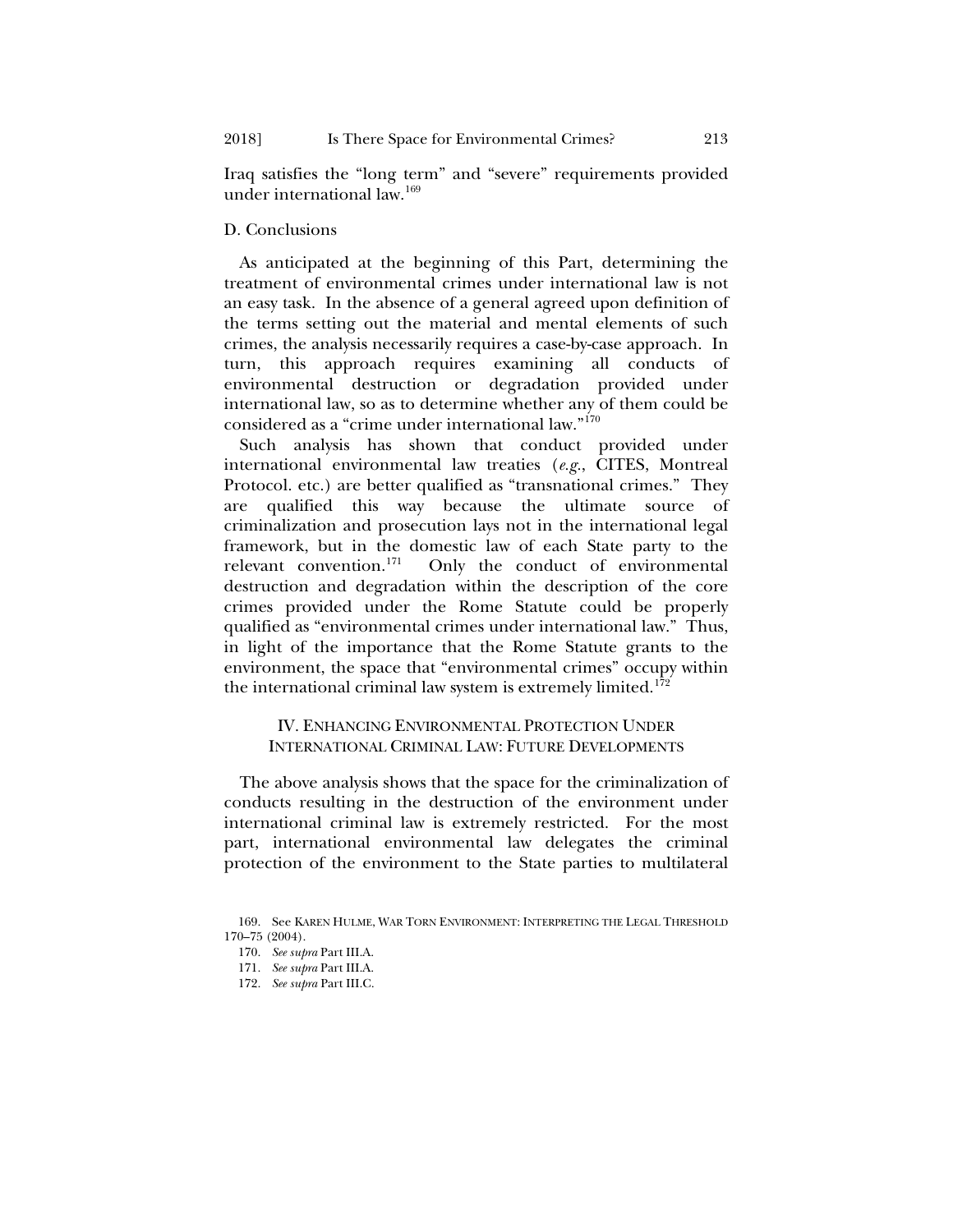environmental treaties. The crimes thus prosecuted are, in fact, national crimes, regardless of the fact that they require international cooperation for their prevention and punishment.

As for the protection of the environment afforded by the Rome Statute, it has been correctly noted that it "is not an environmental document."[173](#page-33-0) Limited relevance is attributed to the environment exclusively within the context of the core crimes falling under the jurisdiction of the ICC. However, on the one side, the strict substantive requirements provided under the Rome Statute, in relation to both the material description and the mental element of the core crimes, make it extremely difficult to successfully bring prosecution for episodes of environmental destruction within the context of genocide, crimes against humanity, and war crimes.<sup>[174](#page-33-1)</sup> On the other side, with the exception of Article  $8.2(b)(iv)$ , the limited consideration that the Rome Statute grants to the environment depends exclusively on the circumstance that environmental destruction is used as an instrument for the perpetration of genocide or crimes against humanity.<sup>[175](#page-33-2)</sup>

The lack of attention of international criminal law with respect to episodes of environmental destruction is disheartening, especially in light of the catastrophic consequences that the deterioration of environmental conditions may cause not only on human life and health but also on the delicate balance that characterizes the Earth as our global ecosystem. Awareness of the shortcomings of international criminal law with respect to the protection of the environment has, however, grown in recent years. International organizations and civil society representatives are clearly pushing towards a reformation of the system, so as to expand the scope of international criminal law beyond its current limits and to allow the prosecution of conducts resulting in environmental destruction.<sup>[176](#page-33-3)</sup>

The publication of the OTP's Policy Paper seems to fit into these general efforts of reformation. This Part first discusses the impact of the Policy Paper on the expansion of the current scope of the ICC's jurisdiction, so as to include the prosecution of environmental crimes. It subsequently examines the possibility to

175. *See supra* Part III.C.1 and Part III.C.2.

<sup>173.</sup> *See* Sharp, *supra* not[e 153,](#page-29-5) at 218.

<sup>174.</sup> *See supra* Part III.C.

<span id="page-33-3"></span><span id="page-33-2"></span><span id="page-33-1"></span><span id="page-33-0"></span><sup>176.</sup> *See, e.g.*, Reinhold Gallmetzer, *Prosecute Climate Crimes*, UN ENV'T (March 2017), http://web.unep.org/ourplanet/march-2017/articles/prosecute-climate-crimes [https://pe rma.cc/J2ET-APJJ].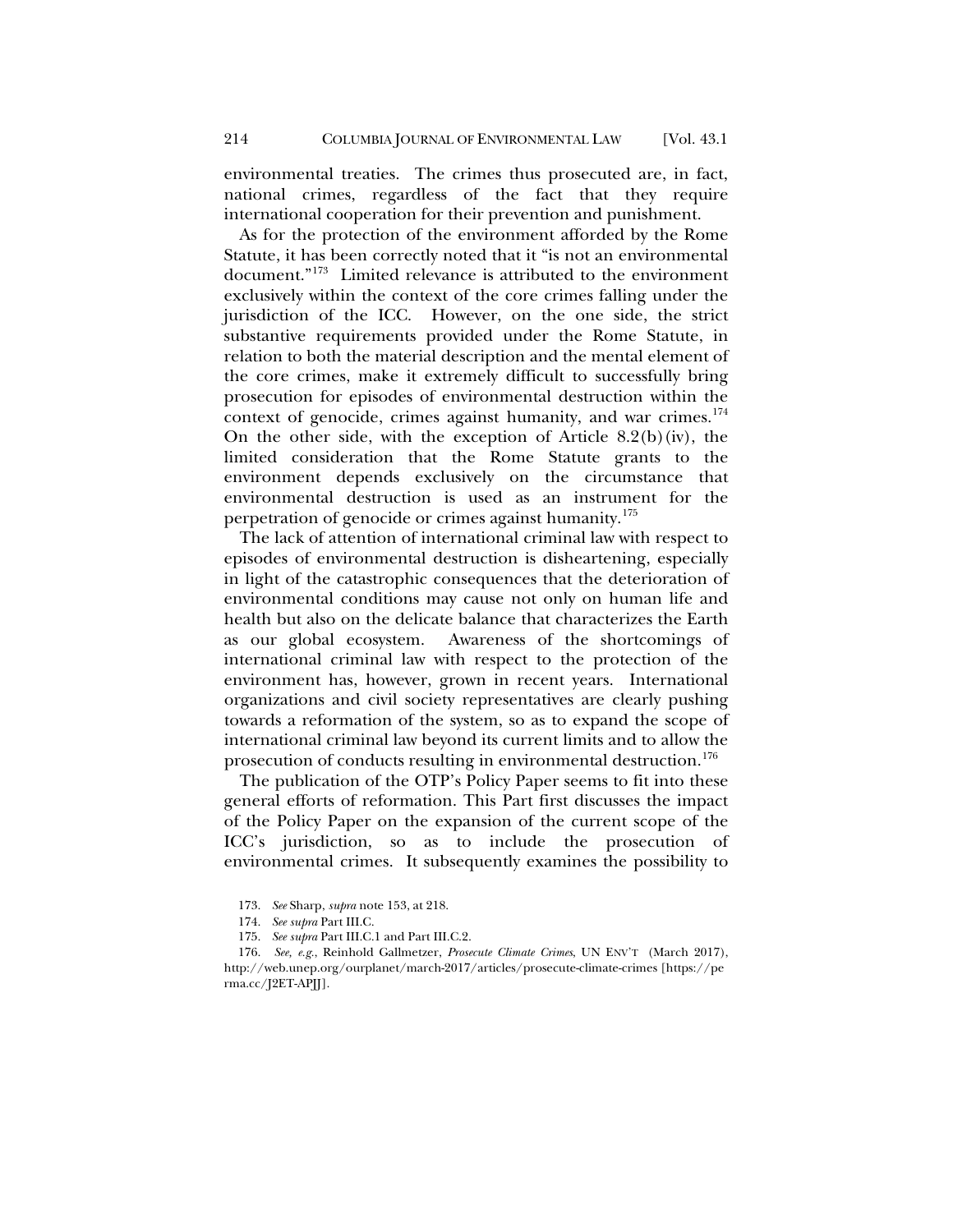extend the ICC's jurisdiction through customary international law and the amendment of the description of the "core crimes" as currently provided under the Rome Statute. Lastly, this Part examines the proposals of reform that have been advanced by legal scholars advocating for the introduction of "ecocide" as a fifth core crime falling under the jurisdiction of the ICC. $^{177}$  $^{177}$  $^{177}$ 

#### A. The Impact of the Policy Paper on the ICC's Jurisdiction

<span id="page-34-6"></span><span id="page-34-0"></span>The explicit aim of the Policy Paper is to provide the rules and principles guiding "the exercise of prosecutorial discretion in the selection and prioritization of cases for investigation and prosecution."<sup>178</sup> The Policy Paper fits into the general legal The Policy Paper fits into the general legal framework governing the OTP, as set out by the Rome Statute and other applicable law provisions. Reference is made, in particular, to the ICC's Rules of Procedure and Evidence,<sup>[179](#page-34-3)</sup> which provide the procedural framework within which proceedings before the ICC must be conducted. Reference is also made to the internal regulations and policies adopted by the OTP itself<sup>[180](#page-34-4)</sup> and, namely (i) the Regulations of the Office of the Prosecutor (the "OTP Regulations") and (ii) the policy papers issued by the OTP on the basis of the OTP Regulations, clarifying the scope and the modalities of application of the OTP Regulations themselves. Among the various policy papers issued by the OTP from time to time, particularly important for the purpose of this paper is the Policy Paper on Preliminary Examinations,<sup>181</sup> which sets out the

<span id="page-34-3"></span><span id="page-34-2"></span><span id="page-34-1"></span>179. Assembly of State Parties to the Rome Statute of the International Criminal Court, Rules of Procedure and Evidence, ICC-ASP/1/3, at 10 (Sept. 3-10, 2002) [hereinafter Rules of Procedure and Evidence].

<span id="page-34-4"></span>180. The legal basis for the issuance, by the OTP, of internal regulations and policies has been identified in both the Rome Statute, under Article 42.2, and Rule 9 of the Rules of Procedure and Evidence. *See* Regulations of the Office of the Prosecutor, ICC-BD/05-01-09, reg. 1.1 (Apr. 23, 2009). With respect to the former, Article 42.2 provides, among others, that "[t]he Prosecutor shall have full authority over the management and administration of the Office," thus implicitly serving as a basis for the exercise of the regulatory powers of the Prosecutor itself. Rome Statute, *supra* note [5,](#page-2-5) art. 42.2. Rule 9, instead, expressly provides for the power of the Prosecutor to "put in place regulations to govern the operations of the Office." Rules of Procedure and Evidence, *supra* note [179,](#page-34-0) at 23.

<span id="page-34-5"></span>181. *See* OFFICE OF THE PROSECUTOR INT'L CRIMINAL COURT, POLICY PAPER ON PRELIMINARY EXAMINATIONS (2013) [hereinafter POLICY PAPER].

<span id="page-34-7"></span><sup>177.</sup> *See infra* Part IV.B.2.

<sup>178.</sup> *See* OFFICE OF THE PROSECUTOR, *supra* not[e 1,](#page-1-0) at 3.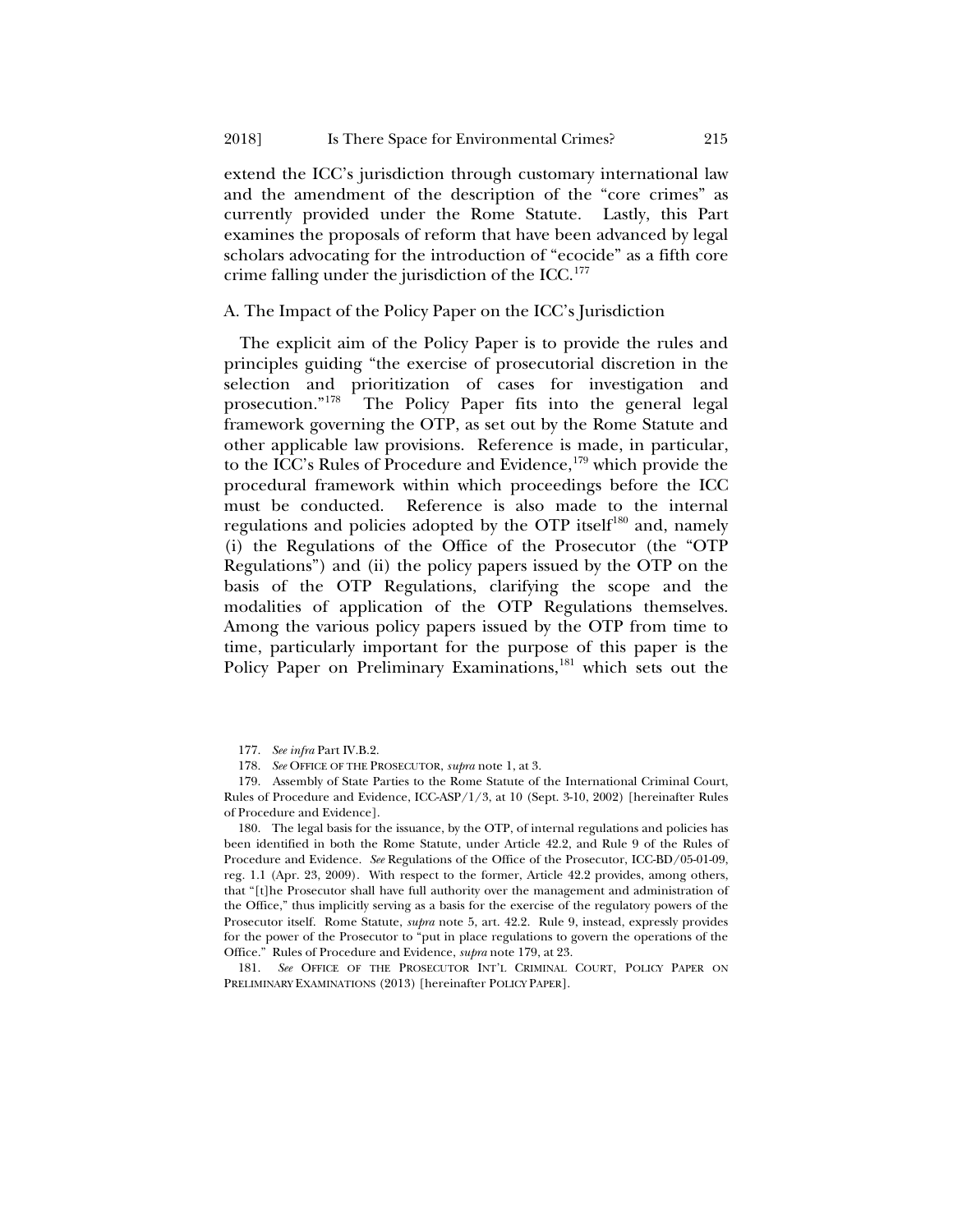criteria that the OTP must follow in assessing whether to initiate an investigation.[182](#page-35-0)

#### 1. Independence, Discretion and the Assessment of Gravity

The Policy Paper has a direct impact on how the OTP's functions should be carried out, including how the OTP should evaluate the gravity requirement to be satisfied for the purpose of prosecuting a crime falling under the ICC's jurisdiction.

The framework created by the interaction among the different sources of law applicable to the OTP centers on the fundamental principle of independence,<sup>[183](#page-35-1)</sup> which informs the prosecutorial action in all of its stages. The main implication of the substantial independence characterizing the OTP is the recognition of the wide discretion that it can exercise at both the investigation and the prosecution stage of the proceedings before the ICC.

The exercise of prosecutorial discretion is, obviously, not unlimited, as it still has to comply with the substantive and procedural limitations provided under the Rome Statute. The most fundamental restraint arises from the subject matter of the ICC's jurisdiction.[184](#page-35-2) The powers of investigation and prosecution of the OTP are necessarily restricted to situations and cases in which only core crimes provided under the Rome Statute appears to have been committed.<sup>[185](#page-35-3)</sup> Beyond this substantial limitation, and

<span id="page-35-2"></span>184. In addition to limitations arising from the subject matter jurisdiction of the ICC, it is also important to recall those arising from the temporal jurisdiction of the Court, *see* Rome Statute, *supra* not[e 5,](#page-2-5) art. 11, and its jurisdiction *ratione personae*, *see id.* art. 12.

<span id="page-35-3"></span>185. The Rome Statute distinguishes between "situations" and "cases," depending on the stage in which the action of the OTP is required. Situations usually are considered at the very first stage of the process before the ICC, i.e. the referral stage, when the Prosecutor receives information on events in which crimes within the jurisdiction of the ICC might have been committed. There are currently 10 situations under investigation at the ICC, referred either by the UN Security Council (i.e. situation in Darfur, Sudan; situation in Libya) or by a State (i.e. situation in the Central African Republic; situation in Uganda; situation in the Democratic Republic of Congo) or in relation to which investigations have been initiated by

<sup>182.</sup> *Id.* at 2.

<span id="page-35-1"></span><span id="page-35-0"></span><sup>183.</sup> In this respect, Article 42.1 of the Rome Statute expressly provides that the OTP "shall act independently as a separate organ of the Court," responsible for carrying out activities of investigation and prosecution, and that its members "shall not seek or act on instructions from any external source," with respect to the selection and prioritization of specific cases, whether to proceed or not with full investigations or prosecution, or the modalities according to which investigations should be carried out. *See* Rome Statute, *supra* note [5,](#page-2-5) art. 42.1; *see also* Morten Bergesmo & Frederik Harhoff, *Article 42—The Office of the Prosecutor*, *in* COMMENTARY ON THE ROME STATUTE OF THE INTERNATIONAL CRIMINAL COURT, *supra* note [72,](#page-13-7) at 971, 973–74.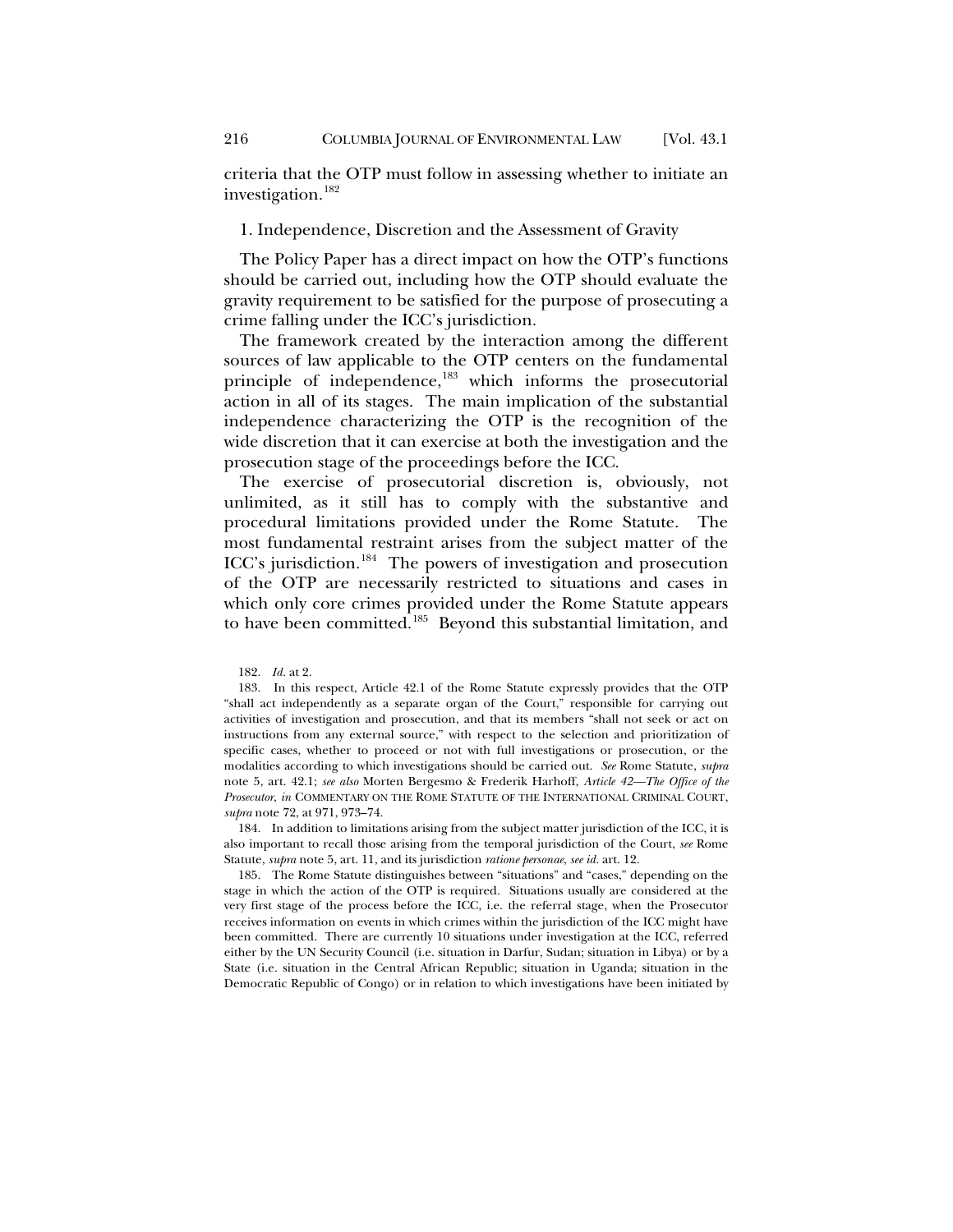in addition to other procedural restrictions imposed by the Rome Statute to the Prosecutor's activities, $186$  the exercise of prosecutorial discretion is also constrained by the assessment of the gravity requirement, to be carried out following strict guidelines.

The Rome Statue references the element of gravity multiple times. Indeed, the Preamble clearly stresses the need for "the most serious crimes of concern to the international community as a whole" not to go unpunished.<sup>[187](#page-36-1)</sup> In addition, gravity is one of the main elements assessed by: (a) the Court, in determining whether a case is admissible for prosecution pursuant to Article 17.1(d) of the Rome Statute<sup>[188](#page-36-2)</sup> and (b) the Prosecutor, in determining whether to initiate an investigation, either under Article 15.3 or under Article 53 of the Rome Statute.[189](#page-36-3) In this case, the Prosecutor will have to

<span id="page-36-0"></span>186. For example, procedural limitations are imposed at the referral stage, depending on the subject informing the Prosecutor on the existence of a situation deserving investigation. In this respect, information on a situation relevant under the Rome Statute may be provided through a referral by: (a) the Security Council, (b) a State, or (c) any other source, in which case the Prosecutor shall initiate investigations *motu proprio*. *See* Rome Statute, *supra* not[e 5,](#page-2-5) art. 13–14. In this latter case, the exercise of prosecutorial discretion in the initiation of the investigation is subject to strict substantive and procedural safeguards, as the Prosecutor must: (i) analyze the seriousness of the information received by external sources, in order to determine whether there is a reasonable basis for investigation, *see* Rome Statute, *supra* note [5,](#page-2-5) art. 15.2–3, and (ii) if it determines that there is a reasonable basis for investigation, submit to the Trial Chamber a request for authorization of an investigation, *see* Rome Statute, *supra* note [5,](#page-2-5) art. 15.3.

187. *Id.* recital 4.

<span id="page-36-2"></span><span id="page-36-1"></span>188. *See id.* art. 17.1(d). In addition to the compliance with the gravity requirement, the admissibility of a case is subject to compliance with: (a) the principle of complementarity, meaning that the case will be inadmissible if the same is already under investigation or is being prosecuted by a State having jurisdiction, and (b) the principle of *ne bis in idem*, meaning that the case will be inadmissible if the person responsible has already been tried for the relevant crime. *Id.* art.  $17.1(a)-(c)$ .

<span id="page-36-3"></span>189. *See id.* art. 15.3. This article does not explicitly reference gravity. However, Rule 48 of the Rules of Procedure and Evidence provides that, in determining whether there is a reasonable basis to proceed with an investigation *motu proprio*, the Prosecutor shall consider the elements provided under Article 53.1, including the gravity requirement in its double layer further described. *See* Article 48, Rules of Procedure and Evidence, *supra* note [179.](#page-34-0) It

the OTP *motu proprio* (i.e. situation in Georgia; situation in Cote d'Ivoire; situation in Kenya). If, after having investigated a situation, the Prosecutor determines that there is a reasonable basis to believe that a crime within the jurisdiction of the ICC has actually been committed, then a case arises, which will be subject to further investigations by the Prosecutor. Needless to say, within a given situation, there might be more than one case concerning the commission of a core crime under the Rome Statute. As it has been noted, however, the line between such situations and cases is not always clear, as it does not make sense to define a situation in the absence of potential cases relevant for the ICC's jurisdiction. *See* William Schabas, *Selecting Cases and Charging Crimes*, *in* THE LAW AND PRACTICE OF THE INTERNATIONAL CRIMINAL COURT 365, 367 (Carsten Stahn ed. 2015).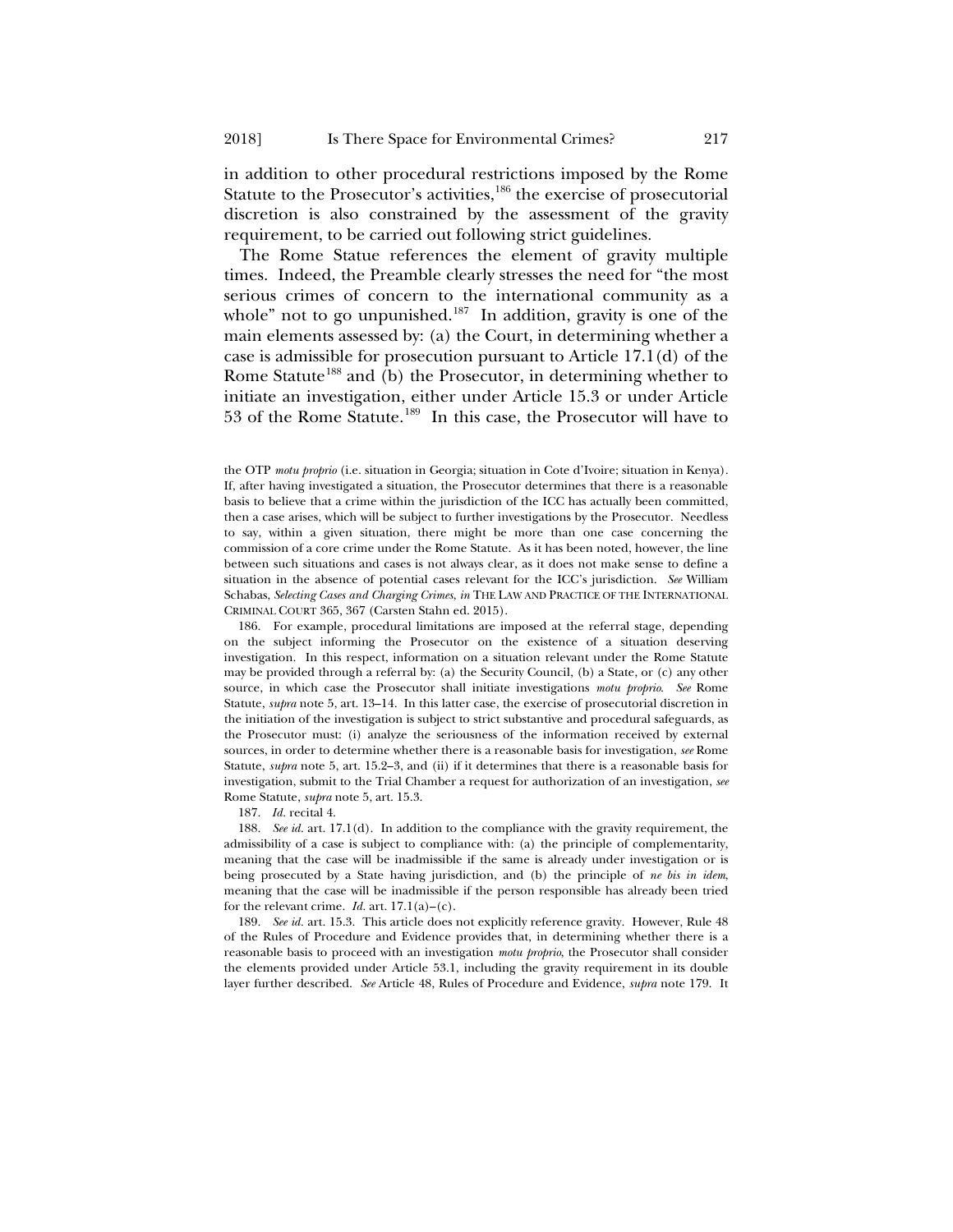carry out a double evaluation of the gravity standard, first as an element of admissibility under Article 17(d), as referenced by Article  $53.1(b)^{190}$  $53.1(b)^{190}$  $53.1(b)^{190}$  and, subsequently, as a standalone requirement under Article  $53.1(c).^{191}$  $53.1(c).^{191}$  $53.1(c).^{191}$ 

In all of the cases mentioned above, gravity must be evaluated by taking into account the same elements. Regulation 29 of the OTP Regulations provides generally that, in assessing the gravity for the purposes of initiating an investigation under Article 15 and Article 53 of the Rome Statute, the Prosecutor shall consider, among others: (a) the scale, (b) the nature, (c) the manner of commission, and (d) the impact of the potential crimes.<sup>[192](#page-37-2)</sup> The weight and consideration to be attributed to each of these elements has been further specified by the OTP in the Policy Paper on Preliminary Examinations. In this respect, the Prosecutors expressly stated that the standards for the assessment of gravity as a requirement for the initiation of an investigation should be applied identically in the assessment of gravity within the context of an admissibility evaluation[.193](#page-37-3)

With respect to the specific elements to be considered in the assessment of gravity and their evaluation, the Policy Paper on Preliminary Examinations further provides that: (i) the scale of the crime must be determined in light of, *inter alia*, the number of the victims and the extent of the damage caused by the crime, including from a temporal and geographical perspective;<sup>[194](#page-37-4)</sup> (ii) the nature of the crime refers to the specific elements of each relevant offense (e.g., killings, persecutions, crimes involving sexual violence, or crimes against children);<sup>[195](#page-37-5)</sup> (iii) the manner of commission may be evaluated, *inter alia*, on the basis of "the means employed to execute the crime, the degree of participation and intent of the perpetrator . . . the extent to which the crimes were systematic or result from a plan or organized policy... and

- <span id="page-37-1"></span>191. *See id.* art. 53.1(c).
- <span id="page-37-2"></span>192. Regulations of the Office of the Prosecutor, *supra* not[e 180,](#page-34-6) reg. 29.2.
- <span id="page-37-3"></span>193. *See* POLICY PAPER, *supra* note [181,](#page-34-7) at 15.
- <span id="page-37-4"></span>194. *Id*.
- <span id="page-37-5"></span>195. *Id.*

<span id="page-37-0"></span>appears, therefore, that there is no substantial difference in the evaluation to be carried out by the Prosecutor in determining whether to initiate an investigation. Indeed, the elements to be assessed are identical both under Article 53.1 and under Article 15.3, which, however, provides for additional procedural guarantees in light of the fact that, in this case, an investigation is initiated by the Prosecutor *motu proprio*.

<sup>190.</sup> *See id.* art. 53.1(b).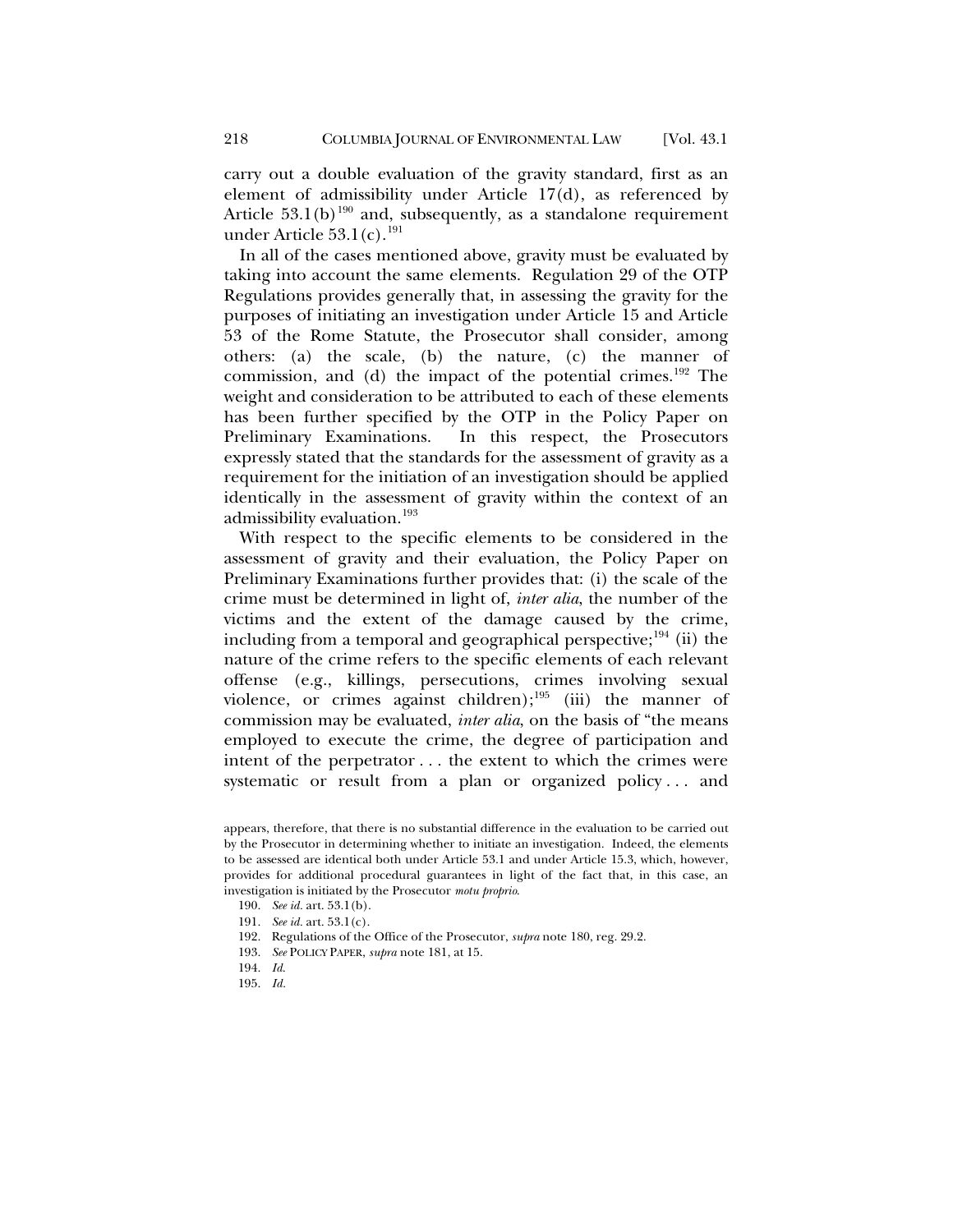elements of particular cruelty;"<sup>[196](#page-38-0)</sup> and (iv) the impact of the potential crimes committed in a situation should include the consideration of the suffering endured by the victims and their increased vulnerability[.197](#page-38-1)

The analysis set out above, therefore, shows that the exercise of the OTP's discretion in the investigation and prosecution of situations and cases is strictly channeled, first of all, by the provisions of the Rome Statutes and the ICC Rules of Procedure and Evidence. In addition, the OTP's discretion must also comply with its own internal regulations and policy, so as to ensure "clarity and predictability regarding the manner in which [the OTP] applies the legal criteria set out in the [Rome] Statute."[198](#page-38-2)

#### 2. The Policy Paper's Impact

The Policy Paper fits squarely into the framework described in the previous Part IV.1. In particular, it builds on the Policy Paper on Preliminary Examinations in order to specify how, after having investigated a specific situation, all of the cases identified within the same are to be selected and prioritized for the purpose of further investigation and prosecution.[199](#page-38-3) In this respect, the selection and prioritization of cases is to be carried out in light of three criteria, the gravity of the crimes allegedly committed being the most important for the purpose of the analysis carried out in this Note.<sup>[200](#page-38-4)</sup>

In the assessment of gravity, the Prosecutor shall apply the standards provided under Regulation 29 of the OTP Regulations, as interpreted pursuant to the Policy Paper on Preliminary Examinations.<sup>201</sup> However, the Policy Paper significantly intervenes on the consideration to be attributed to the manner of commission and the impact of the crimes, as criteria to be considered in the assessment of gravity. More specifically, the Policy Paper provides that: (i) the manner of commission of a crime, for the purpose of determining its gravity, "may be assessed in light of, *inter alia*, the means employed to execute the crime . . . including . . . crimes

<sup>196.</sup> *Id.* at 15–16.

<sup>197.</sup> *Id.* at 16.

<sup>198.</sup> *Id*. at 5.

<sup>199.</sup> *See* OFFICE OF THE PROSECUTOR, *supra* not[e 1,](#page-1-0) at 3–4.

<span id="page-38-5"></span><span id="page-38-4"></span><span id="page-38-3"></span><span id="page-38-2"></span><span id="page-38-1"></span><span id="page-38-0"></span><sup>200.</sup> The other criteria considered by the Policy Paper are, respectively: (a) "the degree of responsibility of the alleged perpetrator  $[]$ ;" and (b) the charges to be brought against the responsible individual. *Id*. at 12.

<sup>201.</sup> *Id.* at 13.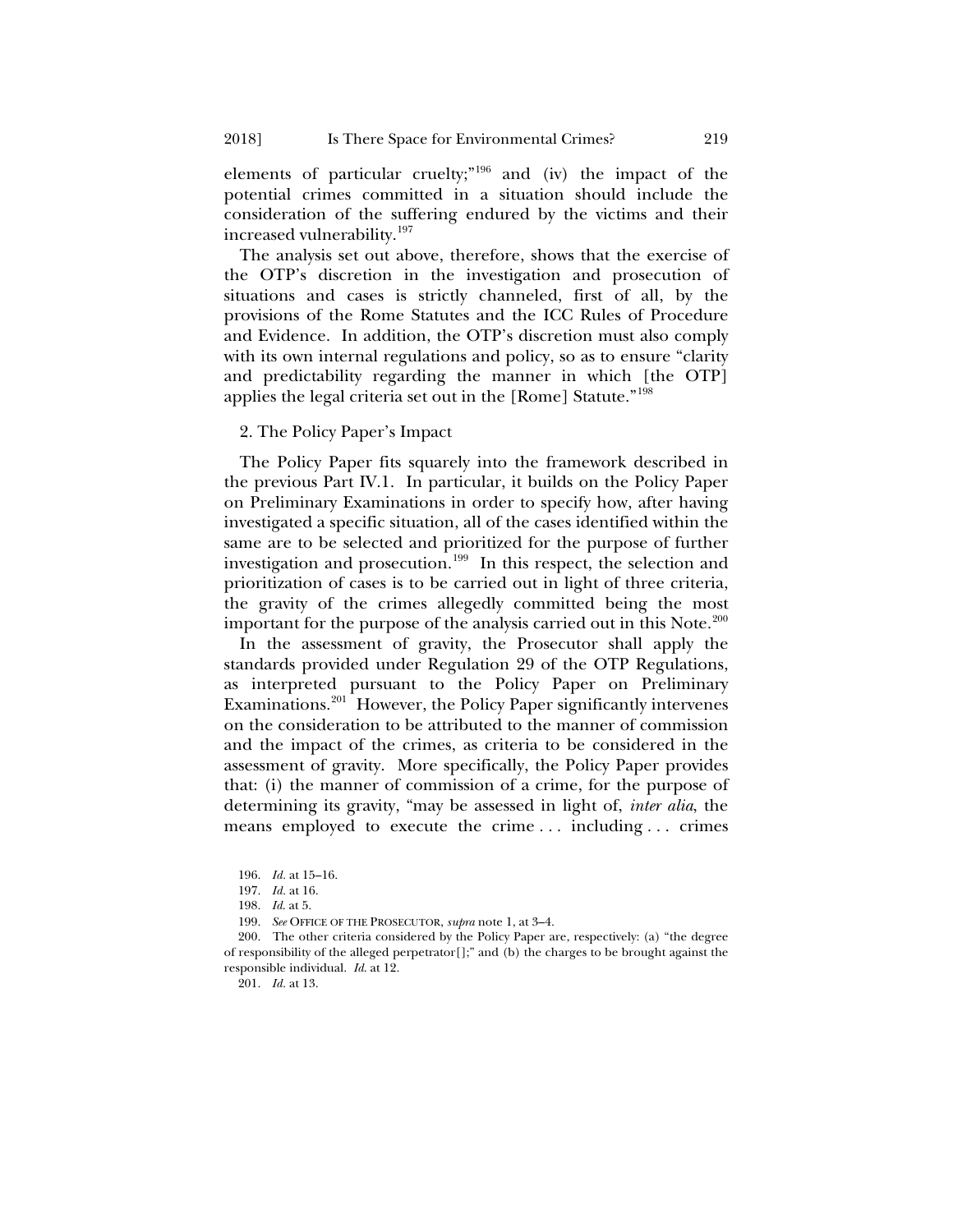committed by means of, or resulting in, the destruction of the environment;"<sup>[202](#page-39-0)</sup> while (ii) "[t]he impact of the crime may be assessed in light of, *inter alia*, ... the environmental damage inflicted on the affected communities."[203](#page-39-1) In this respect, the Prosecutor is required to prioritize the investigation and prosecution of crimes that are committed through, or that result in, the destruction of the environment, including that caused by the illegal exploitation of natural resources. $204$ 

It follows, therefore, that, if one of the core crimes already falling within the jurisdiction of the ICC is committed through environmental destruction, or if the environmental destruction caused by the perpetrator causes a significant distress on the victim, then the investigation and prosecution of such crime should be given precedence over the investigation and prosecution of other crimes not entailing episodes of environmental degradation.

The Policy Paper clearly shows the OTP's intention to focus on the prosecution of crimes entailing the destruction of the environment. However, the consequences that such intention could have in practice should not be overstated. Indeed, it is important to stress that the Policy Paper is merely an internal document, aimed at guiding the exercise of the OTP's discretion in the selection and prosecution of cases. It does not in any way alter the ICC's current jurisdiction, which remains limited to the prosecution of the core crimes.<sup>[205](#page-39-3)</sup>

Notwithstanding the issuance of the Policy Paper, the relevance attributed by the Rome Statute to episodes of destruction of the environment, illegal exploitation of natural resources or illegal dispossession of land, $206$  therefore, remains limited to cases in which these activities represent the means or instrument to commit genocide, crimes against humanity, or the war crime under Article  $8.2(b)(iv)$ .

#### B. Expanding the Consideration of Environmental Crimes

<span id="page-39-0"></span>Regardless of its limited practical impact, the Policy Paper certainly has the merit of reinvigorating and re-launching the legal

<span id="page-39-4"></span><span id="page-39-3"></span><span id="page-39-2"></span>206. *See* OFFICE OF THE PROSECUTOR, *supra* not[e 1,](#page-1-0) at 5.

<span id="page-39-1"></span><sup>202.</sup> *Id.* at 13–14. 203. *Id.* at 14. 204. *Id.* 205. *See supra* Part III.C.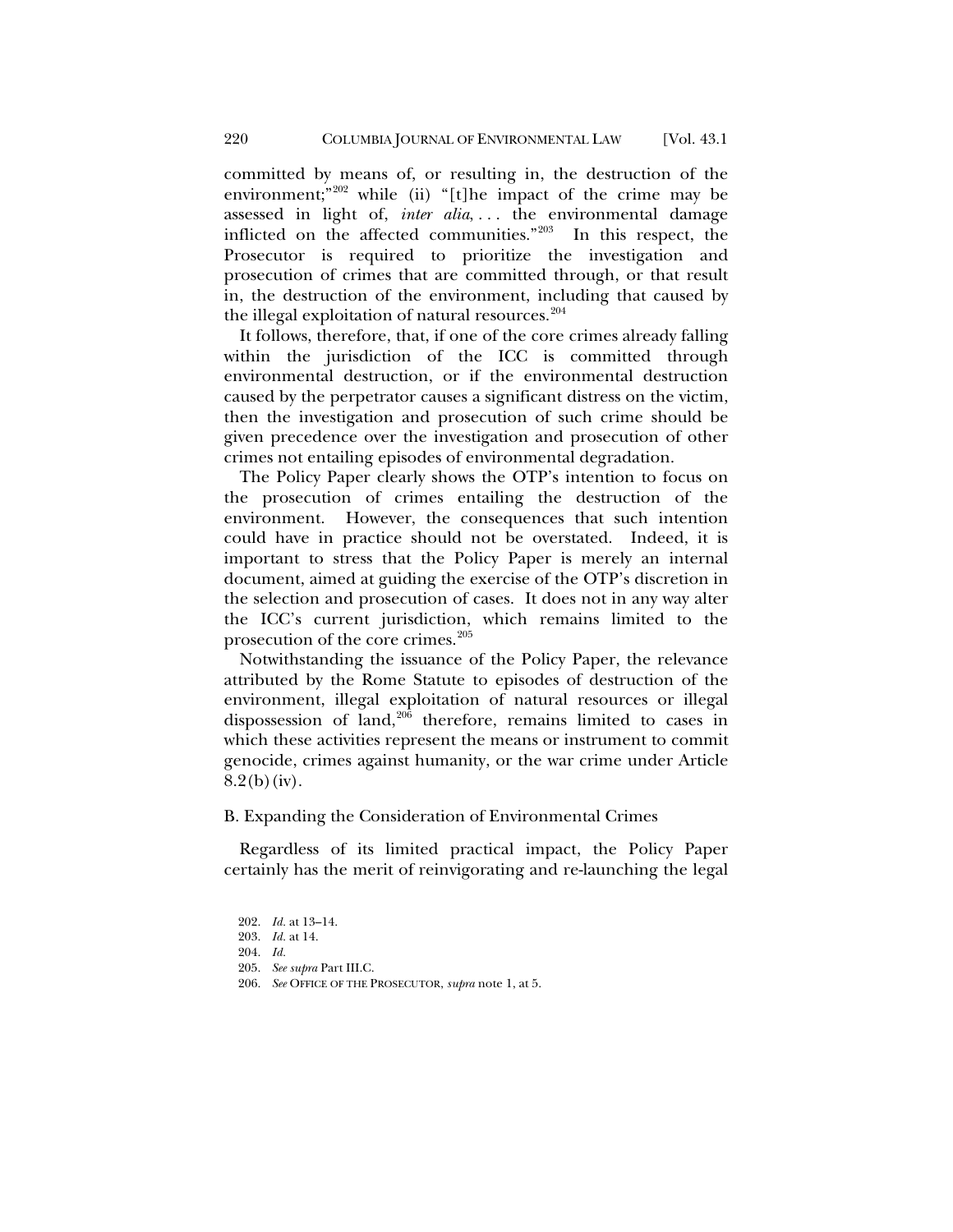discourse of the treatment that the environment receives under the current framework of international criminal law, highlighting a pressing need of reformation to ensure a more effective criminal protection for episodes of environmental destruction. Several theoretical options could be advanced and examined in order to achieve this result. This subpart focuses on (i) the role that international customary law may have in redefining core crimes as currently designed, and (ii) the possibility to introduce a crime of "ecocide" subject to the jurisdiction of the ICC.

## 1. The Role of Custom in Changing the Scope of Core Crimes

A first approach could rely on Article 10 of the Rome Statute, which expressly provides that the description of the crimes as provided therein is without prejudice to any different definition that such crimes might have under customary international law.<sup>[207](#page-40-0)</sup>

On the basis of this provision, it is possible to argue that a crime could actually have two entirely different descriptions, one arising from customary international law and the other provided under the Rome Statute. While the latter would remain set and unchanged unless an amendment to the Statute is adopted, the former could evolve over time, due to changes in State practice and *opinio juris* of the members of the international community. It could then be possible to envisage a customary development of new definitions of "genocide," "crimes against humanity," and "war crimes," all also considering criminal conducts of environmental degradation or destruction.

Such an approach, however, appears destined to remain confined to theoretical discussions. Setting aside the inherent difficulty to ascertain the development of customary international law,<sup>[208](#page-40-1)</sup> leaving the definition of criminal conducts to custom would raise serious concerns, especially with respect to the compliance of such definitions with the principle of legality, which requires criminal offenses to be described in clear and specific terms.

In addition, even assuming that the issues arising from the compliance with the principle of legality could be overcome, and thus supposing that the newly-developed customary norm provided for a detailed and unambiguous description of the relevant

<sup>207.</sup> *See supra* Part II.C.

<span id="page-40-1"></span><span id="page-40-0"></span><sup>208.</sup> As this would require an assessment of the existence of both uniform State practice and *opinio juris.*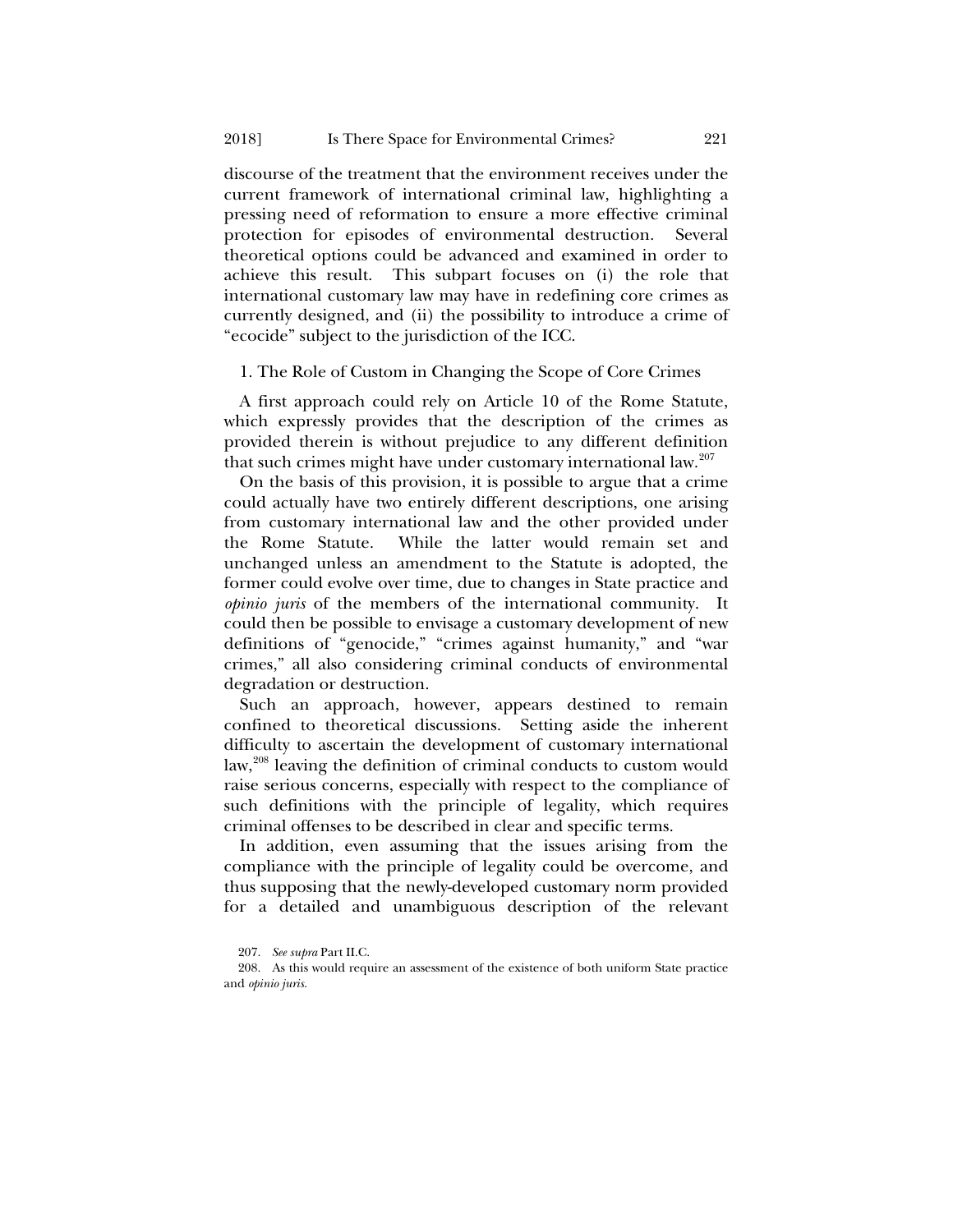criminal conduct, another insurmountable procedural issue would surface. Indeed, the jurisdiction of the ICC would remain limited to the prosecution of crimes as currently described under the Rome Statute, with the inevitable consequence that there would be no international tribunal with the competence to try and prosecute new international environmental crimes arising from customary international law.

2. The Case for Ecocide

In light of the insuperable challenges faced when trying to attribute relevance to environmental damage and degradation within the current definition of the core crimes under the Rome Statute, some authors have suggested abandoning the wording "environmental crimes" to embrace the notion of "ecocide," to be considered as the fifth core crime against peace falling under the ICC's jurisdiction. $209$ 

<span id="page-41-6"></span>The concept of "ecocide" is not new in legal discourse, as it was first used to refer to episodes of massive destruction of the environment during wartimes.<sup>210</sup> It didn't take long to realize, however, that in the vast majority of cases severe, long-term, and irreversible damage to the natural environment was caused not by military activities in times of war, but rather, by lawful, albeit highly hazardous, activities carried out during peacetime.<sup>[211](#page-41-2)</sup>

The thrust for criminalization of ecocide became more pressing after the occurrence of major environmental disasters in the performance of lawful and ultra-hazardous activities. Nuclear accidents, $^{212}$  $^{212}$  $^{212}$  oil spills, $^{213}$  $^{213}$  $^{213}$  and major industrial incidents $^{214}$  $^{214}$  $^{214}$  all

<span id="page-41-4"></span>213. Including, for example, the Torrey Canyon oil spill in 1967, the Amoco Cadiz disaster in 1978, the Exxon *Valdez* spill in 1989 and, more recently, the Deepwater Horizon disaster in 2010. For an overview of these incidents and their legal implications, *see* Luisa Rodriguez-Lucas, L., *Compensation for Damage to the Environment per se under International Civil Liability Regimes*", *in* LA MISE EN OEUVRE DU DROIT DU L'ENVIRONNEMENT (Sandrine Maljean-Dubois & Lavanya Rajamani, 2011).

<sup>209.</sup> *See* POLLY HIGGINS, ERADICATING ECOCIDE 61 (2d ed. 2015).

<sup>210.</sup> *See generally supra* Part III.C.3.

<span id="page-41-1"></span><span id="page-41-0"></span><sup>211.</sup> *See* PEREIRA, *supra* not[e 38,](#page-8-9) at 116–17; *see also* Ludwik A. Teclaff, *Beyond Restoration— The Case of Ecocide*, 34 NAT. RES. J. 933, 934 (1994).

<span id="page-41-5"></span><span id="page-41-3"></span><span id="page-41-2"></span><sup>212.</sup> This is the case of the Chernobyl incident in 1986 or the Fukushima incident in 2011. For more information on the Chernobyl accident, *see* IAEA ET AL., CHERNOBYL'S LEGACY: HEALTH, ENVIRONMENTAL AND SOCIO-ECONOMIC IMPACTS AND RECOMMENDATIONS TO THE GOVERNMENTS OF BELARUS, THE RUSSIAN FEDERATION AND UKRAINE, (2d ed. 2003- 2005). For more information on the Fukushima incident, *see* Yeo Hoon Park, *International Legal Implications of the Fukushima Daiichi Nuclear Power Plant Incident* , 1 ASIAN L. J. 2 (2011).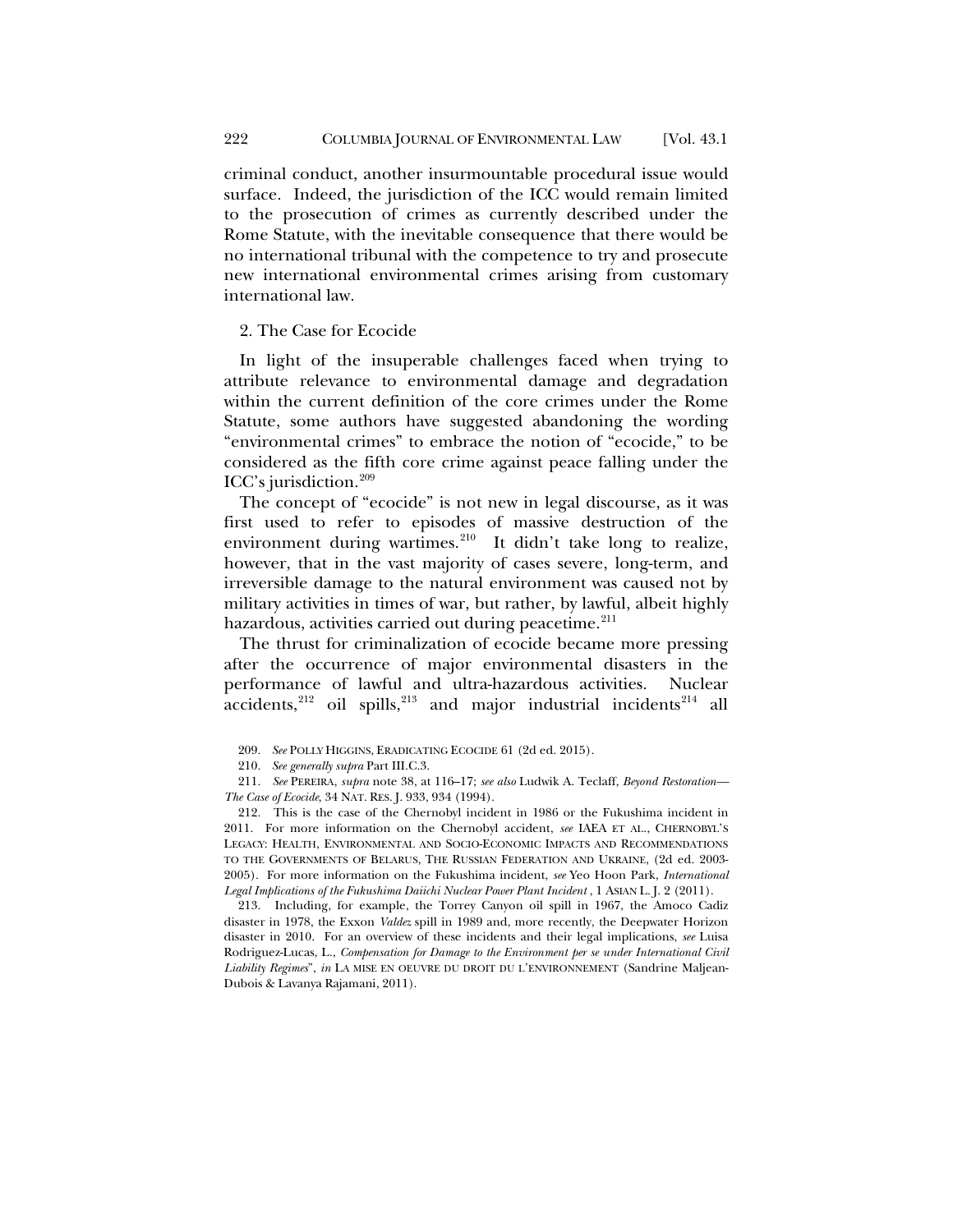highlight the potential irreversible consequences that environmental damages could produce on Earth's ecosystems and call for the adoption of measures, including criminal prosecution, to prevent and react to the massive scale destruction of the environment.

<span id="page-42-0"></span>In this context, members of academia advanced new definitions of the notion of "ecocide" in order to cover all potential environmental damages arising from lawful activities carried out by corporations. For example, "ecocide" has been interpreted to mean "the extensive destruction, damage to or loss of ecosystem(s) of a given territory, whether by human agency or by other causes, to such an extent that peaceful enjoyment by the inhabitants of that territory has been severely diminished."[215](#page-42-1) Direct and indirect sources of ecocide have been identified in several ultra-hazardous activities, such as nuclear testing, extractive industries, dumping of hazardous chemicals and waste, emission of pollutants, and war.<sup>[216](#page-42-2)</sup> At the same time, attempted definitions of "ecocide" have been accompanied by requests for criminalization of such conduct before the ICC, on the grounds that massive-scale, irreversible, and widespread destruction of the natural environment amounts to "a crime against peace" and security of mankind.<sup>[217](#page-42-3)</sup>

While the notion of "ecocide" is remarkable in that it focuses on the damage suffered by the environment in and of itself, regardless of the activity that caused it, there are several objections that can be raised with respect to its criminalization.

The first challenge concerns the lack of agreement with respect to the *mens rea* required for the commission of the crime. In this respect, it has been suggested to construe ecocide as a crime of strict liability, not requiring proof of either intent or negligence by part of the responsible individual, $^{218}$  $^{218}$  $^{218}$  in light of the fact that many environmental disasters are committed without intention and are

216. HIGGINS, *supra* not[e 209,](#page-41-6) at 63.

218. *See* HIGGINS, *supra* not[e 209,](#page-41-6) at 68–69.

<sup>214.</sup> For example, the Bhopal disaster in India, in 1984. *See* Edward Broughton, *The Bhopal Disaster and its Aftermath: A Review*, ENVTL. HEALTH, May 2005, at 1.

<span id="page-42-1"></span><sup>215.</sup> HIGGINS, *supra* note [209,](#page-41-6) at 62–63. A similar proposal defines "ecocide" as "the significant damage to or destruction of an ecosystem to such an extent that peaceful enjoyment of a part of the planet will be substantially diminished." Sailesh Mehta & Prisca Merz, *Ecocide—A New Crime Against Peace?*, 17 ENVTL. L. REV. 3, 3 (2015).

<span id="page-42-4"></span><span id="page-42-3"></span><span id="page-42-2"></span><sup>217.</sup> *Id.* at 62; *see also* Jacqueline Hellman, *The Fifth Crime Under International Criminal Law: Ecocide?*, *in* REGULATING CORPORATE CRIMINAL LIABILITY 273 (Dominik Brodowski et al. eds., 2014); Mehta & Merz, *supra* not[e 215,](#page-42-0) at 3.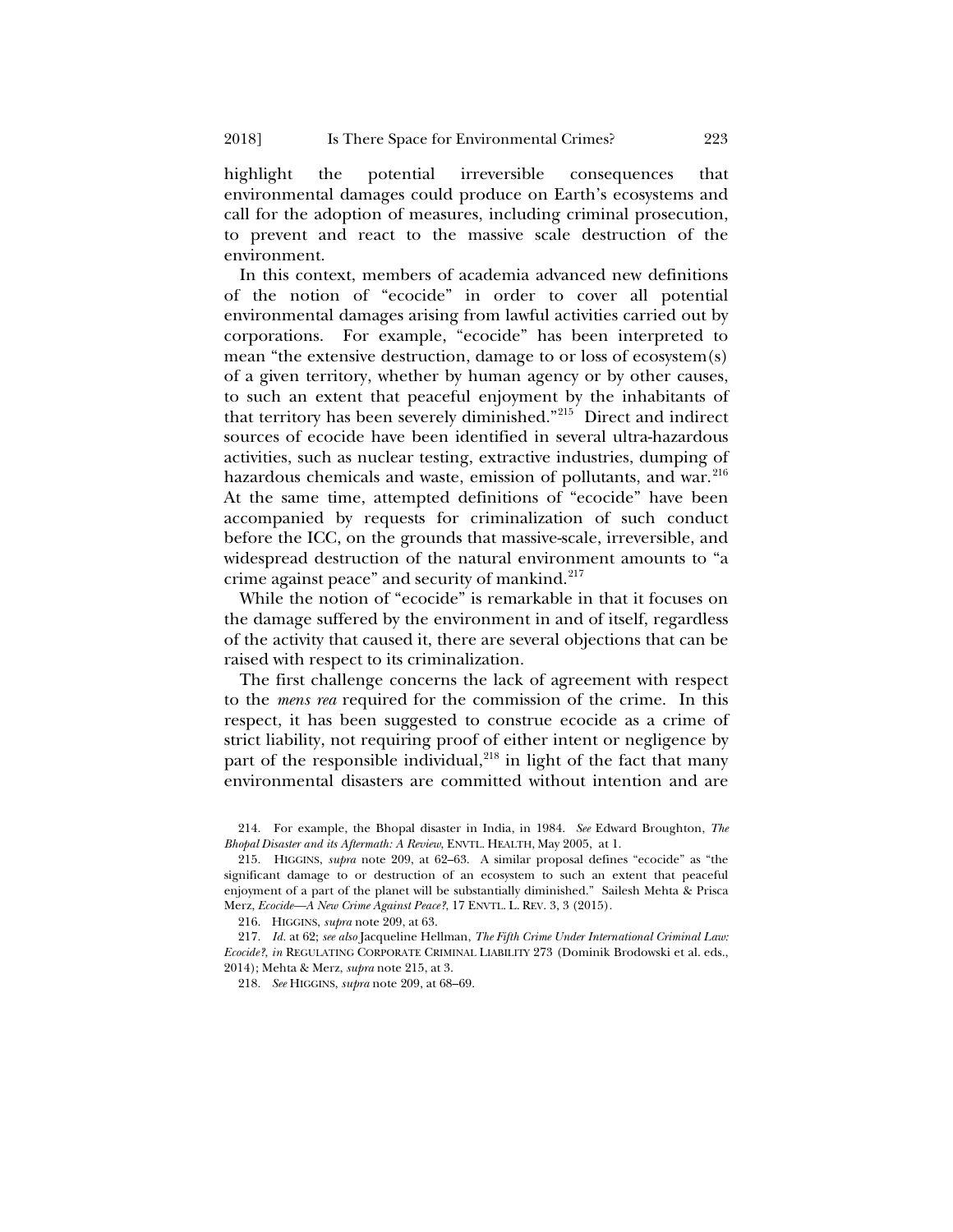mostly the result of accidents. However, it cannot be ignored that the whole criminal system created by the Rome Statute is centered on the subjective element of "intent" and that it appears highly unlikely that States would be willing to abandon the intention requirement, or at least the recklessness requirement, in favor of strict liability.<sup>[219](#page-43-0)</sup>

Doubts have also been raised with respect to the ascertainment of the degree of causation between the activity allegedly causing the damage, and the damage itself, for the purpose of attaching criminal liability. Especially in the context of certain episodes of environmental destruction,<sup>[220](#page-43-1)</sup> it might be extremely difficult, if not impossible, to establish causation between the relevant human activity and the damage provoked with a sufficient degree of certainty, so as to impose criminal responsibility. $221$ 

Additionally, not all environmental damages are so extensive, grave, and irreparable, such that the damages severely diminish the peaceful enjoyment of the inhabitants of the affected territory. Accordingly, the introduction of the crime of "ecocide" could potentially leave unpunished grave episodes of environmental damages that are not so widespread and serious.<sup>[222](#page-43-3)</sup>

Other doubts concerning the possibility to criminalize ecocide arise from the circumstance that international law is already evolving in order to address the consequences of environmental damage arising from lawful activities, albeit through modalities other than the establishment of criminal liability for crimes under international law. Several international conventions already provide for the States' obligations to criminalize the performance of lawful activities not in compliance with the rules and the standards set out under international law, $223$  thus showing a clear

<span id="page-43-4"></span>223. For example, the 1973 Convention for the Prevention of Pollution from Ships, as amended by its 1978 Protocol, expressly provides that any violation of the requirements set forth therein "shall be prohibited and sanctions shall be established therefor under the law

<sup>219.</sup> *See* PEREIRA, *supra* note [38,](#page-8-9) at 118.

<span id="page-43-1"></span><span id="page-43-0"></span><sup>220.</sup> This is the case of environmental destruction brought about by climate change, which are caused by a plurality of interrelated human activities.

<span id="page-43-2"></span><sup>221.</sup> On this topic, *see* Geoff Gilbert*, International Criminal Law is not a Panacea—Why Proposed Climate Change 'Crimes' Are Just Another Passenger on an Overcrowded Bandwagon*, 14 INT'L CRIM. L. REV. 551, 555–56 (2014).

<span id="page-43-3"></span><sup>222.</sup> *See* PEREIRA, *supra* note [38,](#page-8-9) at 118 (Noting that "most cases of environmental damage are not sufficient to destroy the planet as a whole; rather it is the accumulation of different acts of environmental damage and pollution that endangers the life in the planet.").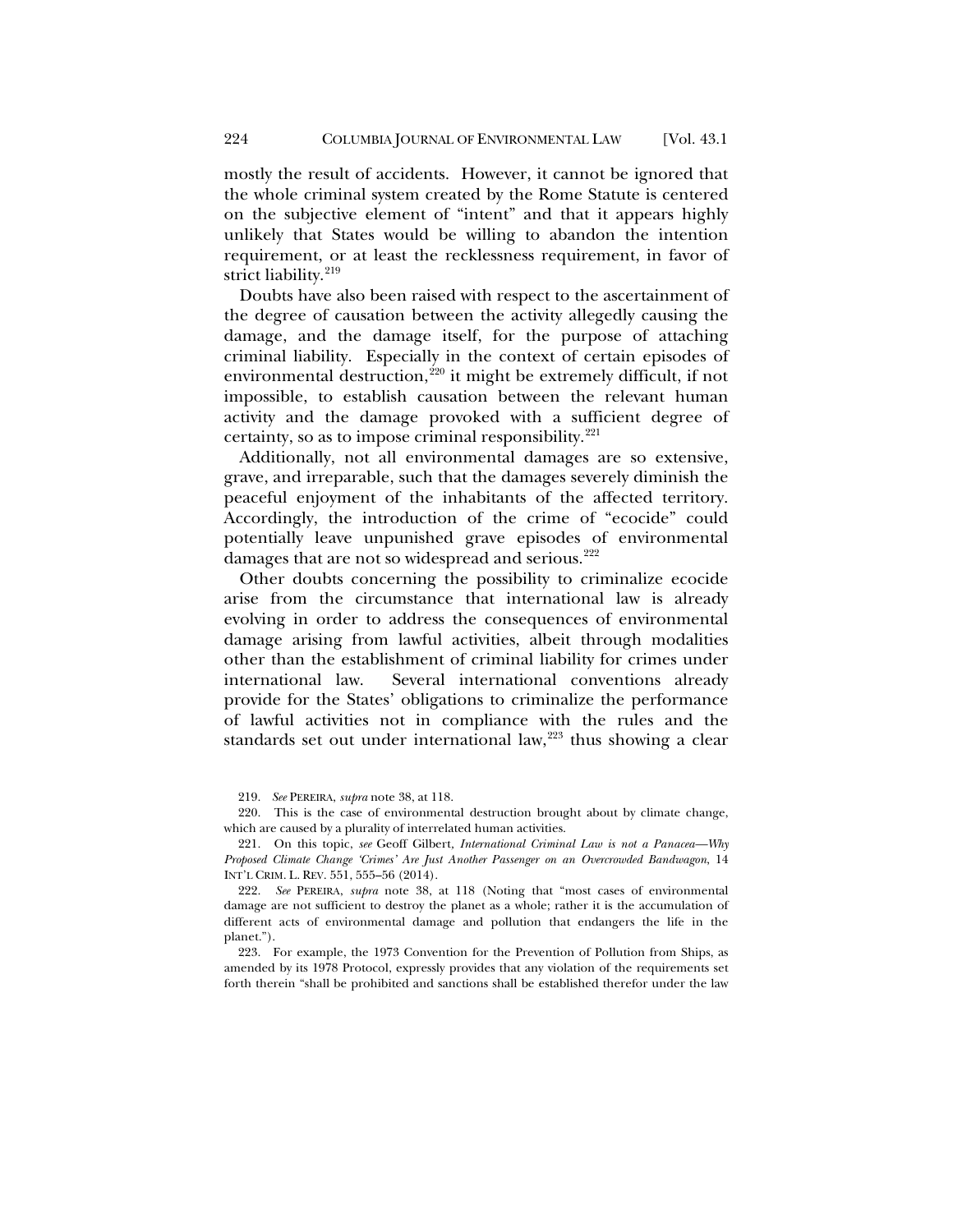preference for criminalization through the establishment of transnational crimes. $^{224}$  $^{224}$  $^{224}$ 

There is, however, a more compelling reason to rule out the possibility to criminalize ecocide. The inclusion of ecocide within the category of core crimes under the ICC's jurisdiction would require a significant amendment to the Rome Statute and, at a prior stage, the general agreement between the members of the international community on the existence and the definition of such crime. Such agreement, however, appears unlikely in light of the current framework of international criminal law.

## V. CONCLUSION

In recent decades, the need to ensure an effective and comprehensive protection of the environment has only become more pressing. The significant efforts that have been made by the international community have led to the adoption of conventions and treaties aimed at, among others, ensuring the protection of the global climate, the reduction of pollution, and the protection of biodiversity.

These remarkable developments in the field of international environmental law, however, have not yet reached the traditional system of international criminal law. Indeed, the ICC remains concerned exclusively with the prosecution of the core crimes already subjected to its jurisdiction, where the space attributed to the criminalization and prosecution of conducts resulting in environmental damage is extremely limited. The issuance of the Policy Paper does not alter the current framework, as it merely sets out internal guidelines governing the exercise of prosecutorial discretion in the selection and prioritization of cases falling within the ICC's jurisdiction.

Several attempts have been made to increase the extent of the consideration attributed to environmental destruction under international environmental law, one of them being the development of a new crime of "ecocide." For the time being, however, such attempts appear to have only theoretical

<span id="page-44-0"></span>of the Administration of the ship concerned wherever the violation occurs." International Convention for the Prevention of Pollution from Ships, *supra* not[e 111,](#page-22-3) art. 4.1.

<sup>224.</sup> *See supra* Part III.B.; *supra* not[e 111.](#page-22-3)